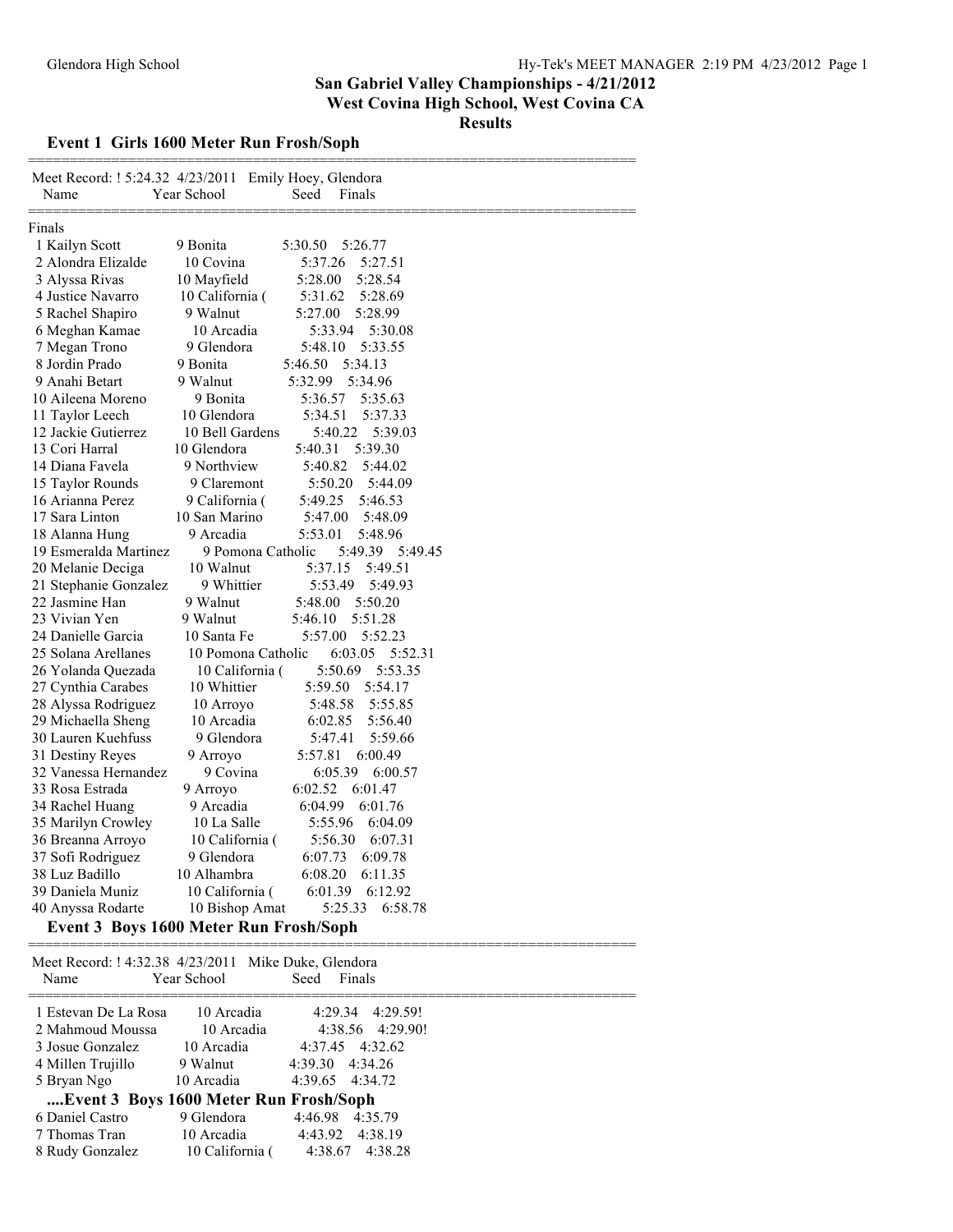#### **Results**

| 9 Adam Johnson          | 9 Claremont<br>4:51.70<br>4:39.46                 |
|-------------------------|---------------------------------------------------|
| 10 Oliver Kashyap       | 9 Glendora<br>4:53.72<br>4:39.65                  |
| 11 Richard Reyes        | 10 Covina<br>4:41.15<br>4:40.46                   |
| 12 Fernando Gonzalez    | 4:49.78 4:40.95<br>9 Bishop Amat                  |
| 13 Samuel Bautista      | 9 California (<br>4:41.39<br>4:41.33              |
| 14 Oscar Vargas         | 4:38.79<br>10 Baldwin Park<br>4:41.36             |
| 15 Roman Esparza        | 9 Northview<br>4:42.54<br>4:42.17                 |
| 16 Christian Hernandez  | 4:47.65 4:42.65<br>10 Bishop Amat                 |
| 17 Jordan Gallegos      | 10 Walnut<br>4:41.28<br>4:42.80                   |
| 18 Pedro Gonzalez       | 10 Whittier<br>4:51.50<br>4:44.25                 |
| 19 Daniel Hernandez     | 10 Rosemead<br>4:56.80 4:44.32                    |
| 20 Justin Spivey        | 4:45.59<br>4:45.10<br>10 Los Altos                |
| 21 Christian Bazinet    | 11 California (<br>4:49.70<br>4:45.57             |
| 22 Justin Torres        | 9 Bonita<br>4:49.50<br>4:46.72                    |
| 23 Kevin Perez          | 9 Alhambra<br>4:55.20<br>4:46.74                  |
| 24 Victor Hidalgo       | 10 South Pasadena<br>4:51.98<br>4:47.04           |
| 25 Damon Payne          | 10 Glendora<br>4:45.79<br>4:47.27                 |
| 26 Andrew Jack          | 10 San Marino<br>4:48.68<br>4:47.50               |
| 27 Daniel Harrigan-Cota | 10 Walnut<br>4:43.27<br>4:48.70                   |
| 28 William Hsu          | 9 Arcadia<br>4:58.69<br>4:48.78                   |
| 29 Brian Ochoa          | 9 Whittier<br>4:54.50<br>4:49.76                  |
| 30 Abdon Hernandez      | 10 Whittier<br>4:55.55<br>4:50.61                 |
| 31 Brian Aponte         | 4:52.78<br>4:52.90<br>9 Arroyo                    |
| 32 Gustavo Prieto       | 10 Northview<br>4:57.97<br>4:52.93                |
| 33 Jeffrey Mettler      | 10 Arcadia<br>4:57.50<br>4:53.92                  |
| 34 Bryce Kasamoto       | 10 Claremont<br>4:45.90 4:55.13                   |
| 35 Ivan Izquierdo       | 10 Whittier<br>4:59.70<br>4:55.58                 |
| 36 Sam Johnny           | 9 Glendora<br>5:01.14<br>4:56.70                  |
| 37 Jason Fong           | 9 Arcadia<br>5:00.57<br>4:57.05                   |
| 38 Edwin Wu             | 9 Rowland<br>4:57.54<br>4:57.62                   |
| 39 John Judge           | 9 San Marino<br>4:52.74<br>4:57.66                |
| 40 Eric Netzeband       | 10 Glendora<br>4:58.20<br>4:57.72                 |
| 41 Brandon Lim          | 10 Rowland<br>5:00.53<br>4:58.02                  |
| 42 Erick Hernandez      | 10 Pomona<br>4:50.15<br>4:58.13                   |
| 43 Hugo Conde           | 10 Baldwin Park<br>4:57.00<br>4:58.20             |
| 44 Daniel Garcia        | 10 Whittier<br>4:57.77<br>4:58.85                 |
| 45 Eric Shen            | 10 Arcadia<br>4:59.47<br>5:00.19                  |
| 46 Nick Sanchez         | 10 St. Francis<br>4:56.40<br>5:00.35              |
| 47 Adam Michno          | 10 Claremont<br>4:55.00<br>5:00.73                |
| 48 Thorson Munoz        | 10 Northview<br>4:59.69<br>5:01.81                |
| 49 Daniel Hernandez     | 5:02.16<br>9 Covina<br>4:56.79                    |
| 50 Daniel Machado       | 10 Baldwin Park<br>4:50.00<br>5:02.17             |
| 51 Josh Moreno          | 5:00.13<br>5:09.85<br>10 Bishop Amat              |
| -- Jonathan Mijares     | 4:56.20<br><b>DNS</b><br>9 Los Altos              |
|                         | <b>Event 4 Girls 100 Meter Hurdles Frosh/Soph</b> |
|                         |                                                   |

Meet Record: ! 17.11 4/23/2011 Sarah Regan, Rosemead<br>Name Year School Seed Finals Seed Finals Wind H#

| 1 Madison Herrera                          | 10 Monrovia   | 16.31 | $16.10! + 0.03$          |
|--------------------------------------------|---------------|-------|--------------------------|
| 2 Helen Tade                               | 9 Gabrielino  | 18.50 | $17.55 + 0.03$           |
| Event 4 Girls 100 Meter Hurdles Frosh/Soph |               |       |                          |
| 3 Catalina Lee                             | - Alhambra    | 18.24 | $18.06 + 0.03$           |
| 4 Sarah Wang                               | 10 Arcadia    |       | $17.98$ $18.26 + 0.03$   |
| 5 Amanda Castellams                        | 9 West Covina | 20.09 | $18.27 - 0.2$ 1          |
| 6 Melissa Gonzales                         | 10 Los Altos  |       | $18.24$ $18.57$ +0.0 3   |
| 7 Alyssa Perez                             | 10 Glendora   | 18.26 | $18.64 + 0.03$           |
| 8 Kyla Morwood                             | 9 Claremont   | 18.64 | $18.71 + 0.03$           |
| 9 Sara Kubo                                | 9 Temple City |       | $19.54$ $18.81$ $-1.5$ 2 |
| 10 Sarah Hughes                            | 9 Glendora    |       | 18.89 18.86 -1.5 2       |
| 11 Ally McGrath                            | 10 Gabrielino | 18.71 | $19.29 + 0.03$           |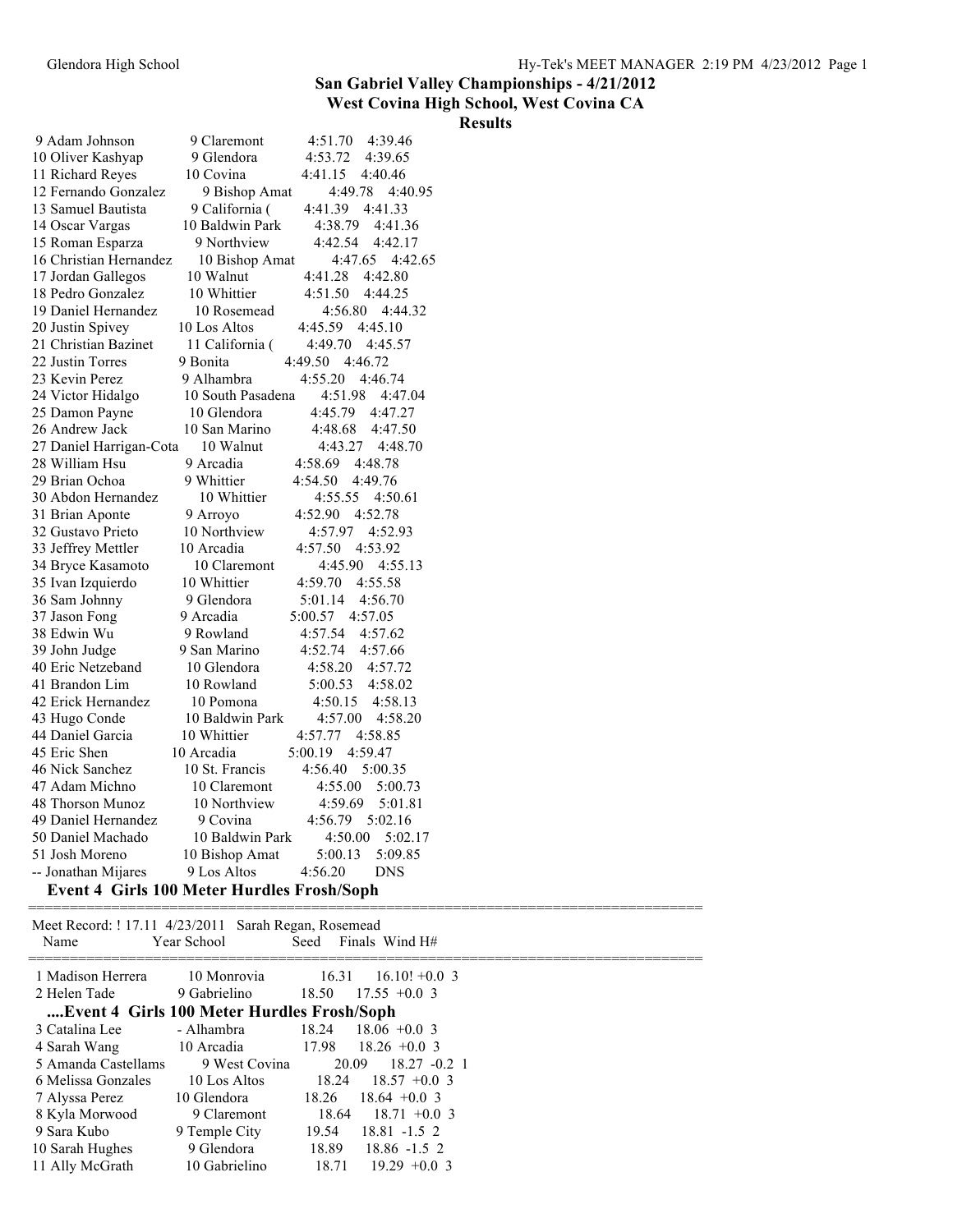=================================================================================

| 12 Cindy Chan                                  | 10 Arroyo      | $19.52 - 1.5$ 2<br>19.64 |
|------------------------------------------------|----------------|--------------------------|
| 13 Ellen Chen                                  | 10 Temple City | 19.74<br>$19.65 - 0.2$ 1 |
| 14 Mariel LoGuercio                            | 9 La Salle     | 20.43<br>$19.94 - 0.2$ 1 |
| 15 Maddy Seder                                 | 10 Claremont   | 19.24<br>$20.02 -1.5$ 2  |
| 16 Alejandra Castellon                         | 10 Santa Fe    | 20.04<br>$20.25 - 0.2$ 1 |
| 17 Angelica Bribiesca                          | 9 Santa Fe     | 20.24<br>$20.29 - 0.2$ 1 |
| 18 Sierra Adams                                | 10 La Salle    | $20.38 - 1.5$ 2<br>19.42 |
| 19 Serena Martinez                             | 10 Los Altos   | 19.70<br>$21.20 - 1.5$ 2 |
| 20 Irene Xiong                                 | 10 Gabrielino  | 19.14<br>$21.30 -1.5$ 2  |
| -- Chun Yang                                   | - Arcadia      | DNF -0.2 1<br>19.76      |
| -- Michelle Hines                              | 9 Claremont    | 20.14<br>DNF -0.2 1      |
| <b>Event 5 Girls 100 Meter Hurdles Varsity</b> |                |                          |

Meet Record: ! 14.89 4/24/2010 Alexis Walker, Pasadena

| Name                   | Year School                                           | Finals Wind H#<br>Seed             |  |
|------------------------|-------------------------------------------------------|------------------------------------|--|
| 1 Kia Smith            | 12 Monrovia                                           | 14.64<br>15.07 1.5 4               |  |
| 2 Maddy Keyser         | 12 Claremont                                          | 16.08<br>16.17 1.5 4               |  |
| 3 Sarah Regan          | 11 Rosemead                                           | 16.26<br>16.30 1.5 4               |  |
| 4 Bailey Sanin         | 11 Claremont                                          | 17.24<br>$16.57 +0.03$             |  |
| 5 Emily Sanchez        | 12 Covina                                             | 16.16<br>16.69 1.5 4               |  |
| 6 Ally Donnelly        | 11 South Hills                                        | 16.04<br>16.77 1.5 4               |  |
| 7 Venezia Hyland       | 11 Mayfield                                           | 17.18<br>$16.85 + 0.03$            |  |
| 8 Alina Cao            | 12 Gabrielino                                         | $17.02 +0.03$<br>17.31             |  |
| 9 Veronica Smeltzer    | 9 Glendora                                            | 16.84<br>17.32 1.5 4               |  |
| 10 Kanani Dreibus      | 11 Temple City                                        | 18.34<br>$17.35 +0.02$             |  |
| 11 Amber Munoz         | 12 Whittier                                           | 17.04<br>$17.39 + 0.03$            |  |
| 12 Nicole Jaime        | 12 El Rancho                                          | 17.14<br>$17.77 + 0.03$            |  |
| 13 Rae Valbuena        | 11 Glendora                                           | 17.53<br>$17.81 + 0.03$            |  |
| 14 Melissa Constantino | 12 Rowland                                            | 17.94<br>$17.81 + 0.02$            |  |
| 15 Megan McCullough    | 11 West Covina                                        | 17.90<br>$17.85 +0.02$             |  |
| 16 Desdrith Mejia      | 11 Rowland                                            | 16.56<br>17.87 1.5 4               |  |
| 17 Cheyanne Williams   | 11 La Salle                                           | 18.01<br>$17.90 +0.02$             |  |
| 18 Laura White         | 12 Glendora                                           | 17.12<br>$18.07 + 0.03$            |  |
| 19 Kim Cacho           | 11 Northview                                          | 18.69<br>18.20 0.3 1               |  |
| 20 Isabel Annino       | 9 Arcadia                                             | 16.93<br>18.30 1.5 4               |  |
| 21 Zaida Lora          | 11 West Covina                                        | 18.89<br>18.31 0.3 1               |  |
| 22 Jessica Gardner     | 12 La Salle                                           | 18.49<br>18.33 0.3 1               |  |
| 23 Katarina Bethel     | 11 Mayfield                                           | 18.18<br>$18.35 + 0.02$            |  |
| 24 Charissa Wood       | 12 Alhambra                                           | 18.24<br>$18.48 + 0.02$            |  |
| 25 Ellen Wu            | 11 Rosemead                                           | 18.56<br>18.78 0.3 1               |  |
| 26 Amber Calvillo      | 12 El Rancho                                          | 18.14<br>$18.90 + 0.02$            |  |
| 27 Julie Cooke         | 11 Glendora                                           | 18.51<br>$19.10 \quad 0.3 \quad 1$ |  |
| 28 Tracey Macias       | 11 California (                                       | 18.74<br>$19.20 \quad 0.3 \quad 1$ |  |
| 29 Selena Gomez        | 11 Baldwin Park                                       | 18.54<br>19.90 0.3 1               |  |
|                        | Event 5 Girls 100 Meter Hurdles Varsity               |                                    |  |
| 30 Dre Mercado         | 11 Covina                                             | 18.32<br>$20.45 +0.02$             |  |
| 31 Stephanie Sanchez   | 11 Bassett                                            | 17.34<br>$22.13 +0.03$             |  |
|                        | <b>Event 6 Boys 110 Meter Hurdles Frosh/Soph</b>      |                                    |  |
|                        | Meet Record: ! 16.04 4/23/2011 Cade Lindsay, Glendora |                                    |  |
| Name                   | Year School                                           | Seed<br>Finals Wind H#             |  |
| 1 Gary Hawkins         | 9 Gabrielino                                          | 16.56<br>$16.21 + 0.03$            |  |
| 2 Ting Chiu            | 9 Arroyo                                              | 17.66<br>$16.99 + 0.03$            |  |
| 3 Francisco Hernandez  | 10 West Covina                                        | 17.14<br>$17.23 +0.03$             |  |
| 4 Marcelino Hernandez  | 10 Arroyo                                             | 18.17<br>$17.29 +0.03$             |  |
| 5 Chris Rodriguez      | 10 California (                                       | 17.14<br>$17.81 + 0.03$            |  |
| 6 Christian Padilla    | 10 Covina                                             | 18.41<br>17.97 0.3 2               |  |
| 7 Josh Taylor          | 10 West Covina                                        | 17.80<br>$18.01 + 0.03$            |  |
|                        |                                                       |                                    |  |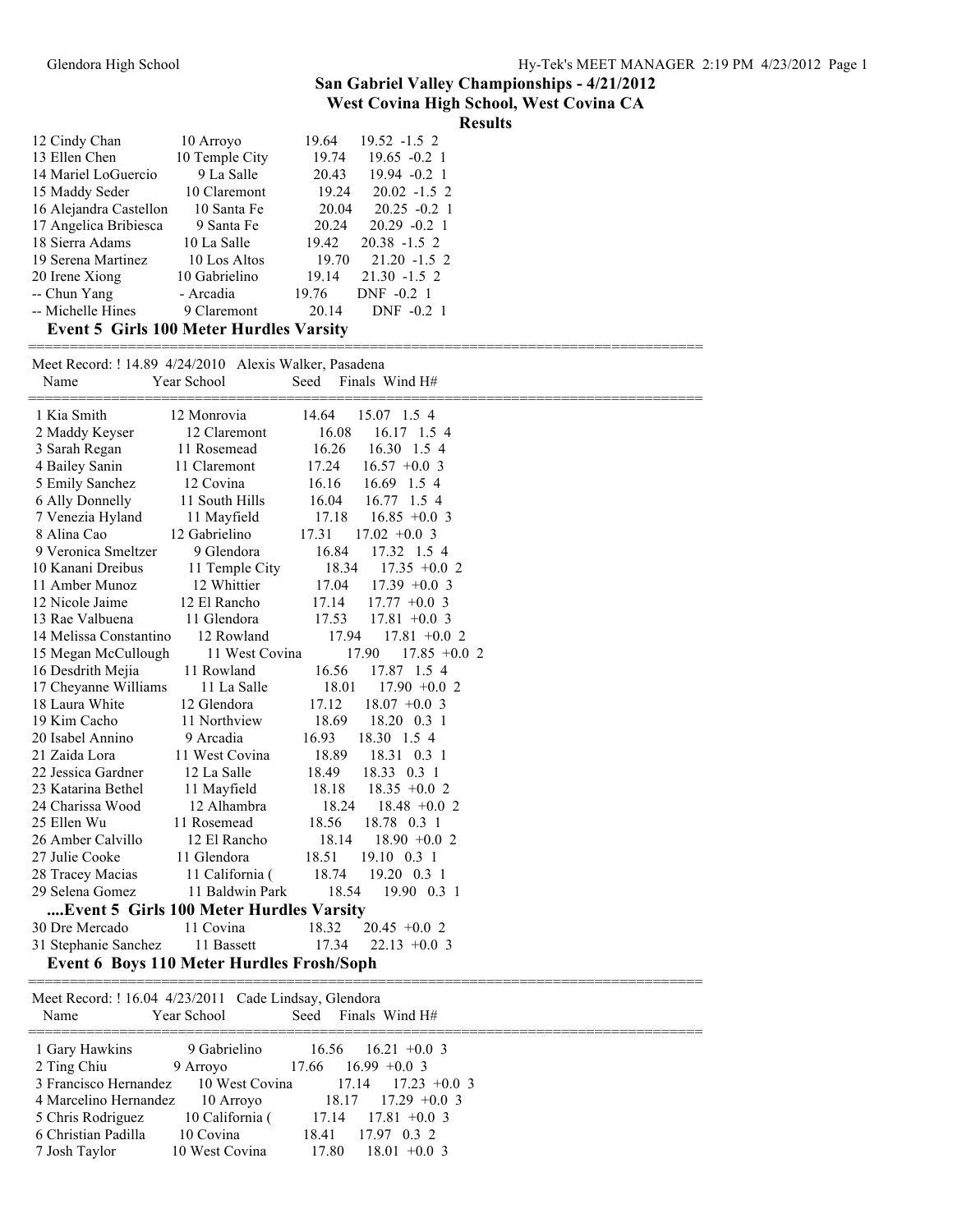#### **West Covina High School, West Covina CA**

|                                      |                 | <b>Results</b>                     |  |
|--------------------------------------|-----------------|------------------------------------|--|
| 8 Robby Snodgrass                    | 10 La Salle     | 18.56 18.15 0.3 2                  |  |
| 9 Brian Volliare                     | 10 Gabrielino   | $18.25 + 0.03$<br>17.64            |  |
| 10 Jonathan Reza                     | 10 Claremont    | 19.25<br>18.86 0.3 2               |  |
| 11 Dominic Wimberly                  | 10 Alhambra     | $19.02 \quad 0.3 \quad 2$<br>18.24 |  |
| 12 Harvey Situ                       | 9 La Salle      | 19.14 0.3 2<br>19.59               |  |
| 13 Joshua Morris                     | 10 Baldwin Park | 20.54<br>$19.77 + 0.0$ 1           |  |
| 14 Zhi Yuan (Brandon) Luo 10 Arcadia |                 | $19.95 + 0.01$<br>20.43            |  |
| 15 Nicolas Nino                      | 10 La Salle     | $20.05 + 0.01$<br>20.34            |  |
| 16 Aaron Chavez                      | 9 Monrovia      | 17.84<br>$20.30 + 0.03$            |  |
| 17 Kyle Vong                         | 9 Temple City   | 20.84<br>$20.30 + 0.01$            |  |
| 18 Israel Soto 10 South El Monte     |                 | 19.84 20.72 0.3 2                  |  |
| 19 Nathan Vacio                      | 10 Don Bosco    | $20.88$ $21.29 +0.01$              |  |
| 20 JoseLuis Moreno                   | 9 Pioneer       | 20.34<br>$21.34 + 0.01$            |  |
| <b>P</b> $\overline{P}$              | 110 W.C. V. VI  | $\mathbf{v}$ $\mathbf{v}$<br>. .   |  |

**Event 7 Boys 110 Meter Hurdles Varsity**

| Name                                   | Meet Record: ! 14.77 4/24/2010 Darien Johnson, Bishop Amat<br>Year School | Finals Wind H#<br>Seed      |  |
|----------------------------------------|---------------------------------------------------------------------------|-----------------------------|--|
| 1 Toure McCully                        | 12 Bonita                                                                 | 14.34<br>$14.34! -0.24$     |  |
| 2 James Knowles                        | 12 St. Francis                                                            | 14.40<br>$14.58! -0.24$     |  |
| 3 Kevin Chiao                          | 12 Gabrielino                                                             | 14.79<br>$14.64! -0.24$     |  |
| 4 Terry Ford                           | 12 Rowland                                                                | 14.84<br>$14.66! -0.24$     |  |
| 5 Jimmy Fraizer                        | 12 West Covina                                                            | 15.01<br>$14.93 -0.24$      |  |
| 6 Caleb Simmeth                        | 11 St. Francis                                                            | 15.48<br>$15.31 - 0.24$     |  |
| 7 Cade Lindsay                         | 11 Glendora                                                               | 15.36<br>$15.33 - 0.24$     |  |
| 8 Gabriel Aceves                       | 11 Los Altos                                                              | 15.67<br>$15.41 - 0.73$     |  |
| 9 Errol Romney                         | 12 Nogales                                                                | 16.70<br>15.62 0.9 2        |  |
| 10 Charlie Carnivale                   | 12 Monrovia                                                               | 15.31<br>$15.93 - 0.24$     |  |
| 11 Joshua Paredes                      | 12 Rowland                                                                | 15.64<br>$16.06 -0.7$ 3     |  |
| 12 Justin Baeza                        | 12 Alhambra                                                               | 16.14<br>$16.22 - 0.7$ 3    |  |
| 13 Andrew Wilcox                       | 12 West Covina                                                            | 17.40<br>$16.30 -0.11$      |  |
| 14 Andrew Adams                        | 12 Monrovia                                                               | 15.94<br>$16.33 - 0.73$     |  |
| 15 Terrance Manderville                | 11 Nogales                                                                | 16.70<br>16.35 0.9 2        |  |
| 16 Roman Reggiardo                     | 12 Monrovia                                                               | 16.09<br>$16.38 - 0.73$     |  |
| 17 Matt Wheeler                        | 12 Monrovia                                                               | 16.54<br>16.62 0.9 2        |  |
| 18 Ky Bryant                           | 12 West Covina                                                            | 17.30<br>$16.65 - 0.1$ 1    |  |
| 19 Devan Blank                         | 12 Temple City                                                            | 16.75<br>$16.70 \quad 0.92$ |  |
| 20 Deion Franklin                      | 11 Northview                                                              | 17.30<br>$16.80 - 0.1$ 1    |  |
| 21 Malcolm McElroy                     | 11 Santa Fe                                                               | 16.14<br>$16.83 -0.73$      |  |
|                                        | Event 7 Boys 110 Meter Hurdles Varsity                                    |                             |  |
| 22 Brian Chu                           | 12 Arcadia                                                                | 17.56<br>$17.35 - 0.11$     |  |
| 23 Julian Obregon                      | 11 Baldwin Park                                                           | 16.44<br>$17.47 -0.73$      |  |
| 24 Hunter Alkonis                      | 11 Claremont                                                              | 17.67<br>$17.51 - 0.11$     |  |
| 25 Nathanel Coleman                    | 11 Monrovia                                                               | 16.54<br>17.52 0.9 2        |  |
| 26 Demitres Russell                    | 12 Alhambra                                                               | 16.44<br>$17.65 -0.7$ 3     |  |
| 27 Matthew Quach                       | 12 San Gabriel                                                            | 17.84<br>$18.76 - 0.11$     |  |
| -- Zachary Zanft                       | 12 Webb                                                                   | 17.72<br>DNF -0.1 1         |  |
| -- Demetrus Taylor                     | 11 Covina                                                                 | 16.83<br>DNF 0.9 2          |  |
| -- Damon Walshe                        | 11 Covina                                                                 | 16.49<br>DNF 0.9 2          |  |
| -- TJ Fenton                           | 11 Webb                                                                   | 17.12<br>DNF -0.1 1         |  |
| -- Francisco Lara-mayorga 12 El Rancho |                                                                           | 16.84<br>DNF 0.9 2          |  |
|                                        | <b>Event 8 Girls 1600 Meter Run Varsity</b>                               |                             |  |
|                                        |                                                                           |                             |  |
|                                        | Meet Record: ! 4:53.61 4/24/2010 Catrina McAlister, Arcadia               |                             |  |

| Name                                                                      | Year School                                           | Seed                | Finals                                                  |  |
|---------------------------------------------------------------------------|-------------------------------------------------------|---------------------|---------------------------------------------------------|--|
| 1 Mackenzie Landa<br>2 Mara Armenta<br>3 Micaela Lamb<br>4 Tori Whitworth | 10 Bonita<br>10 Monrovia<br>9 Glendora<br>10 Glendora | $5.33$ 10 $5.22$ 47 | 5:30.50 5:21.67<br>$5.3796$ $5.2237$<br>5:28.17 5:28.63 |  |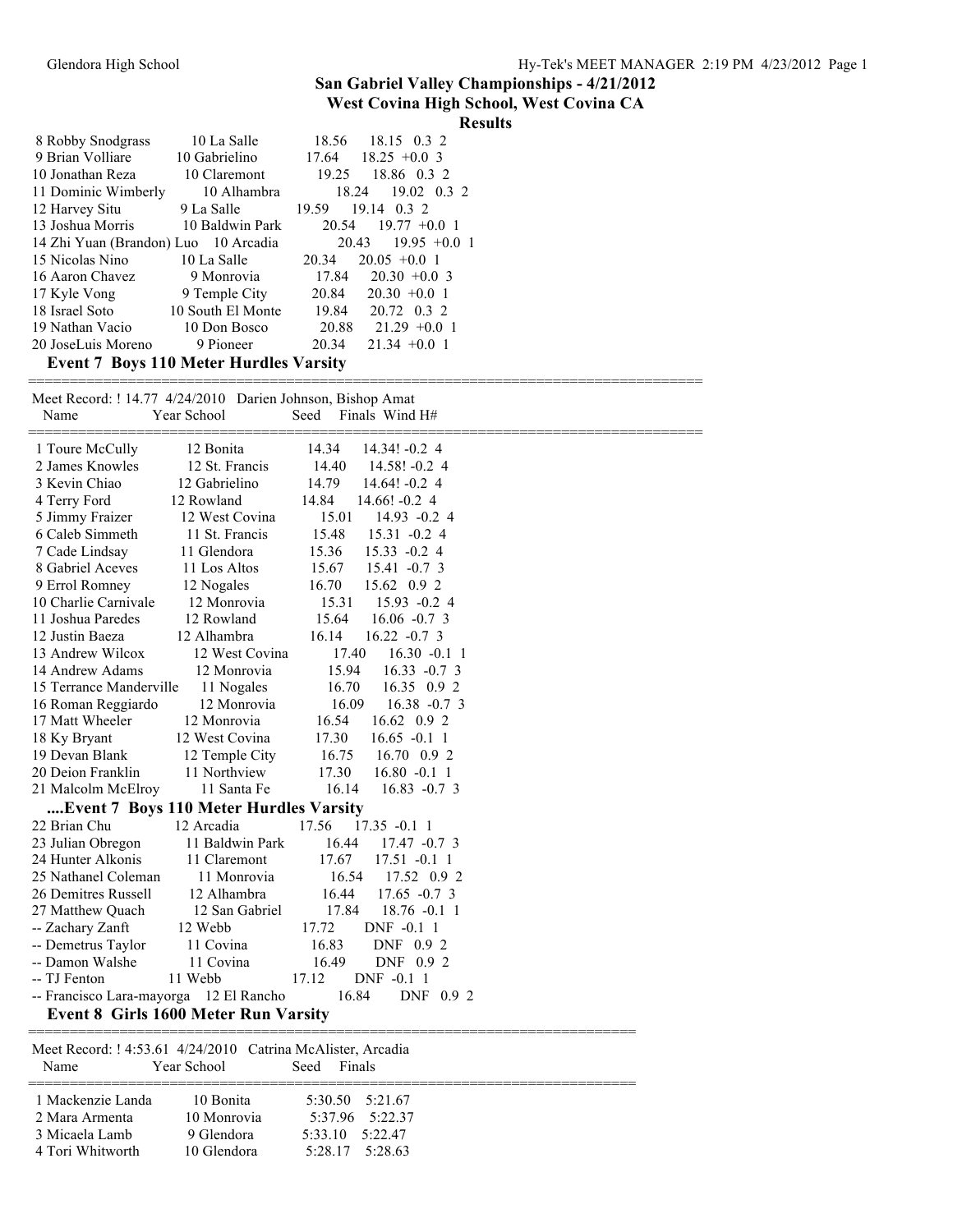# **West Covina High School, West Covina CA**

| <b>Results</b> |
|----------------|
|                |
|                |
|                |
|                |
|                |
|                |

| 5 Marylu Pulido                                       | 11 Whittier                     | 5:30.38<br>5:29.50                       |  |
|-------------------------------------------------------|---------------------------------|------------------------------------------|--|
| 6 Alyssa Martinez                                     | 11 San Dimas                    | 5:28.13<br>5:30.78                       |  |
| 7 Wendy Carrillo                                      | 12 Whittier                     | 5:33.76<br>5:31.50                       |  |
| 8 Taylor Butler                                       | 10 Glendora                     | 5:28.59<br>5:31.87                       |  |
| 9 Monica Negrete                                      | 12 Whittier                     | 5:35.23<br>5:35.35                       |  |
| 10 Elizabeth Navarrete                                | 12 Bishop Amat                  | 5:37.80<br>5:35.82                       |  |
| 11 Melissa Gutierrez                                  | 9 El Rancho                     | 5:52.70<br>5:35.87                       |  |
| 12 Mariana Henry                                      | 12 La Salle                     | 5:40.72 5:37.21                          |  |
| 13 Joyce Liao                                         | 12 Arcadia                      | 5:37.28<br>5:38.71                       |  |
| 14 Courtney Canchola                                  | 10 Rowland                      | 5:26.93<br>5:40.11                       |  |
| 15 Ruby Medina                                        | 11 Covina                       | 5:33.16<br>5:40.12                       |  |
| 16 Ali Boos                                           | 12 Claremont                    | 5:47.80<br>5:40.34                       |  |
| 17 Elizabeth Esparza                                  | 11 Northview                    | 5:45.86 5:41.28                          |  |
| 18 Mairin Wilson                                      | 11 Webb                         | 5:47.10 5:41.36                          |  |
| 19 Tansica Sunkamaneevongse 11 Arcadia                |                                 | 5:58.09 5:42.28                          |  |
| 20 Joanna Lee                                         | 12 San Gabriel                  | 5:50.00<br>5:42.48                       |  |
| 21 Melissa Carabes                                    | 12 Whittier                     | 5:39.69<br>5:42.73                       |  |
| 22 Shaina Pardo                                       | 12 Azusa                        | 5:45.10<br>5:45.93                       |  |
| 23 Adriana Garcia                                     | 11 Arroyo                       | 5:46.76<br>5:46.68                       |  |
| 24 Ana Galicia                                        | 10 El Rancho                    | 5:48.30<br>5:47.33                       |  |
| 25 Johnnie Zambrano                                   | 11 Northview                    | 5:32.12<br>5:47.77                       |  |
| 26 Jocelyn Hua                                        | 12 Rosemead                     | 5:42.18<br>5:49.35                       |  |
| 27 Rebecca Jara                                       | 12 Whittier                     | 5:56.06<br>5:51.91                       |  |
| 28 Vanessa Mares                                      | 12 Pioneer                      | 5:45.00<br>5:53.04                       |  |
| 29 Marissa Olid                                       | 11 California (                 | 5:44.70   5:53.44                        |  |
|                                                       |                                 | 5:57.80 6:01.58                          |  |
| 30 Vivienne Arredondo 11 Bishop Amat                  | 10 San Marino                   | 5:35.66 6:26.15                          |  |
| 31 Veronica Mejia                                     |                                 |                                          |  |
| Event 9 Boys 1600 Meter Run Varsity                   |                                 |                                          |  |
|                                                       |                                 |                                          |  |
| Meet Record: ! 4:12.92 4/22/2010 Amar Moussa, Arcadia |                                 |                                          |  |
| Name                                                  | Year School                     | Seed<br>Finals                           |  |
|                                                       |                                 |                                          |  |
|                                                       |                                 |                                          |  |
| 1 Mitchell Pratt                                      | 11 Arcadia                      | 4:35.28 4:24.83                          |  |
| Event 9 Boys 1600 Meter Run Varsity                   |                                 |                                          |  |
| 2 Ashton Malone                                       | 12 Muir                         | 4:32.50 4:27.18                          |  |
| 3 Max Armenta                                         | 12 Monrovia                     | 4:29.40<br>4:27.55                       |  |
| 4 Sam Bautista                                        | 11 California (                 | 4:35.52<br>4:29.15                       |  |
| 5 Juan De La Rosa                                     | 12 Arcadia                      | 4:29.38<br>4:43.90                       |  |
| 6 Micah Van Setten                                    | 11 Walnut                       | 4:32.04<br>4:29.65                       |  |
| 7 Jair Juarez                                         | 12 Los Altos                    | 4:33.94 4:30.09                          |  |
|                                                       | 12 Whittier                     | 4:34.46 4:30.50                          |  |
| 8 Sergio Perez<br>9 Paul Gonzalez                     | 12 Covina                       | 4:35.40 4:30.65                          |  |
| 10 Tyler Potts                                        | 11 West Covina                  | 4:33.90<br>4:32.07                       |  |
| 11 Abraham Aldaraca                                   | 11 Pomona                       | 4:31.86 4:32.49                          |  |
| 12 Andres Aparicio                                    | 11 Arroyo                       | 4:34.43<br>4:34.71                       |  |
| 13 Alex Huezo                                         | 11 Gabrielino                   | 4:36.96<br>4:35.14                       |  |
| 14 Garrett Hernandez                                  | 11 Glendora                     | 4:37.48<br>4:35.22                       |  |
| 15 Patrick Tarango                                    |                                 | 4:44.38<br>4:35.59                       |  |
| 16 Steven Vera                                        | 12 Bishop Amat                  | 4:35.85                                  |  |
|                                                       | 11 California (<br>11 Arcadia   | 4:38.10<br>4:40.75<br>4:36.19            |  |
| 17 Happy Happy                                        |                                 | 4:36.89<br>4:39.56                       |  |
| 18 Nick Covarrubias<br>19 John Olivas                 | 12 California (<br>11 El Rancho | 4:45.90<br>4:37.44                       |  |
| 20 Allan Virula                                       | 11 Whittier                     |                                          |  |
| 21 Jeff Kirwin                                        |                                 | 4:37.15<br>4:37.59                       |  |
|                                                       | 9 Glendora<br>11 Whittier       | 4:39.33<br>4:38.77<br>4:38.75<br>4:39.49 |  |
| 22 Jeremiah Gotts                                     |                                 | 4:48.13                                  |  |
| 23 Thurain Hlaing                                     | 10 Arcadia                      | 4:40.34                                  |  |
| 24 Nicolas Mellace                                    | 12 Bishop Amat                  | 4:43.37<br>4:40.77                       |  |
| 25 Robert Lawrence                                    | 11 Bishop Amat                  | 4:41.10<br>4:40.81                       |  |
| 26 Elias Powell<br>27 Andrew Tattersall               | 10 El Rancho<br>11 Rowland      | 4:37.05 4:40.95<br>4:37.93<br>4:41.31    |  |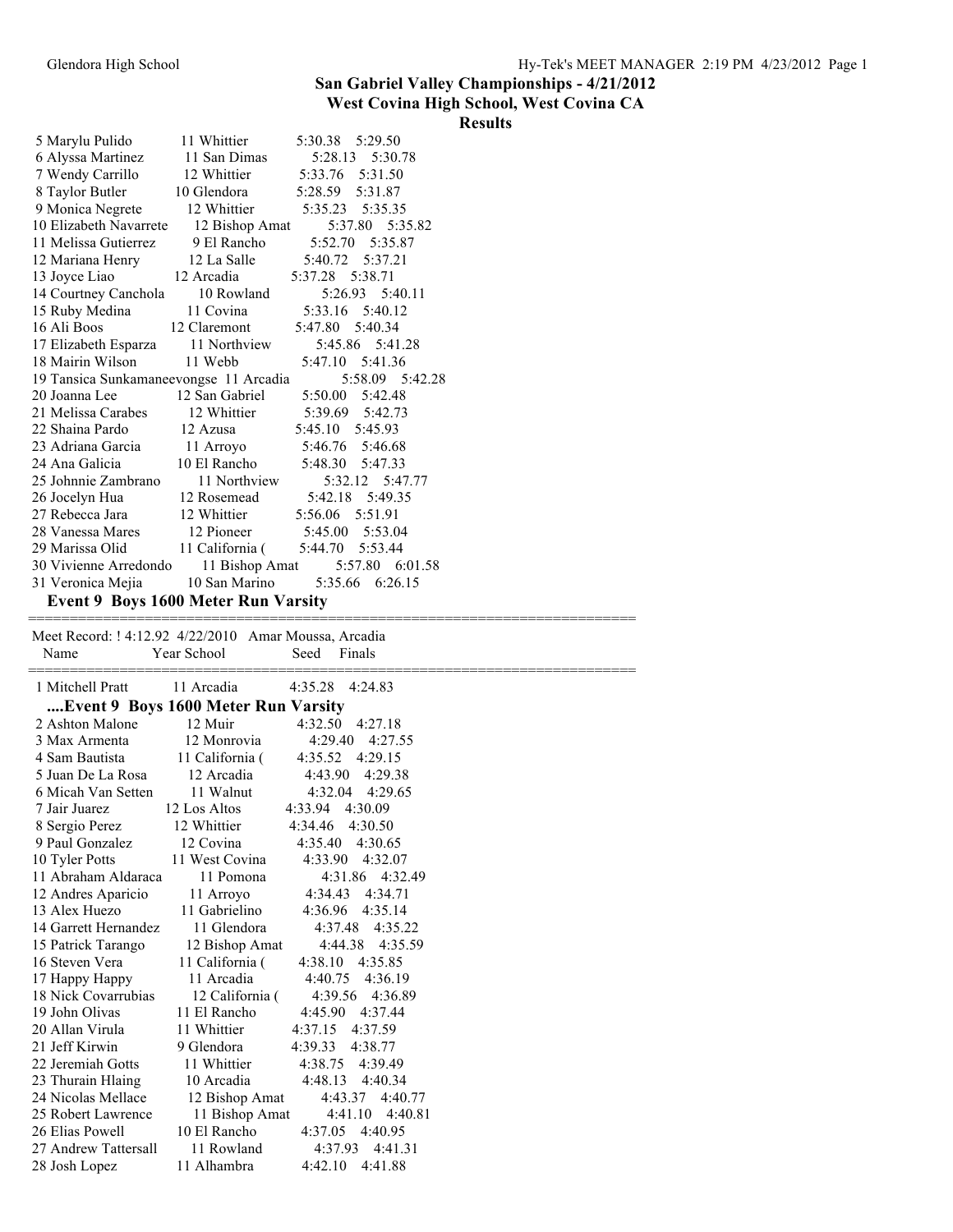| <b>Results</b> |  |
|----------------|--|
|                |  |
|                |  |
|                |  |
|                |  |
|                |  |

| 4:42.19<br>4:43.11<br>30 Omar Cornejo<br>11 California (<br>11 California (<br>4:37.43<br>4:43.62<br>31 Chris Ramirez<br>32 Daniel Guasso<br>12 Bonita<br>4:44.50<br>4:44.07<br>33 Enrigue Hernandez<br>4:44.35<br>12 Covina<br>4:39.36<br>34 Diego Lopez<br>4:42.77<br>4:44.86<br>11 Arroyo<br>35 Charlie Shen<br>12 Arcadia<br>4:45.35<br>4:44.57<br>36 Chris Sanchez<br>12 California (<br>4:48.38<br>4:46.07<br>4:46.57<br>37 Heinrich Ran<br>11 Arcadia<br>4:46.99<br>38 William Ko<br>4:47.77<br>4:46.98<br>12 Gabrielino<br>4:45.91<br>4:47.79<br>39 Kevin Rios<br>12 Covina<br>40 Jai Labasan<br>12 La Mirada<br>4:47.00<br>4:48.07<br>4:50.86<br>41 Nick Luber<br>11 Claremont<br>4:45.58<br>42 Khalil Simaan<br>4:40.30<br>4:50.97<br>12 Monrovia<br>5:03.26<br>11 California (<br>4:43.46<br>43 Leo Corcoran<br>44 Nick Arias<br>4:48.91<br>11 Don Bosco<br>5:08.69<br>Event 10 Girls 4x100 Meter Relay Frosh/Soph |                  |              |                    |
|-------------------------------------------------------------------------------------------------------------------------------------------------------------------------------------------------------------------------------------------------------------------------------------------------------------------------------------------------------------------------------------------------------------------------------------------------------------------------------------------------------------------------------------------------------------------------------------------------------------------------------------------------------------------------------------------------------------------------------------------------------------------------------------------------------------------------------------------------------------------------------------------------------------------------------|------------------|--------------|--------------------|
|                                                                                                                                                                                                                                                                                                                                                                                                                                                                                                                                                                                                                                                                                                                                                                                                                                                                                                                               | 29 Andre Preston | 12 Los Altos | 4:46.19<br>4:42.60 |
|                                                                                                                                                                                                                                                                                                                                                                                                                                                                                                                                                                                                                                                                                                                                                                                                                                                                                                                               |                  |              |                    |
|                                                                                                                                                                                                                                                                                                                                                                                                                                                                                                                                                                                                                                                                                                                                                                                                                                                                                                                               |                  |              |                    |
|                                                                                                                                                                                                                                                                                                                                                                                                                                                                                                                                                                                                                                                                                                                                                                                                                                                                                                                               |                  |              |                    |
|                                                                                                                                                                                                                                                                                                                                                                                                                                                                                                                                                                                                                                                                                                                                                                                                                                                                                                                               |                  |              |                    |
|                                                                                                                                                                                                                                                                                                                                                                                                                                                                                                                                                                                                                                                                                                                                                                                                                                                                                                                               |                  |              |                    |
|                                                                                                                                                                                                                                                                                                                                                                                                                                                                                                                                                                                                                                                                                                                                                                                                                                                                                                                               |                  |              |                    |
|                                                                                                                                                                                                                                                                                                                                                                                                                                                                                                                                                                                                                                                                                                                                                                                                                                                                                                                               |                  |              |                    |
|                                                                                                                                                                                                                                                                                                                                                                                                                                                                                                                                                                                                                                                                                                                                                                                                                                                                                                                               |                  |              |                    |
|                                                                                                                                                                                                                                                                                                                                                                                                                                                                                                                                                                                                                                                                                                                                                                                                                                                                                                                               |                  |              |                    |
|                                                                                                                                                                                                                                                                                                                                                                                                                                                                                                                                                                                                                                                                                                                                                                                                                                                                                                                               |                  |              |                    |
|                                                                                                                                                                                                                                                                                                                                                                                                                                                                                                                                                                                                                                                                                                                                                                                                                                                                                                                               |                  |              |                    |
|                                                                                                                                                                                                                                                                                                                                                                                                                                                                                                                                                                                                                                                                                                                                                                                                                                                                                                                               |                  |              |                    |
|                                                                                                                                                                                                                                                                                                                                                                                                                                                                                                                                                                                                                                                                                                                                                                                                                                                                                                                               |                  |              |                    |
|                                                                                                                                                                                                                                                                                                                                                                                                                                                                                                                                                                                                                                                                                                                                                                                                                                                                                                                               |                  |              |                    |
|                                                                                                                                                                                                                                                                                                                                                                                                                                                                                                                                                                                                                                                                                                                                                                                                                                                                                                                               |                  |              |                    |
|                                                                                                                                                                                                                                                                                                                                                                                                                                                                                                                                                                                                                                                                                                                                                                                                                                                                                                                               |                  |              |                    |

|                                                     | Meet Record: ! 51.69 4/23/2011 La Salle (Boys &, La Salle (Bo<br>A Gonzales, D Peterson, S Grandalski, A Ghantous |
|-----------------------------------------------------|-------------------------------------------------------------------------------------------------------------------|
| School                                              | Finals $H#$<br>Seed                                                                                               |
| 1 Arcadia 'A'                                       | 52.06 2<br>53.76                                                                                                  |
| 2 Gabrielino 'A'                                    | 52.14 2<br>53.34                                                                                                  |
| 3 Claremont 'A'                                     | 54.14<br>52.42 2                                                                                                  |
| 4 Muir 'A'                                          | 52.54<br>52.49 2                                                                                                  |
| 5 Monrovia 'A'                                      | 53.24<br>53.49 2                                                                                                  |
| Event 10 Girls 4x100 Meter Relay Frosh/Soph         |                                                                                                                   |
| 6 West Covina 'A'                                   | 55.84<br>53.78 1                                                                                                  |
| 7 Pomona Catholic 'A'                               | 55.94<br>54.05 1                                                                                                  |
| 8 Santa Fe 'A'                                      | 54.14<br>54.24 2                                                                                                  |
| 9 Northview 'A'                                     | 54.99 2<br>54.34                                                                                                  |
| 10 Whittier 'A'                                     | 55.06 1<br>56.84                                                                                                  |
| 11 La Salle 'A'                                     | 54.64 55.18 2                                                                                                     |
| 12 Rosemead 'A'                                     | 56.94<br>55.48 1                                                                                                  |
| 13 Covina 'A'                                       | 56.86<br>55.80 1                                                                                                  |
| 14 Alhambra 'A'                                     | 56.75 1<br>56.00                                                                                                  |
| 15 California (Whittier) 'A'                        | 58.14<br>57.60<br>$\blacksquare$                                                                                  |
| 16 South El Monte 'A'                               | 59.14<br>59.12 1                                                                                                  |
| Event 11 Boys 4x100 Meter Relay Frosh/Soph          |                                                                                                                   |
| Meet Record: ! 44.72 4/23/2011 Northview, Northview |                                                                                                                   |
| D Lavin, D Lavin, J Taylor, D Viera                 |                                                                                                                   |
| School                                              | Finals $H#$<br>Seed                                                                                               |

| $D$ Lavin, $D$ Lavin, $J$ Taylor, $D$ Victa     |                          |  |
|-------------------------------------------------|--------------------------|--|
| School                                          | Finals H#<br>Seed        |  |
| 1 Northview 'A'                                 | 45.25 2<br>45.04         |  |
| 2 Monrovia 'A'                                  | 45.94<br>45.33 1         |  |
| 3 Muir 'A'                                      | 45.54<br>45.70 2         |  |
| 4 Arroyo 'A'                                    | 45.14<br>46.22 2         |  |
| 5 Whittier 'A'                                  | 47.74<br>$46.43 \quad 1$ |  |
| 6 Gabrielino 'B'                                | 46.67<br>x46.80 1        |  |
| 7 Arcadia 'A'                                   | 45.34<br>46.81 2         |  |
| 8 Covina 'A'                                    | 45.84<br>47.22 2         |  |
| 9 Baldwin Park 'A'                              | 47.57<br>47.40 1         |  |
| 10 Glendora 'A'                                 | 45.94<br>47.66 2         |  |
| 11 West Covina 'A'                              | 45.74<br>47.84 2         |  |
| 12 California (Whittier) 'A'                    | 48.34<br>47.97 1         |  |
| 13 Santa Fe 'A'                                 | 48.10 1<br>48.54         |  |
| 14 Don Bosco 'A'                                | 50.09 1<br>49.14         |  |
| <b>Event 12 Girls 4x100 Meter Relay Varsity</b> |                          |  |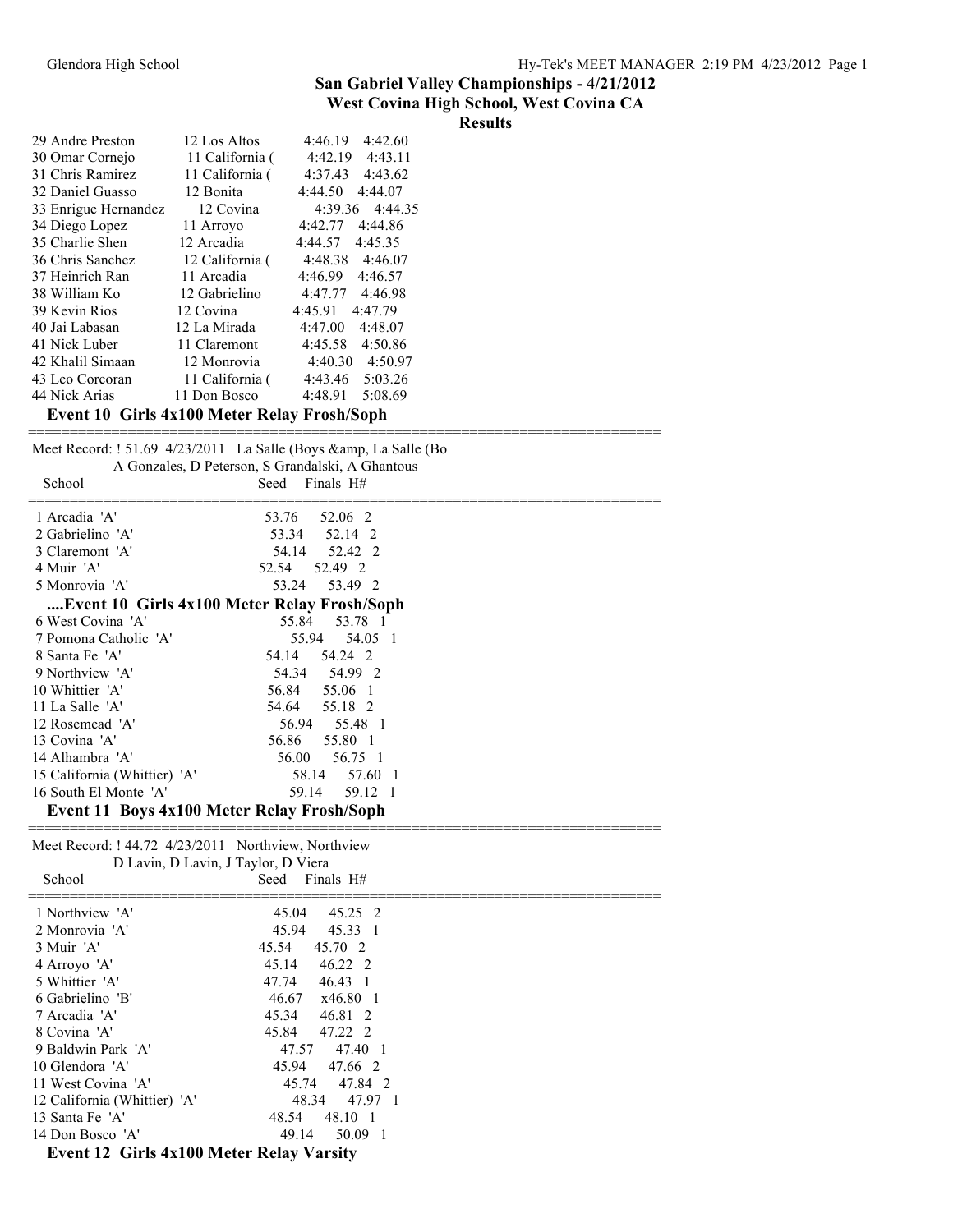**Results**

| Meet Record: ! 48.44 4/23/2011 Monrovia, Monrovia |                                                                        |
|---------------------------------------------------|------------------------------------------------------------------------|
| School                                            | K Smith, J Thomas, J Pfau, S Buchanan<br>Finals H#<br>Seed             |
| 1 Monrovia 'A'                                    | 48.64<br>49.28 3                                                       |
| 2 Glendora 'A'                                    | 50.21<br>50.05 3                                                       |
| 3 Arcadia 'A'                                     | 50.31<br>50.22 3                                                       |
| 4 Claremont 'A'                                   | 50.54<br>50.70 3                                                       |
| 5 Mayfield 'A'                                    | 51.54<br>50.74 3                                                       |
| 6 Northview 'A'                                   | 52.34<br>51.10 2                                                       |
| 7 La Salle 'A'                                    | 51.95<br>51.15 3                                                       |
| 8 Los Altos 'A'<br>9 Whittier 'A'                 | 51.54 3<br>51.86                                                       |
| 10 Rosemead 'A'                                   | 52.86 1<br>54.94<br>53.19 2<br>52.24                                   |
| 11 Baldwin Park 'A'                               | 53.40 2<br>53.34                                                       |
| 12 El Rancho 'A'                                  | 53.04<br>53.89 2                                                       |
| 13 West Covina 'A'                                | 54.74<br>55.06 1                                                       |
| 14 South El Monte 'A'                             | 56.08 1<br>54.14                                                       |
| 15 Ramona Convent 'A'                             | 57.14<br>61.05 1                                                       |
| -- Ramona Convent 'B'                             | 62.04<br>DNF 1                                                         |
| Event 12 Girls 4x100 Meter Relay Varsity          |                                                                        |
| -- Santa Fe 'A'                                   | 51.94<br>DNF 3                                                         |
| -- Covina 'A'                                     | 53.25<br>DQ <sub>2</sub>                                               |
| Event 13 Boys 4x100 Meter Relay Varsity           |                                                                        |
|                                                   |                                                                        |
| Meet Record: ! 43.01 4/24/2010 Pasadena<br>School | Finals H#<br>Seed                                                      |
|                                                   |                                                                        |
| 1 Bonita 'A'                                      | 43.12<br>43.45 3                                                       |
| 2 Monrovia 'A'                                    | 43.55 3<br>43.04                                                       |
| 3 Rowland 'A'                                     | 44.55<br>44.10 3                                                       |
| 4 Northview 'A'                                   | 44.44<br>44.29 3                                                       |
| 5 Glendora 'A'                                    | 44.72 3<br>44.19                                                       |
| 6 Gabrielino 'A'                                  | 44.92<br>44.74 3                                                       |
| 7 Santa Fe 'A'                                    | 45.14<br>44.74 2<br>44.94<br>44.76 2                                   |
| 8 California (Whittier) 'A'<br>9 Monrovia 'B'     | 44.34<br>x44.77 3                                                      |
| 10 Los Altos 'A'                                  | 44.95<br>44.83 2                                                       |
| 11 Covina 'A'                                     | 45.64<br>45.51 1                                                       |
| 12 Rosemead 'A'                                   | 45.24<br>45.66 2                                                       |
| 13 Whittier 'A'                                   | 45.54<br>46.10 2                                                       |
| 14 San Gabriel 'A'                                | 46.24<br>$46.13 \quad 1$                                               |
| 15 Webb 'A'                                       | 46.64<br>46.90 1                                                       |
| 16 South El Monte 'A'                             | 46.95 1<br>47.14                                                       |
| 17 Bassett 'A'                                    | 48.80 1<br>46.74                                                       |
| -- San Dimas 'A'                                  | 44.24<br>DNF <sub>3</sub>                                              |
|                                                   | Event 14 Girls 1600 Meter Run Championship Varsity                     |
|                                                   | Meet Record: ! 4:53.61 4/24/2010 Catrina McAlister, Arcadia            |
| Year School<br>Name                               | Seed<br>Finals                                                         |
|                                                   |                                                                        |
| 1 Marissa Scott<br>11 Bonita                      | 5:12.97<br>5:06.75                                                     |
| 2 Bailee Henry                                    | 11 El Rancho<br>5:22.30<br>5:14.55                                     |
| 3 Helena Van Loan                                 | 10 South Pasadena<br>5:16.74<br>5:15.16                                |
| 4 Emily Hoey<br>5 Amanda Mansoorbakht             | 5:16.03<br>10 Glendora<br>5:21.21<br>11 Monrovia<br>5:10.78<br>5:18.98 |
| 6 Taylor Jones                                    | 11 La Mirada<br>5:22.00<br>5:20.32                                     |
| 7 Lauren Joseph                                   | 11 Mayfield<br>5:24.00<br>5:23.14                                      |
| 8 Chloe Arriaga                                   | 10 Glendora<br>5:22.79<br>5:26.16                                      |
|                                                   |                                                                        |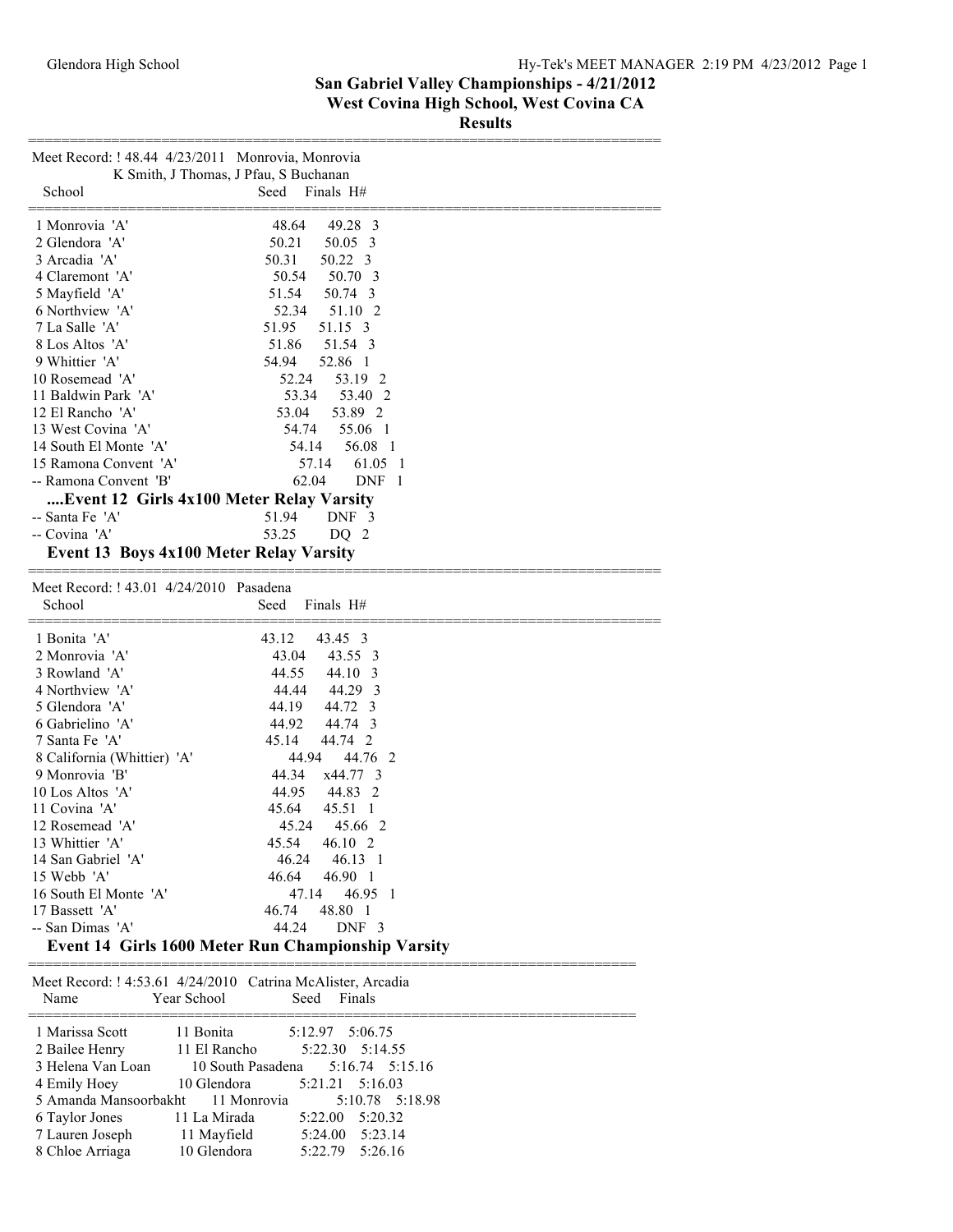### **West Covina High School, West Covina CA**

#### **Results**

| 9 Christina Cordano | 11 Mayfield  | 5:22.00 5:29.26                                   |
|---------------------|--------------|---------------------------------------------------|
| 10 Lexie Jackson    | 11 Bonita    | 5:18.08 5:34.83                                   |
| 11 Kaylee Jorgensen | 10 Claremont | 5:25.60 5:36.67                                   |
| 12 Kelly Luc        | 12 Rosemead  | 5:24.70 5:38.64                                   |
| 13 Karina Alvarez   | 11 Mayfield  | 5:22.64 5:39.39                                   |
|                     |              | Event 15 Days 1600 Motor Dun Championship Varsity |

#### **Event 15 Boys 1600 Meter Run Championship Varsity**

| Meet Record: ! 4:10.27 4/23/2011 Ammar Moussa, Arcadia |             |                                                    |
|--------------------------------------------------------|-------------|----------------------------------------------------|
| Name                                                   | Year School | Seed Finals                                        |
| 1 Sergio Gonzalez 12 Arcadia                           |             | $4:14.42 \quad 4:16.75$                            |
|                                                        |             | 2 Daniel De La Torre 11 La Salle 4:23.20 4:17.30   |
| 3 Nick Rivera 12 Rowland 4:13.87 4:21.96               |             |                                                    |
| 4 David Galvez 11 Rowland                              |             | 4:22.25 4:22.98                                    |
|                                                        |             | Event 15 Boys 1600 Meter Run Championship Varsity  |
| 5 Dillon Nobbs                                         | 10 Bonita   | 4:27.43 4:24.49                                    |
| 6 Aaron Mora 12 Whittier 4:27.69 4:24.69               |             |                                                    |
|                                                        |             | 7 Zachary Mejia 11 El Rancho 4:29.32 4:28.78       |
| 8 Ryan Vargas 12 Arcadia 4:23.21 4:29.92               |             |                                                    |
| 9 Moises Cuahutles 12 La Mirada                        |             | 4:30.37 4:31.13                                    |
| 10 Francis Le                                          | 12 Arcadia  | 4:24.79 4:32.30                                    |
| 11 Paul Messana 11 South Pasadena                      |             | 4:28.33 4:32.89                                    |
| 12 Mike Duke 10 Glendora                               |             | 4:27.99 4:35.57                                    |
|                                                        |             | 13 Roberto Villagomez 12 Los Altos 4:30.97 4:36.21 |
| -- Kevin Ramirez 11 Santa Fe 4:28.20 DNF               |             |                                                    |
| Event 16 Girls 400 Meter Dash Frosh/Soph               |             |                                                    |

============================================================================ Meet Record: ! 60.17 4/23/2011 Alexandra Ghantous, La Salle (Bo Name Year School Seed Finals H# ============================================================================ 1 Rachel Wiggins 9 Arcadia 63.54 61.61 3<br>2 Toni Dwyer 9 Gabrielino 63.75 61.79 3 2 Toni Dwyer 9 Gabrielino 63.75 61.79 3 3 Isabella Gomez 9 La Mirada 64.84 63.72 3 4 Rayleen Reyna 10 Santa Fe 65.44 64.31 3 5 Sablena Milingayno 9 Bonita 64.50 64.43 3 6 Jasmine Paulus 9 Arcadia 64.14 64.46 3 7 Caroline Moe 9 Mayfield 67.14 64.76 2 8 Chloe Beauvois 10 La Salle 67.07 65.39 2 9 Emma Bishop 10 Claremont 67.74 65.49 1 10 Jaqueline Kuo 9 Arcadia 66.58 65.63 2 11 Jilian Gough-Fleming 10 Covina 65.96 65.74 3 12 Genesis Aguilar 9 La Mirada 65.44 65.78 3 13 Hilda Candelario 9 Rosemead 68.84 65.89 1 14 Brittany Frias 10 Arroyo 66.42 66.64 2 15 Kaitlynn Lam 10 Gabrielino 66.74 66.88 2 16 Leslie Giglio 9 Arcadia 66.43 66.96 2 17 Kasandra Arechiga 9 Northview 69.13 68.54 1<br>18 Monica Cano 9 Pioneer 69.94 70.41 1 18 Monica Cano 9 Pioneer 69.94 70.41 1 19 Leilani Pascasio 10 Arcadia 69.98 70.78 1 20 Melanie Hernandez 9 Alhambra 68.04 73.03 1

**Event 17 Boys 400 Meter Dash Frosh/Soph** ============================================================================

 Meet Record: ! 51.02 4/23/2011 Sean Williams, Glendora Name Year School Seed Finals H# ============================================================================ 1 Hunter Muncie 9 Los Altos 52.14 50.94! 3 2 Marcelles Clash 10 Muir 53.21 53.38 3 3 Thomas Medina 9 Santa Fe 54.14 53.83 3 4 Devin Lavin 10 Northview 51.52 53.91 3 5 Ian Greenstreet 10 La Salle 54.54 53.96 3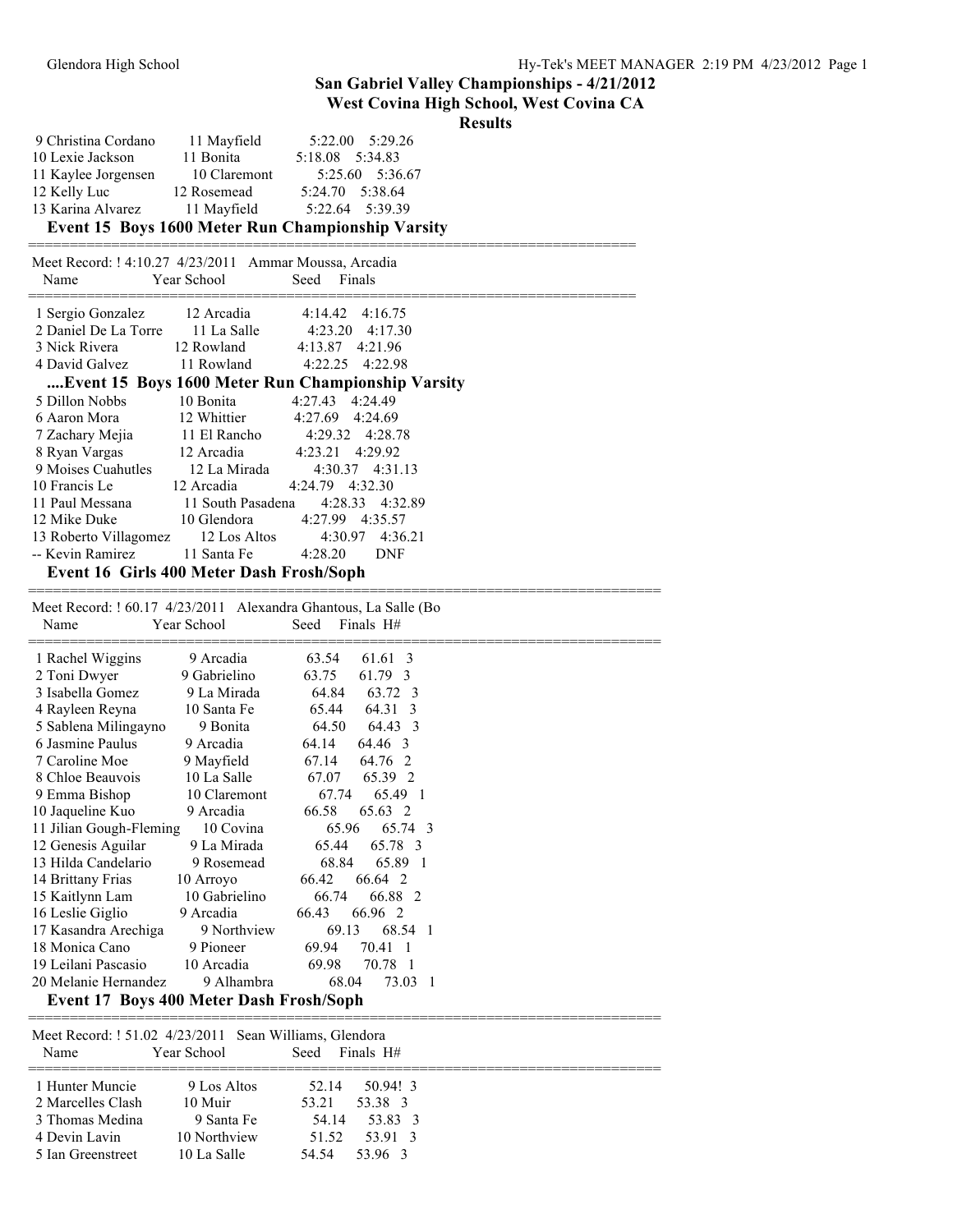#### **West Covina High School, West Covina CA**

|                                                         |                               |                                    | <b>Results</b> |
|---------------------------------------------------------|-------------------------------|------------------------------------|----------------|
| 6 Richard Hernandez                                     | 10 Northview                  | 54.34<br>54.06 3                   |                |
| 7 Edward Tang                                           | 10 Arcadia                    | 55.16<br>54.34 2                   |                |
| 8 Alden Caterio                                         | 10 Gabrielino                 | 55.00<br>54.49 2                   |                |
| 9 Anthony Figueroa                                      | 10 Whittier                   | 55.19<br>54.61 2                   |                |
| 10 Ryan Cavaness                                        | 9 Covina                      | 54.64 2<br>54.97                   |                |
| 11 James Reyes                                          | 9 Glendora                    | 55.31<br>54.74 2                   |                |
| 12 Daniel Valencia                                      | 10 Northview                  | 53.64<br>54.76 3                   |                |
| 13 Michael Duchetta                                     | 10 Glendora                   | 54.93<br>54.80 3                   |                |
| Event 17 Boys 400 Meter Dash Frosh/Soph                 |                               |                                    |                |
| 14 Michael Fernando                                     | 9 Walnut                      | 55.04<br>54.82 2                   |                |
| 15 Jesse Hernandez                                      | 10 Northview                  | 56.52<br>54.84 1                   |                |
| 16 David Nugroho                                        | 9 Arcadia                     | 55.68<br>55.26 2                   |                |
| 17 Randy Salas                                          | 10 Whittier                   | 55.94<br>55.67 1                   |                |
| 18 Nicholas Perez                                       | 10 West Covina                | 55.78<br>55.79 1                   |                |
| 19 David Valadez                                        | 10 Covina                     | 56.81<br>55.92 1                   |                |
| 20 Richard Salinas                                      | 9 California (                | 56.32 1<br>56.04                   |                |
| 21 Juan Lopez                                           | 9 Rowland                     | 55.74<br>56.33 2                   |                |
| 22 Abraham Thorn                                        | 10 Glendora                   | 56.93<br>56.34 1                   |                |
| 23 Jacob Gomez                                          | 10 Baldwin Park               | 56.64<br>56.45 1                   |                |
| 24 Harsh Patel                                          | 9 Glendora                    | 56.94<br>59.44 1                   |                |
| <b>Event 18 Girls 400 Meter Dash Varsity</b>            |                               |                                    |                |
|                                                         |                               |                                    |                |
| Meet Record: ! 57.60 4/23/2011 Kimberly Chen, Claremont |                               |                                    |                |
| Name                                                    | Year School                   | Finals $H#$<br>Seed                |                |
| 1 Susie Garza                                           | 10 Baldwin Park               | 58.78 4<br>58.42                   |                |
| 2 Belle Chiu                                            | 12 Covina                     | 59.53 4<br>61.47                   |                |
| 3 Irma Nugroho                                          | 12 Arcadia                    | 60.13<br>59.60 4                   |                |
| 4 Emily Spivack                                         | 9 Claremont                   | 62.24<br>60.29 3                   |                |
| 5 Jasmine Thomas                                        | 11 Monrovia                   | 60.45 4<br>60.76                   |                |
| 6 Kimberly Chen                                         | 11 Claremont                  | 60.33<br>60.51 4                   |                |
| 7 Montana Deavila                                       | 11 La Mirada                  | 62.64<br>60.97 3                   |                |
| 8 Emily Gunstream                                       | 11 Glendora                   | 61.45<br>61.16 4                   |                |
| 9 Yaiza Crawford                                        | 12 Arroyo                     | 62.01<br>61.62 3                   |                |
| 10 Annie Peacock                                        | 10 Mayfield                   | 62.64<br>62.07 3                   |                |
| 11 Grace Gaskins                                        | 11 Claremont                  | 63.74<br>62.13 2                   |                |
| 12 Sofia Rebolledo                                      | 12 Santa Fe                   | 61.94<br>62.30 4                   |                |
| 13 Stephanie Vana                                       |                               |                                    |                |
|                                                         | 11 Bonita                     | 62.56 3<br>62.74                   |                |
| 14 Alex Arnett                                          | 12 Mayfield                   | 60.03<br>62.63 4                   |                |
| 15 Erica Payne                                          | 12 Monrovia                   | 64.04<br>63.23 2                   |                |
| 16 Erika Ticas                                          | 12 El Rancho                  | 63.64<br>63.71 2                   |                |
| 17 Denise Peterson                                      | 11 La Salle                   | 63.42<br>64.28 3                   |                |
| 18 Roxanne Valle                                        | 9 Azusa                       | 63.84<br>64.48 2                   |                |
| 19 Brenda Valenzuela                                    | 10 Baldwin Park               | 63.48<br>64.66<br>-3               |                |
| 20 Sarah Alvarez                                        | 12 Claremont                  | 65.94<br>64.98 1                   |                |
| 21 Candace Andrade                                      | 11 Northview                  | 65.33 2<br>63.64                   |                |
| 22 Madeline Cho                                         | 12 Glendora                   | 64.16<br>65.75 2                   |                |
| 23 Melanie DelaCruz                                     | 12 Claremont                  | 64.47<br>66.07 1                   |                |
| 24 Kelly Lam                                            | 12 San Gabriel                | 64.47<br>66.12 1                   |                |
| 25 Paloma Martinez                                      | 11 El Rancho                  | 65.64<br>66.58 1                   |                |
| 26 Annikah Good<br>-- Christine Dang                    | 11 Claremont<br>12 Gabrielino | 65.14<br>67.45 1<br>66.81<br>DNF 1 |                |

**Event 19 Boys 400 Meter Dash Varsity** ============================================================================

| Meet Record: ! 48.62 4/24/2010 Jordan Scott, Claremont<br>Name                     | Year School | Seed Finals H#                                |  |
|------------------------------------------------------------------------------------|-------------|-----------------------------------------------|--|
| 1 Micheal Torres 12 Baldwin Park<br>2 Lorenzo Hernandez 12 Arroyo<br>3 Zack Elradi | 12 Monrovia | 5046 4979 5<br>50.48 50.02 5<br>50.36 50.29 5 |  |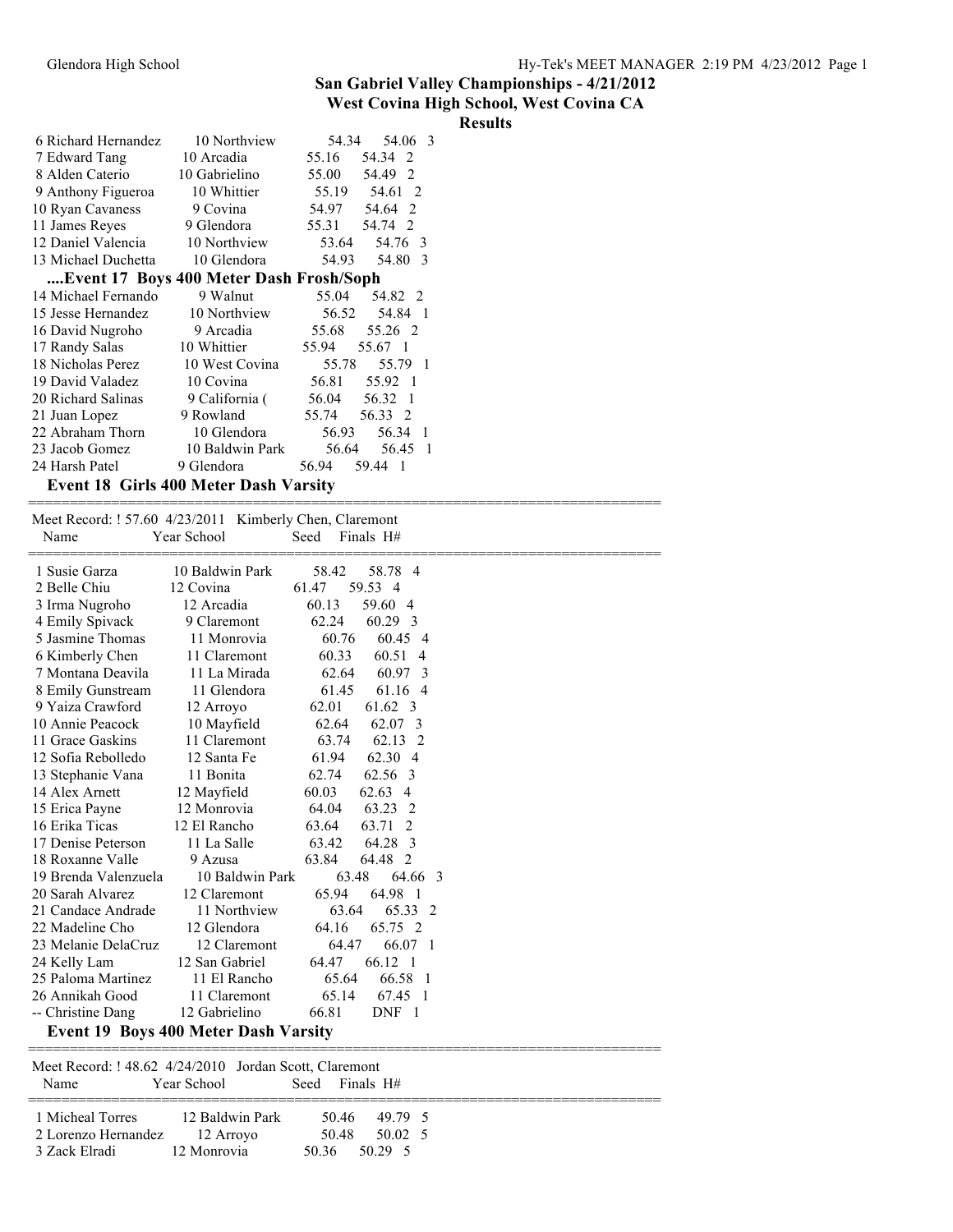### **hool, West Covina CA**

| Glendora High School     |                                      |                                  |                |
|--------------------------|--------------------------------------|----------------------------------|----------------|
|                          |                                      | <b>San Gabriel Valley Champi</b> |                |
|                          |                                      | <b>West Covina High School,</b>  |                |
|                          |                                      |                                  | <b>Results</b> |
| 4 Kelvin Conner          | 11 El Rancho                         | 51.84<br>50.65 4                 |                |
| 5 Thomas Cotter          | 12 San Marino                        | 50.76<br>50.87 5                 |                |
|                          | Event 19 Boys 400 Meter Dash Varsity |                                  |                |
| 6 Nikko Ajao             | 11 Arcadia                           | 50.83<br>50.99 5                 |                |
| 7 Briton Noskoff         | 10 Glendora                          | 50.63<br>51.06 5                 |                |
| 8 Alec Jen               | 12 Arcadia                           | 51.88<br>51.17 4                 |                |
| 9 Pedro Herrera          | 12 El Rancho                         | 50.80<br>51.22 5                 |                |
| 10 Adrian Tanwongprasert | 12 San Gabriel                       | 51.38<br>51.45 4                 |                |
| 11 Giovanni Ruiz         | 11 Santa Fe                          | 51.42<br>51.48 4                 |                |
| 12 Austin Casner         | 12 Monrovia                          | 52.24<br>51.72 4                 |                |
| 13 Nick Popoy            | 12 La Mirada                         | 53.00<br>51.94 3                 |                |
| 14 Saul Bustos           | 12 South El Monte                    | 53.14<br>52.19 3                 |                |
| 15 Ryan Bedford          | 12 Covina                            | 52.25<br>52.28 4                 |                |
| 16 Jake Ostgaard         | 11 La Mirada                         | 51.64<br>52.35 4                 |                |
| 17 Kevin Malone          | 12 Rowland                           | 53.34<br>52.35 2                 |                |
| 18 Christian Knight      | 12 Gabrielino                        | 53.34<br>52.37 2                 |                |
| 19 Reuben Conferido      | 11 Northview                         | 52.44<br>52.66 3                 |                |
| 20 Brett Walsh           | 11 Monrovia                          | 53.22<br>52.88 3                 |                |
| 21 Justin Medina         | 11 Arroyo                            | 53.44<br>52.97 2                 |                |
| 22 Jeffery Nelson        | 12 Bonita                            | 52.64<br>53.09 3                 |                |
| 23 Andres Garcia         | 11 Baldwin Park                      | 52.07<br>53.13 4                 |                |
| 24 Robert Campos         | 11 Santa Fe                          | 53.84<br>53.19 1                 |                |
| 25 Garrett Stone         | 11 La Salle                          | 53.22<br>53.20 2                 |                |
| 26 Arturo Gardea         | 12 Santa Fe                          | 53.45<br>53.30 2                 |                |
| 27 Gustavo Lopez         | 11 Covina                            | 54.33<br>53.32 1                 |                |
| 28 Freddy Cerezo         | 12 Rosemead                          | 54.34<br>53.39 1                 |                |
| 29 Zach Lopez            | 11 California (                      | 53.43<br>53.44 2                 |                |
| 30 Rodrigo Navarro       | 11 Los Altos                         | 53.14<br>53.53 3                 |                |
| 31 Daniel Romero         | 12 Claremont                         | 53.74<br>53.57 1                 |                |
| 32 Christian Garcia      | 11 Los Altos                         | 53.14<br>53.89 3                 |                |
| 33 Mark Drane            | 12 Covina                            | 53.55<br>54.32 2                 |                |
| 34 Tyler Oshiro          | 11 Covina                            | 54.97<br>54.47 1                 |                |
| 35 Nicolas Hernandez     | 12 Gabrielino                        | 53.96<br>54.57 1                 |                |
| 36 Malik Henderson       | 11 West Covina                       | 52.54<br>55.40 3                 |                |
| 37 Vincent Ogbeni        | 12 Muir                              | 55.46 5<br>51.21                 |                |
| -- David Velasquez       | 11 La Mirada                         | 54.64<br>DNS 1                   |                |

Meet Record: ! 12.87 4/23/2011 Alessandra Gonzales, La Salle (Bo<br>Name Year School Seed Finals Wind H# Seed Finals Wind  $H#$ 

| 1 Araya Williams      | 9 Pomona Catholic                        | 13.11<br>$13.11 - 2.14$  |
|-----------------------|------------------------------------------|--------------------------|
| 2 Cheyenne Hodges     | 10 Muir                                  | 13.30<br>13.47 -2.1 4    |
| 3 Kristi Guo          | 10 Gabrielino                            | 13.69<br>$13.48 - 1.1$ 3 |
| 4 Kennedi Whittingham | 10 La Salle                              | 13.73<br>$13.54 -1.1$ 3  |
| 5 Shian Long          | 9 West Covina                            | 13.64<br>$13.71 - 1.1$ 3 |
| 6 Stephanie Tempongko | 10 Glendora                              | 13.47<br>$13.72 - 2.14$  |
| 7 Candise Tsoi        | 9 Rosemead                               | 14.14<br>$13.74 - 1.02$  |
| 8 Essence Norwood     | 10 Muir                                  | 13.72<br>$13.74 - 1.1$ 3 |
| 9 Monica DeJesus      | 9 San Marino                             | 12.76<br>$13.76 - 2.14$  |
| 10 Alease Wilson      | 10 Alhambra                              | $13.64$ $13.86$ -1.1 3   |
| 11 Victoria Savare    | 9 Gabrielino                             | 14.00<br>$13.92 - 1.02$  |
| 12 Adriana Maldonado  | 9 Arcadia                                | 13.64<br>$13.93 - 1.1$ 3 |
| 13 Melissa Cerrillos  | 9 Claremont                              | 14.14<br>$13.96 - 1.02$  |
| 14 Quincy Savage      | 10 Whittier                              | 14.04<br>$14.01 - 1.02$  |
| 15 Kavita Sarkar      | 9 Gabrielino                             | $13.84$ $14.03$ $-1.1$ 3 |
| 16 Alyssa Guerrero    | 9 Arcadia                                | 13.63<br>14.04 -2.1 4    |
|                       | Event 20 Girls 100 Meter Dash Frosh/Soph |                          |
| 17 Judy McGlover      | 10 Claremont                             | 14.13<br>$14.12 - 1.02$  |
| 18 Kelley Guo         | 9 Monrovia                               | $14.14 - 2.14$<br>13.24  |
|                       |                                          |                          |

=================================================================================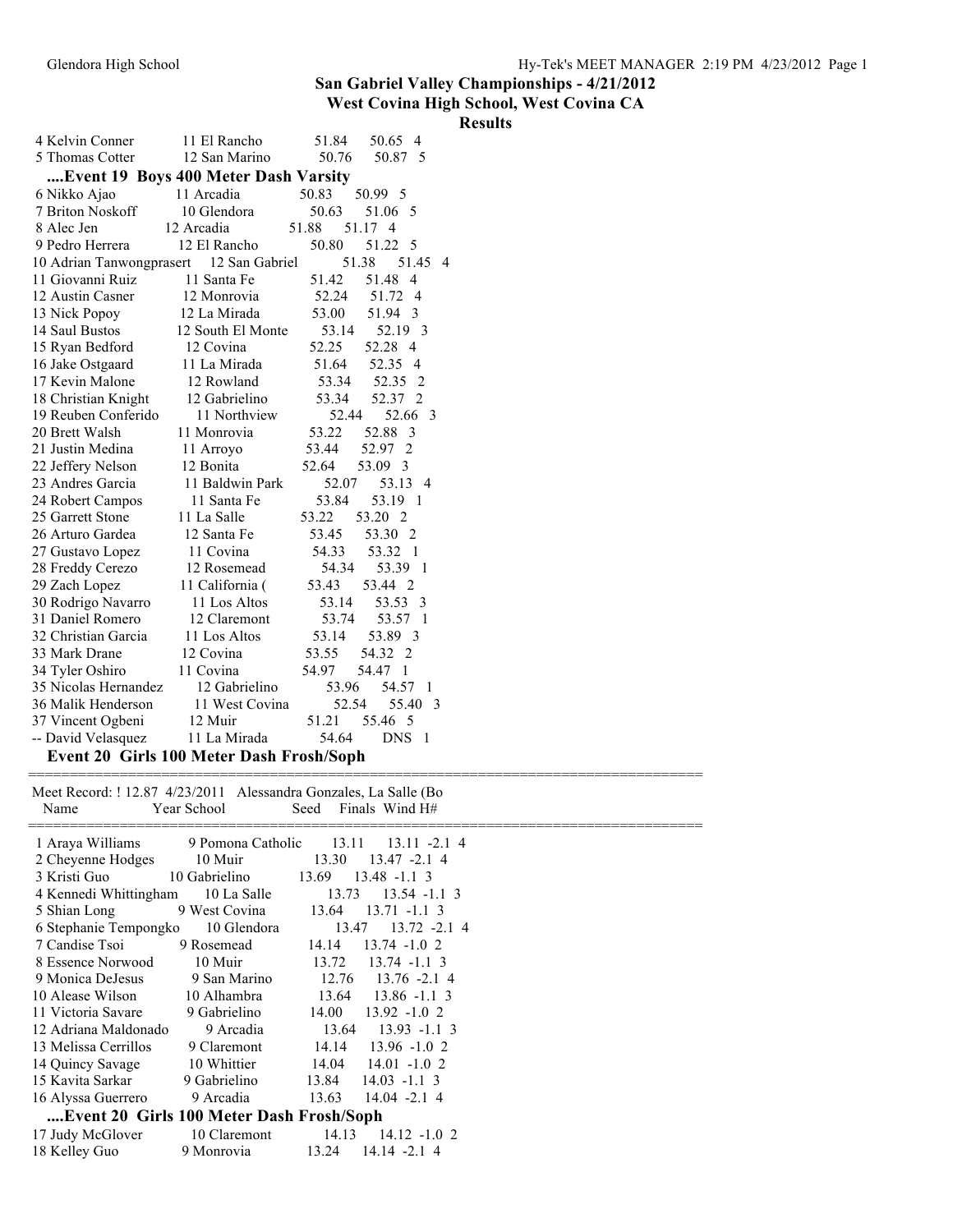| <b>Results</b> |
|----------------|

| 19 Dionna Williams                             | 9 La Salle    | 14.12<br>$14.14 - 1.02$  |
|------------------------------------------------|---------------|--------------------------|
| 20 Abigail Beck                                | 10 Glendora   | 13.54<br>$14.19 - 2.14$  |
| 21 Jennifer Campbell                           | 10 San Marino | 13.34<br>$14.21 - 2.14$  |
| 22 Sierra Adams                                | 10 La Salle   | $14.33 - 1.1$ 3<br>13.82 |
| 23 Alexis Taylor-Kozell                        | 10 Covina     | $14.33 - 1.3$ 1<br>14.23 |
| 24 Chun Yang                                   | - Arcadia     | $14.41 - 1.02$<br>14.14  |
| 25 Cheyenne Enriquez                           | 10 Whittier   | $14.45 - 1.3$ 1<br>14.14 |
| 26 Marissa Lopez                               | 9 West Covina | $14.04$ $14.46$ $-1.0$ 2 |
| 27 Megan Macaset                               | 9 Northview   | 14.58 14.46 -1.3 1       |
| 28 Kelly Kiyamu                                | 10 Alhambra   | $14.24$ $14.50$ $-1.3$ 1 |
| 29 Cambria Braun                               | 9 Arcadia     | 14.57<br>$14.70 - 1.3$ 1 |
| 30 Michelle Loekman                            | 10 Arcadia    | 14.70<br>$14.71 - 1.3$ 1 |
| 31 Jessica Reyes                               | 10 Whittier   | $14.78 - 1.3$ 1<br>14.14 |
| -- Mendez Daisy                                | 9 Northview   | 14.36<br>DNS -1.3 1      |
| <b>Event 21 Roys 100 Meter Dash Erosh/Sonh</b> |               |                          |

**Event 21 Boys 100 Meter Dash Frosh/Soph**

| Meet Record: ! 11.49 4/23/2011 Javon Taylor, Northview |                          |                                           |
|--------------------------------------------------------|--------------------------|-------------------------------------------|
| Name                                                   | Year School              | Finals Wind H#<br>Seed                    |
|                                                        |                          |                                           |
| 1 Darrick Holmes Jr.                                   | 9 Muir                   | 11.66<br>$11.60 -2.25$<br>11.54           |
| 2 Cravon Gillespy                                      | 10 Monrovia              | $11.62 -2.25$<br>11.59<br>$11.75 - 2.2$ 5 |
| 3 Ting Chiu<br>4 Alexander Bahnan                      | 9 Arroyo<br>10 Los Altos | 11.54<br>$11.82 -2.25$                    |
| 5 Brandon Gibson                                       | 10 Northview             | 11.84<br>$11.88 - 0.14$                   |
| 6 Lawrence Killens                                     | 10 Covina                | 11.75<br>$11.93 -0.14$                    |
| 7 Pearnell Smalley                                     | 9 Covina                 | 11.95<br>$11.95 -0.14$                    |
| 8 Antoino Hull                                         | 9 West Covina            | 11.44<br>$12.00 - 2.2$ 5                  |
| 9 Estuardo Marcos                                      | 10 Los Altos             | 11.74<br>$12.02 -0.1$ 4                   |
| 10 Cristian Martinez                                   | 10 Baldwin Park          | 11.94<br>$12.12 -0.14$                    |
| 11 Jake Tineo                                          | 10 Los Altos             | 11.54<br>$12.12 - 2.25$                   |
| 12 Devonte Cravin                                      | 10 Muir                  | 12.16<br>$12.16 - 2.0$ 3                  |
| 13 Francisco Hernandez                                 | 10 West Covina           | 12.10<br>$12.18 - 2.03$                   |
| 14 Aaron Chi                                           | - Alhambra               | 11.84<br>$12.25 -0.14$                    |
| 15 Richard Smith                                       | 10 Gabrielino            | 12.21<br>$12.28 - 2.03$                   |
| 16 James Contreras                                     | 9 California (           | 12.24<br>$12.42 - 2.02$                   |
| 17 Louis Cruz                                          | 10 Glendora              | 12.24<br>$12.46 - 2.0$ 3                  |
| 18 Nicholas Carravantes                                | 9 Baldwin Park           | 12.14<br>$12.48 - 2.03$                   |
| 19 Eric Ngu                                            | 10 Arroyo                | 12.39<br>$12.55 - 2.02$                   |
| 20 Peter Pulido                                        | 10 Whittier              | 12.24<br>$12.56 - 2.0$ 3                  |
| 21 Glenn Ramos                                         | 9 St. Francis            | 12.44<br>12.57 -2.0 2                     |
| 22 Charleson Agustin                                   | 10 Covina                | 12.34<br>$12.58 - 2.02$                   |
| 23 Joe Mudie                                           | 10 St. Francis           | 12.24<br>$12.63 - 2.02$                   |
| 24 Noah Holmes                                         | 9 Glendora               | 12.04<br>$12.64 - 2.0$ 3                  |
| 25 Joshua Mazon                                        | 9 Whittier               | 12.34<br>$12.65 - 2.02$                   |
| 26 Starr Chen                                          | 9 Don Bosco              | 12.68<br>$12.70 - 2.5$ 1                  |
| 27 Kyle Russell                                        | 10 Covina                | 12.59<br>$12.77 - 2.5$ 1                  |
| 28 John Sena                                           | 9 Northview              | 12.72<br>$12.78 - 2.5$ 1                  |
| 29 Christian Hernandez                                 | 9 Covina                 | 12.76<br>$12.83 - 2.5$ 1                  |
| 30 Brent Nichols                                       | 9 Monrovia               | 12.44<br>13.03 -2.0 2                     |
| 31 Gilbert Rodriguez                                   | 10 South El Monte        | 12.24<br>13.23 -2.0 3                     |
| 32 Anthony Morales                                     | 9 Pioneer                | 12.94<br>$14.02 -2.5$ 1                   |
| -- Ross Niederhaus                                     | 9 St. Francis            | 11.71<br>$NT -2.2 5$                      |
| Event 21 Boys 100 Meter Dash Frosh/Soph                |                          |                                           |
| -- David Viera                                         | 10 Northview             | 11.64<br>$NT -2.25$                       |
| -- Sydney Jones                                        | 10 West Covina           | 11.84<br>DNS -0.1 4                       |
| -- Andrew Osejo                                        | 9 Santa Fe               | 12.84<br>DNS -2.5 1                       |
| -- Damien Lavin                                        | 10 Northview             | 11.83<br>DNS -0.1 4                       |
| -- James Sena                                          | 9 Northview              | 12.82<br>DNS -2.5 1                       |
| <b>Event 22 Girls 100 Meter Dash Varsity</b>           |                          |                                           |
|                                                        |                          |                                           |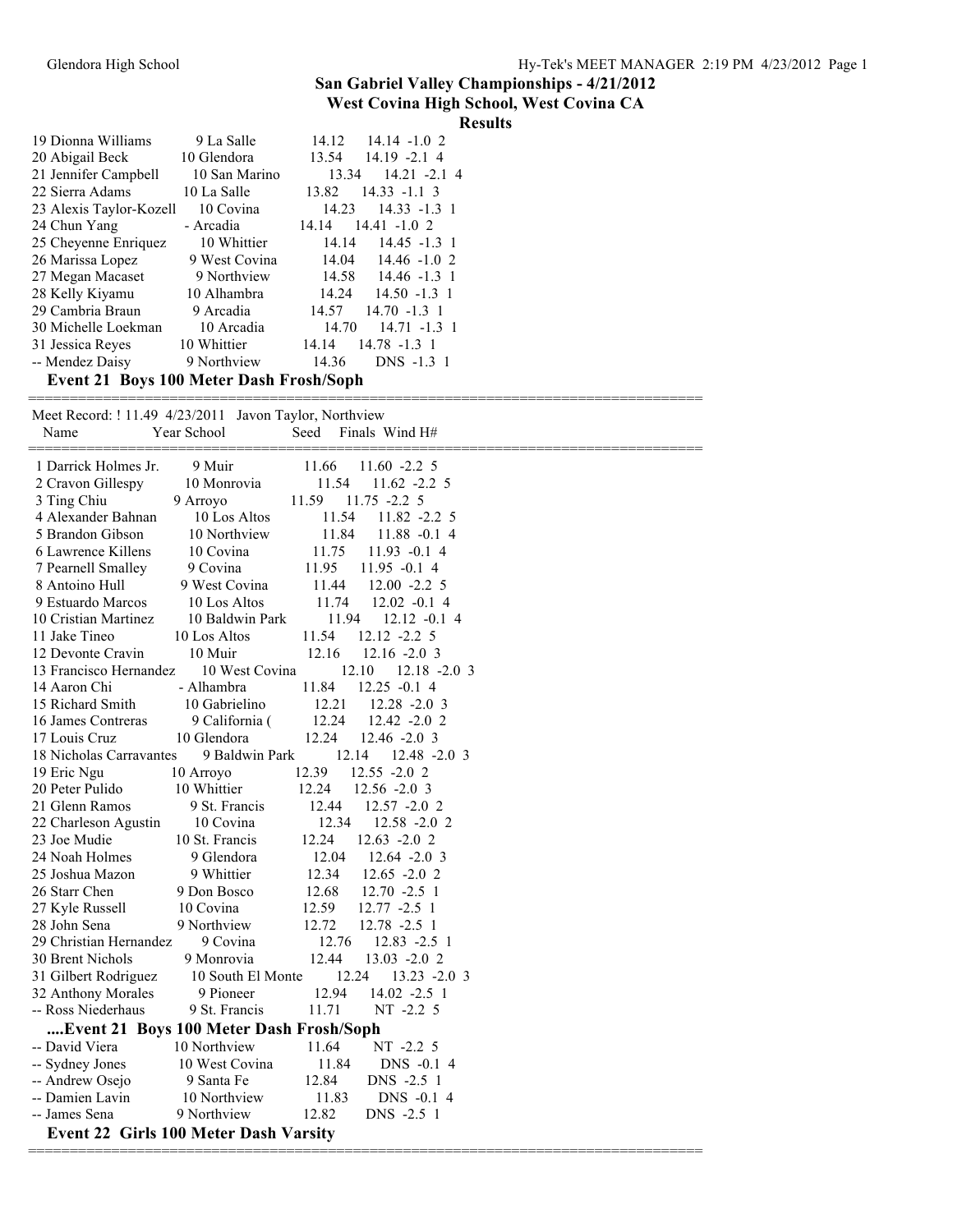**Results**

| Name                                                            | Meet Record: ! 12.11 4/23/2011 Kylie Price, Bishop Amat<br>Year School | Seed<br>Finals Wind H#                               |
|-----------------------------------------------------------------|------------------------------------------------------------------------|------------------------------------------------------|
| 1 Brittany Brown                                                | 11 Claremont                                                           | 12.17<br>$12.15 - 0.44$                              |
| 2 Skylar Buchanan                                               | 12 Monrovia                                                            | 12.12<br>$12.31 - 0.44$                              |
| 3 Alessandra Gonzales                                           | 11 La Salle                                                            | 12.58<br>$12.76 - 0.44$                              |
| 4 Joanna Kantiok                                                | 12 Glendora                                                            | 12.41<br>$12.77 - 0.4$ 4                             |
| 5 Kia Smith                                                     | 12 Monrovia                                                            | 12.74<br>$13.01 - 0.44$                              |
| 6 Danielle Curry                                                | 12 Monrovia                                                            | 12.70<br>$13.06 - 0.44$                              |
| 7 Harley Barrera                                                | 11 Mayfield                                                            | 12.58<br>$13.08 - 0.44$                              |
| 8 Amena Williams                                                | 10 Covina                                                              | 13.32<br>$13.08 - 2.1$ 2                             |
| 9 Jordin Green                                                  | 12 Muir                                                                | 13.40<br>$13.13 - 2.12$                              |
| 10 Kelsey Mouton                                                | 10 Los Altos                                                           | 13.29<br>$13.19 - 1.73$                              |
| 11 Kyra White                                                   | 10 Arcadia                                                             | 12.80<br>$13.21 -0.44$                               |
| 12 Cajia Washington                                             | 11 Northview                                                           | 13.24<br>$13.22 - 1.7$ 3                             |
| 13 Fiona Chu                                                    | 12 Arcadia                                                             | 12.87<br>$13.29 - 1.7$ 3                             |
| 14 Monica Thayer                                                | 12 Glendora                                                            | 13.12<br>$13.36 - 1.7$ 3                             |
| 15 Jasmine Ramos                                                | 11 Santa Fe                                                            | 13.14<br>$13.44 - 1.7$ 3                             |
| 16 Alicia Zheng                                                 | 10 Webb                                                                | 13.54<br>$13.58 - 2.12$                              |
| 17 Amber Mace                                                   | 11 Northview                                                           | 13.60<br>$13.61 - 2.12$                              |
| 18 Jamilla Monegain                                             | 9 Mayfield                                                             | 13.60<br>$13.62 -0.21$                               |
| 19 Christine Dang                                               | 12 Gabrielino                                                          | 13.74<br>$13.77 - 0.2$ 1                             |
| 20 Sarah Alvarez<br>21 Rinecia Jackson                          | 12 Claremont<br>12 Claremont                                           | 13.61<br>$13.84 - 0.2$ 1<br>13.15<br>$13.86 - 1.7$ 3 |
| 22 Elisa Martinez                                               | 11 El Rancho                                                           | 13.54<br>$13.88 - 2.1$ 2                             |
| 23 Melanie DelaCruz                                             | 12 Claremont                                                           | 13.48<br>$13.93 - 2.12$                              |
| 24 Noemi Palomera                                               | 11 Baldwin Park                                                        | 13.54<br>$14.04 -2.1$ 2                              |
| 25 Lee Pee                                                      | 12 Alhambra                                                            | 13.14<br>$14.17 - 1.7$ 3                             |
| 26 Jessica Moreno                                               | 12 El Rancho                                                           | 13.84<br>$14.19 -0.21$                               |
| 27 Da'shanay Clark                                              | 12 West Covina                                                         | 14.20 -0.2 1<br>13.94                                |
| 28 Kimberly Vasquez                                             | 11 Baldwin Park                                                        | 13.64<br>$14.24 -0.2$ 1                              |
| 29 Andrea Sanchez                                               | 10 South El Monte                                                      | 13.24<br>$14.37 - 1.7$ 3                             |
| -- Pamela Klein                                                 |                                                                        |                                                      |
|                                                                 | 12 La Salle                                                            | 13.47                                                |
| -- Takesha Tarvin                                               | 11 Covina                                                              | NT -2.1 2<br>13.74<br>$NT -0.2 1$                    |
|                                                                 | <b>Event 23 Boys 100 Meter Dash Varsity</b>                            |                                                      |
|                                                                 |                                                                        |                                                      |
| Meet Record: ! 10.60 4/23/2011 Remontay McClain, Covina<br>Name |                                                                        |                                                      |
|                                                                 | Year School                                                            | Seed Finals Wind H#                                  |
| 1 Toure McCully                                                 | 12 Bonita                                                              | 10.82<br>$11.07 - 1.05$                              |
| 2 Ricky Gonzales                                                | 9 Webb                                                                 | 11.85<br>$11.09 - 1.01$                              |
| 3 Nevin Hernandez                                               | 12 Monrovia                                                            | 11.54<br>$11.30 - 1.3$ 3                             |
| 4 Anibal Jimenez                                                | 12 Los Altos                                                           | 11.44<br>$11.37 -0.54$                               |
| 5 Javon Taylor                                                  | 11 Northview                                                           | 11.25<br>$11.42 - 1.05$                              |
| 6 Derek Frank                                                   | 12 Claremont                                                           | 11.13<br>$11.44 - 1.05$                              |
| 7 Ezra Broadus                                                  | 11 Alhambra                                                            | 11.44<br>$11.50 -0.54$                               |
|                                                                 | Event 23 Boys 100 Meter Dash Varsity                                   |                                                      |
| 8 Andy Lo                                                       | 12 Arroyo                                                              | $11.50 - 1.01$<br>11.99                              |
| 9 Andrew Adams                                                  | 12 Monrovia                                                            | 11.47<br>$11.52 -0.54$                               |
| 10 Darian Graham                                                | 12 Monrovia                                                            | 11.34<br>$11.52 - 1.05$                              |
| 11 Anthony Juarez                                               | 10 Santa Fe                                                            | $11.56 - 1.01$<br>12.04                              |
| 12 Calvin Cheng                                                 | 11 Gabrielino                                                          | 11.91<br>$11.60 - 1.01$                              |
| 13 Mark Lopez II                                                | 12 El Rancho                                                           | $11.61 - 1.3$ 3<br>11.54                             |
| 14 Deandre Douglas                                              | 12 Rowland                                                             | 11.32<br>$11.64 - 1.05$                              |
| 15 Chris Chow                                                   | 11 Glendora                                                            | 11.94<br>$11.64 - 1.01$                              |
| 16 Hunter Sherman                                               | 11 Covina                                                              | 11.49<br>$11.65 - 0.54$                              |
| 17 Nick Urzua<br>18 Sean Williams                               | 11 Rosemead<br>11 Glendora                                             | 11.84<br>$11.66 - 2.4$ 2<br>11.33                    |
| 19 Nimrit Bhullar                                               | 12 Arcadia                                                             | $11.66 - 1.05$<br>11.62<br>$11.66 - 1.3$ 3           |
| 20 Dean Carr                                                    | 12 Bassett                                                             | 11.54<br>$11.67 - 0.54$                              |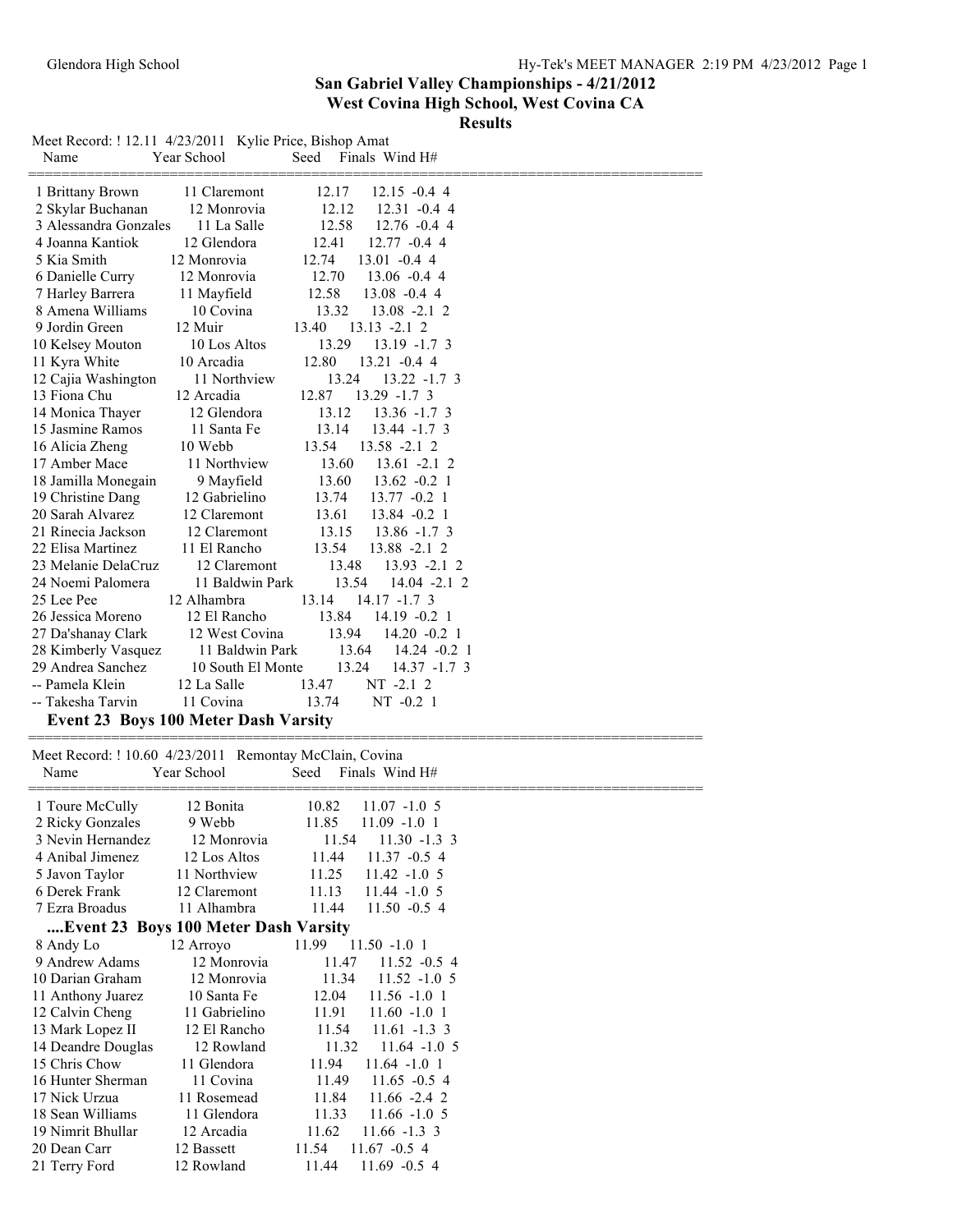# **Results**

| 10 Santa Fe       | 11.21 | $11.69 - 1.05$                                                |
|-------------------|-------|---------------------------------------------------------------|
| 11 West Covina    | 11.72 | $11.70 - 1.3$ 3                                               |
| 12 Whittier       | 11.74 | $11.72 -2.42$                                                 |
| 12 California (   | 11.32 | $11.74 - 1.05$                                                |
| 12 Santa Fe       | 11.84 | $11.97 - 2.42$                                                |
| 11 Monrovia       |       | $11.74$ 11.99 -2.4 2                                          |
| 11 San Gabriel    |       | $11.44$ $12.00$ $-0.5$ 4                                      |
| 10 Pioneer        | 11.84 | $12.01 - 2.42$                                                |
| 11 Covina         | 11.65 | $12.05 - 1.3$ 3                                               |
| 11 Temple City    | 11.77 | $12.07 - 2.4$ 2                                               |
| 11 Arcadia        | 11.73 | $12.10 - 1.3$ 3                                               |
|                   | 11.64 | $12.18 - 1.3$ 3                                               |
| 11 Northview      | 11.86 | $NT -1.01$                                                    |
| 10 Glendora       | 11.87 | $NT -1.01$                                                    |
| 10 El Rancho      | 11.74 | DNS -2.4 2                                                    |
| 11 South El Monte | 11.64 | DNS -1.3 3                                                    |
| 11 Bonita         | 11.34 | DNS -0.5 4                                                    |
|                   |       |                                                               |
|                   |       | 10 South El Monte<br>Event 24 Girls 3200 Meter Run Frosh/Soph |

 Meet Record: ! 12:09.18 4/23/2011 Johnnie Zambrano, Northview Name Year School Seed Finals ========================================================================= 1 Kailyn Scott 9 Bonita 12:06.50 12:06.59! 2 Meghan Kamae 10 Arcadia 11:59.90 12:09.04! 3 Rachel Shapiro 9 Walnut 12:19.20 12:13.21<br>4 Jordin Prado 9 Bonita 12:09.50 12:13.88 4 Jordin Prado 9 Bonita 12:09.50 12:13.88 5 Alondra Elizalde 10 Covina 12:15.00 12:31.84 6 Taylor Leech 10 Glendora 12:10.20 12:32.68 7 Cori Harral 10 Glendora 12:01.29 12:34.20 8 Aileena Moreno 9 Bonita 12:12.50 12:35.66 9 Cindy Phung 10 Rosemead 12:21.00 12:43.66 10 Cynthia Carabes 10 Whittier 12:59.69 12:53.05<br>11 Maria Castello 10 Covina 13:06.93 12:53.67 10 Covina 13:06.93 12:53.67 12 Arianna Perez 9 California ( 12:05.97 12:59.34 13 Lauren Kuehfuss 9 Glendora 12:21.71 13:07.75 14 Nayeli Rodriguez 10 Northview 12:25.50 13:14.45 15 Stephanie Gonzalez 9 Whittier 13:02.31 13:15.20 16 Diana Favela 9 Northview 12:35.66 13:17.86 17 Alyssa Rodriguez 10 Arroyo 12:46.64 13:19.76 18 Breanna Arroyo 10 California ( 12:37.32 13:24.65 **....Event 24 Girls 3200 Meter Run Frosh/Soph** 19 Vanessa Hernandez 9 Covina 13:23.15 13:24.76 20 Destiny Reyes 9 Arroyo 12:46.69 13:34.51 21 Nicole Fernandez 10 California (13:14.66 13:36.51<br>22 Rosa Estrada 9 Arroyo 13:04.73 13:37.94 22 Rosa Estrada 9 Arroyo 13:04.73 13:37.94 23 Rachel Huang 9 Arcadia 13:26.80 13:39.66 24 Annette Hung 10 Arcadia 13:10.88 13:39.71 25 Marcela Lopez 9 Arroyo 13:17.14 13:47.35 26 Pamela Tenorio 10 Bishop Amat 13:21.00 13:57.65 27 Lauren Mora 11 Walnut 12:49.00 14:01.83 28 Berenice Valle Romero 9 Covina 13:26.87 14:03.10 29 Tania Roa 10 La Mirada 13:22.56 14:16.93 -- Alyssa Rivas 10 Mayfield 11:54.98 DNS **Event 25 Girls 800 Meter Run Frosh/Soph** ========================================================================= Meet Record: ! 2:27.62 4/23/2011 Emily Hoey, Glendora Name Year School Seed Finals

=========================================================================

| 1 Diana Garcia | 10 Bonita  | 2:32.50 2:29.2h |
|----------------|------------|-----------------|
| 2 Megan Trono  | 9 Glendora | 2:28.32 2:29.9h |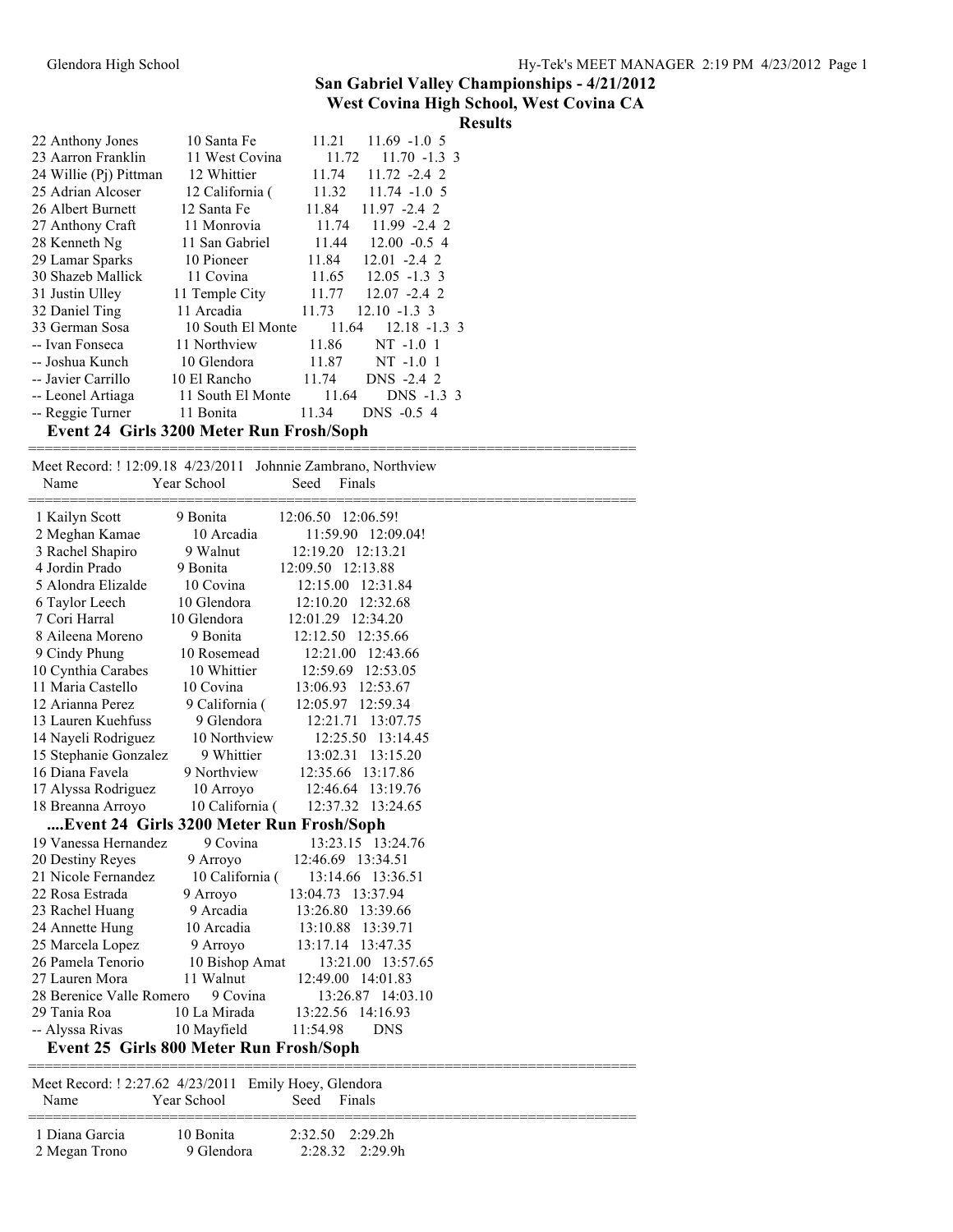|                                               |                           |                                                               | <b>Results</b> |
|-----------------------------------------------|---------------------------|---------------------------------------------------------------|----------------|
| 3 Justice Navarro                             | 10 California (           | 2:30.2h<br>2:27.87                                            |                |
| 4 Madison Ko                                  | 10 Glendora               | 2:28.13<br>2:30.8h                                            |                |
| 5 Alejandra Avila                             | 10 Walnut                 | 2:33.40<br>2:34.1h                                            |                |
| 6 Quinley Quezada                             | 9 Rosemead                | 2:35.0h<br>2:26.20                                            |                |
| 7 Jackie Gutierrez                            | 10 Bell Gardens           | 2:35.4h<br>2:34.85                                            |                |
| 8 Melissa Covarrubias                         | 10 Covina                 | 2:36.00<br>2:35.8h                                            |                |
| 9 Ana Garcia                                  | 9 Rosemead                | 2:41.70<br>2:36.3h                                            |                |
| 10 Esmeralda Martinez                         | 9 Pomona Catholic         | 2:33.10<br>2:36.8h                                            |                |
| 11 Taylor Rounds                              | 9 Claremont               | 2:34.70<br>2:38.7h                                            |                |
| 12 Michaella Sheng                            | 10 Arcadia                | 2:39.5h<br>2:47.16                                            |                |
| 13 Yolanda Quezada                            | 10 California (           | 2:40.0h<br>2:41.00                                            |                |
| 14 Diana Favela                               | 9 Northview               | 2:28.30<br>2:40.9h                                            |                |
| 15 Alanna Hung                                | 9 Arcadia                 | 2:41.21<br>2:41.3h                                            |                |
| 15 Xiomara Diaz                               | 9 Alhambra                | 2:40.20<br>2:41.3h                                            |                |
| 17 Marilyn Crowley                            | 10 La Salle               | 2:41.5h<br>2:33.10                                            |                |
| 18 Monique Bernard                            | 9 Arcadia                 | 2:46.95<br>2:41.6h                                            |                |
| 18 Rowen Merrill                              | 10 Mayfield               | 2:46.00<br>2:41.6h                                            |                |
| 20 Sabrina Moreno                             | 9 El Rancho               | 2:46.30<br>2:42.1h                                            |                |
| 21 Solana Arellanes                           | 10 Pomona Catholic        | 2:42.18<br>2:42.2 <sub>h</sub>                                |                |
| 22 Jean Reeder                                | 9 Claremont               | 2:43.00<br>2:42.3h                                            |                |
| 23 Beckylee Cortez                            | 9 Pioneer                 | 2:42.8h<br>2:48.00                                            |                |
| 24 Jackie Troung                              | 10 Rosemead               | 2:48.20<br>2:43.6h                                            |                |
| 25 Kayla Beland<br>26 Kendall Swanson         | 10 Mayfield<br>10 Arcadia | 2:43.7h<br>2:50.73                                            |                |
| 27 Andrea Flores                              | 10 Claremont              | 2:42.65<br>2:44.3h<br>2:49.81<br>2:44.4h                      |                |
| 28 Brianna Tomlinson                          | 10 Glendora               | 2:45.88<br>2:45.4h                                            |                |
| 29 Sharon Khoo                                | 9 Gabrielino              | 2:45.7h<br>2:46.00                                            |                |
| 30 Tatiana Tim                                | 10 La Mirada              | 2:48.2h<br>2:46.00                                            |                |
| 31 Vianney Rangel                             | 10 Baldwin Park           | 2:50.00<br>2:56.6h                                            |                |
| 32 Zarah Flores                               | 9 Glendora                | 2:51.50<br>3:04.8h                                            |                |
| 33 Leah Rubio                                 | 10 Northview              | 2:50.54<br>3:10.3h                                            |                |
| <b>Event 26 Boys 800 Meter Run Frosh/Soph</b> |                           |                                                               |                |
|                                               |                           |                                                               |                |
|                                               |                           | Meet Record: ! 2:02.90 4/23/2011 Gabriel Castro, Don Bosco (B |                |
| Name                                          | Year School               | Seed<br>Finals                                                |                |
| 1 Daniel Castro                               | 9 Glendora                | 2:02.03<br>2:02.61!                                           |                |
| 2 Fredy Trujillo                              | 10 Baldwin Park           | 2:04.40<br>2:03.45                                            |                |
| 3 Bryce Kasamoto                              | 10 Claremont              | 2:03.81<br>2:04.13                                            |                |
| 4 Christian Bazinet                           | 11 California (           | 2:05.30<br>2:04.16                                            |                |
| 5 Andres Chairez                              | 10 Wilson (Haci           | 2:07.00<br>2:05.33                                            |                |
| 6 James Shih                                  | 10 Webb                   | 2:13.00<br>2:05.58                                            |                |
| 7 Damon Payne                                 | 10 Glendora               | 2:11.00<br>2:06.01                                            |                |
| 8 Hany Diab                                   | 10 Bonita                 | 2:07.50<br>2:06.80                                            |                |
| 9 Cristian Cruz                               | 10 Northview              | 2:07.12<br>2:08.32                                            |                |
| 10 Gabriel Serrano                            | 9 Rosemead                | 2:10.70<br>2:08.01                                            |                |
| 11 Diego Arias                                | 9 Rowland                 | 2:08.45<br>2:08.00                                            |                |
| 12 Troy Miller                                | 10 Bonita                 | 2:12.24<br>2:09.00                                            |                |
| 13 Ali Haider                                 | 10 Arcadia                | 2:12.08<br>2:09.25                                            |                |
| 14 Dallin Miller                              | 10 Claremont              | 2:14.10<br>2:09.54                                            |                |
| 15 Adam Jang                                  | 10 Don Bosco              | 2:08.00<br>2:09.55                                            |                |
| 16 Brian Aponte                               | 9 Arroyo                  | 2:09.85<br>2:11.55                                            |                |
| 17 Daniel Hernandez                           | 10 Rosemead               | 2:10.00<br>2:10.21                                            |                |
| 18 Natraun Hangan                             | 9 Pomona                  | 2:10.48<br>2:10.46                                            |                |
| 19 Pedro Gonzalez                             | 10 Whittier               | 2:12.37 2:10.50                                               |                |

19 Pedro Gonzalez 10 Whittier 2:12.37 2:10.50<br>20 Richard Johnson 10 Glendora 2:11.60 2:10.84

21 John Judge 9 San Marino 2:13.74 2:11.00<br>22 David Musa 10 Claremont 2:14.00 2:11.37

25 Kevin Perez 9 Alhambra 2:10.20 2:11.97

23 Emmanuel Mercado 10 Baldwin Park 2:08.00 2:11.72<br>24 Daniel Aguilar 10 El Rancho 2:14.10 2:11.74

10 Claremont 2:14.00 2:11.37

20 Richard Johnson<br>21 John Judge

24 Daniel Aguilar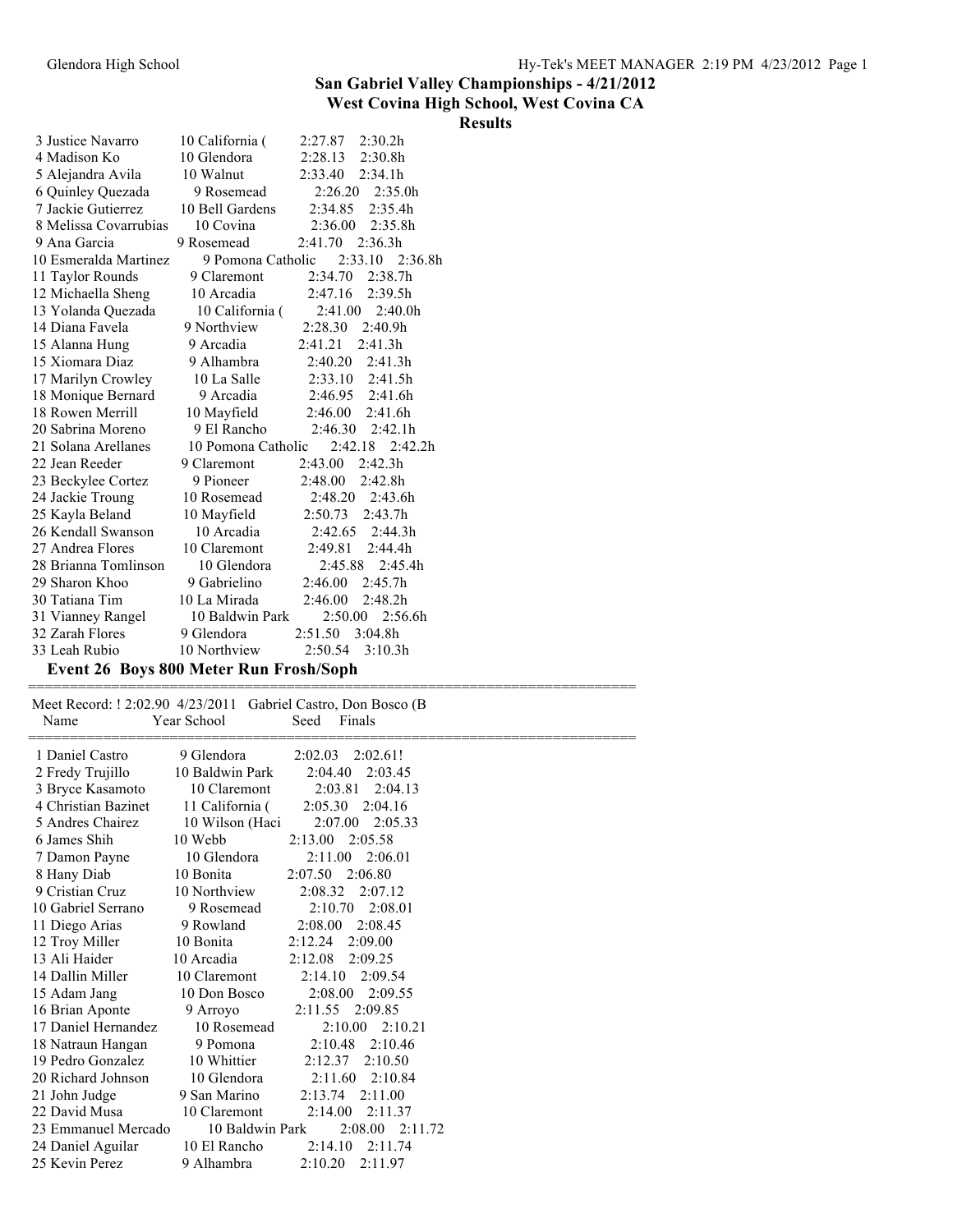#### **Results**

| 26 Kevin Hoang                              | 9 Arroyo          | $2:14.57$ $2:12.06$     |  |  |
|---------------------------------------------|-------------------|-------------------------|--|--|
| 27 Josue Gonzalez                           | 10 Arcadia        | $2:13.52 \quad 2:12.46$ |  |  |
| 28 Nicholas Perez                           | 10 West Covina    | $2:12.26$ $2:12.56$     |  |  |
| 29 Andrew Ballin                            | 10 West Covina    | 2:05.60 2:12.79         |  |  |
| 30 Derek Iwata                              | 10 La Salle       | $2:16.66$ $2:13.37$     |  |  |
| 31 Elliot Davis                             | 10 South Pasadena | $2:13.06$ $2:14.33$     |  |  |
| 32 Cameron Greene                           | 9 La Salle        | $2:13.69$ $2:14.69$     |  |  |
| 33 Theodore Huyin                           | 9 Rosemead        | $2:19.19$ $2:15.34$     |  |  |
| 34 Eduardo Gonzalez                         | 10 Bonita         | $2:13.50$ $2:15.68$     |  |  |
| 35 Bryan Ngo                                | 10 Arcadia        | 2:06.43 2:15.79         |  |  |
| 36 Kevin Hsu                                | 10 Arcadia        | $2:14.70$ $2:18.22$     |  |  |
| 37 Mahmoud Moussa                           | 10 Arcadia        | 2:08.69 2:19.54         |  |  |
| 38 Estevan De La Rosa 10 Arcadia            |                   | $2:05.70$ $2:25.15$     |  |  |
| <b>Event 27 Girls 800 Meter Run Varsity</b> |                   |                         |  |  |

| Name                   | Meet Record: ! 2:18.00 4/23/2011 Miranda Stiver, Arcadia<br>Year School<br>Seed<br>Finals |
|------------------------|-------------------------------------------------------------------------------------------|
|                        |                                                                                           |
| 1 Marissa Scott        | 2:18.11<br>11 Bonita<br>2:20.50                                                           |
| 2 Glindyll Mancia      | 11 Arcadia<br>2:18.21<br>2:20.16                                                          |
| 3 Bailey Sanin         | 2:22.70<br>2:21.88<br>11 Claremont                                                        |
| 4 Emily Hoey           | 10 Glendora<br>2:22.71<br>2:23.20                                                         |
| 5 Mara Armenta         | 2:24.19<br>10 Monrovia<br>2:23.50                                                         |
| 6 Alyssa Ortega        | 2:23.93<br>10 Baldwin Park<br>2:30.40                                                     |
| 7 Ashli Baddorf        | 2:26.12<br>2:24.69<br>12 Covina                                                           |
| 8 Danielle York        | 10 Glendora<br>2:23.81<br>2:24.84                                                         |
|                        | Event 27 Girls 800 Meter Run Varsity                                                      |
| 9 Kayla McGarrell      | 10 Glendora<br>2:24.98<br>2:24.95                                                         |
| 10 Megan Renken        | 10 Claremont<br>2:28.80<br>2:25.93                                                        |
| 11 Yaiza Crawford      | 2:25.10<br>2:26.25<br>12 Arroyo                                                           |
| 12 Justine Romo        | 2:26.82<br>11 California (<br>2:27.46                                                     |
| 13 Alissa Barraza      | 10 San Marino<br>2:21.30<br>2:27.22                                                       |
| 14 Tracy Cresta        | 11 La Salle<br>2:26.00<br>2:27.77                                                         |
| 15 Mary Najarian       | 11 Mayfield<br>2:38.00<br>2:29.71                                                         |
| 16 Kelly Luc           | 12 Rosemead<br>2:22.80<br>2:30.81                                                         |
| 17 Karina Alvarez      | 11 Mayfield<br>2:27.00<br>2:31.09                                                         |
| 18 Danha Hernandez     | 11 Claremont<br>2:33.50<br>2:31.68                                                        |
| 19 Christina Cordano   | 11 Mayfield<br>2:32.06<br>2:26.00                                                         |
| 20 Ruby Medina         | 2:34.33<br>11 Covina<br>2:34.20                                                           |
| 21 Elizabeth Navarette | 2:35.20<br>2:34.40<br>12 Bishop Amat                                                      |
| 22 Ashley Stanford     | 12 Walnut<br>2:29.90<br>2:36.63                                                           |
| 23 Megan Monges        | 2:37.90<br>2:37.71<br>11 West Covina                                                      |
| 24 Gina Gilmartin      | 2:36.70<br>2:38.35<br>11 Claremont                                                        |
| 25 Monica Gonzalez     | 12 Covina<br>2:36.42<br>2:39.89                                                           |
| 26 Mariana Henry       | 12 La Salle<br>2:32.90<br>2:40.25                                                         |
| 27 Irma Valle          | 2:33.70<br>12 Wilson (Haci<br>2:41.99                                                     |
| 28 Jessica Hitchcock   | 11 South Pasadena<br>2:35.74<br>2:42.40                                                   |
| 29 Elaine Brown        | 11 Rowland<br>2:29.48<br>2:50.83                                                          |
| 30 Veronica Mejia      | 2:52.11<br>10 San Marino<br>2:35.25                                                       |
| 31 Kelly Dinh          | 2:40.30<br>2:55.00<br>11 Rosemead                                                         |
| -- Alexis Wong         | 11 Gabrielino<br>2:39.38<br><b>DNS</b>                                                    |
| -- Mairin Wilson       | 11 Webb<br>2:37.60<br><b>DNS</b>                                                          |
|                        | <b>Event 28 Boys 800 Meter Run Varsity</b>                                                |

| <b>Name</b>                                      | Year School                             | Meet Record: ! 1:52.74 4/23/2011 Nick Rivera, Rowland<br>Seed<br>Finals |
|--------------------------------------------------|-----------------------------------------|-------------------------------------------------------------------------|
| 1 Nick Rivera<br>2 Tony Moseley<br>3 Max Armenta | 12 Rowland<br>12 Arcadia<br>12 Monrovia | $1.52.74$ $1.53.96$<br>$1:54$ 70 $1:55$ 71<br>1.5604<br>1.5660          |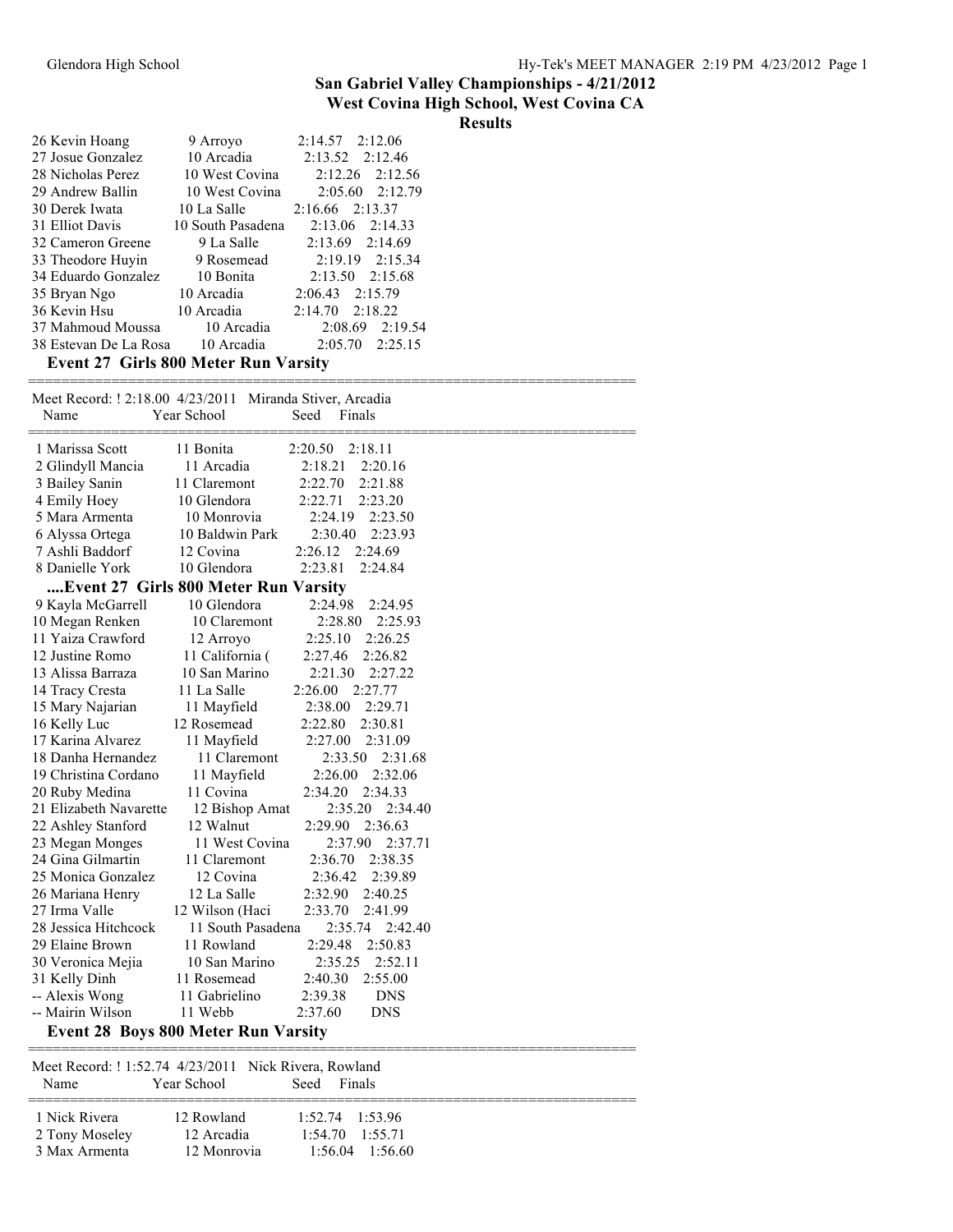#### **West Covina High School, West Covina CA**

### **Results**

| 4 Paul Messana                              | 11 South Pasadena | 1:59.15<br>1:59.48    |
|---------------------------------------------|-------------------|-----------------------|
| 5 Khalil Simaan                             | 12 Monrovia       | 2:00.60<br>2:00.63    |
| 6 Gabriel Castro                            | 11 Don Bosco      | 1:59.97<br>2:01.24    |
| 7 Mike Duke                                 | 10 Glendora       | 2:01.59<br>2:01.50    |
| 8 Charlie Shen                              | 12 Arcadia        | 2:01.45<br>2:01.52    |
| 9 Matlazomatli Rojas                        | 10 California (   | 2:00.21<br>2:01.90    |
| 10 Andrew Tanwongprasert                    | 12 San Gabriel    | $2:04.63$ $2:02.13$   |
| 11 Christian Lopez                          | 10 Wilson (Haci   | 2:01.62<br>2:02.63    |
| 12 Michael Bluestone                        | 12 Arcadia        | 2:07.01<br>2:02.66    |
| 13 Douglas Castro                           | 11 Bassett        | 2:06.00<br>2:02.73    |
| 14 Alex Huezo                               | 11 Gabrielino     | 2:02.52<br>2:03.38    |
| 15 Nobel Bekele                             | 11 Glendora       | 2:04.52<br>2:03.48    |
| 16 Jake Ostgaard                            | 11 La Mirada      | 2:03.00<br>2:04.26    |
| 17 Somil Patel                              | 11 Walnut         | 2:07.00<br>2:04.50    |
| 18 Javier Ubaldo                            | 10 Wilson (Haci   | 2:04.00<br>2:04.51    |
| 19 Guillermo Carrillo                       | 12 Whittier       | 2:03.33<br>2:04.87    |
| 20 Devon Fasana                             | 12 Bonita         | 2:02.04<br>2:05.08    |
| 21 Raymond Gomez                            | 11 Santa Fe       | 2:09.00<br>2:05.23    |
| 22 Omar Cornejo                             | 11 California (   | 2:02.61<br>2:05.23    |
| 23 Juan De La Rosa                          | 12 Arcadia        | 2:04.17<br>2:05.62    |
| 24 Zaw Naing                                | 12 Covina         | 2:04.26<br>2:06.09    |
| Event 28 Boys 800 Meter Run Varsity         |                   |                       |
| 25 Nick Covarrubias                         | 12 California (   | 2:04.59<br>2:06.24    |
| 26 Mitchell Pratt                           | 11 Arcadia        | 2:07.40<br>2:06.41    |
| 27 Miguel Felix                             | 11 El Rancho      | 2:05.80<br>2:07.09    |
| 28 Josh Roldan                              | 11 California (   | 2:04.77 2:07.10       |
| 29 Tyler Potts                              | 11 West Covina    | 2:09.97<br>2:07.90    |
| 30 Cristopher Lopez                         | 12 Santa Fe       | 2:06.00<br>2:07.92    |
| 31 Nicolas Mellace                          | 12 Bishop Amat    | 2:03.10<br>2:08.30    |
| 32 Abraham Esparza                          | 12 Rosemead       | 2:07.30<br>2:08.53    |
| 33 Bryan Rodriguez                          | 12 West Covina    | 2:09.54<br>2:08.73    |
| 34 Francis Le                               | 12 Arcadia        | 2:09.11<br>2:00.53    |
| 35 Hyrum Miller                             | 12 Claremont      | 2:05.61<br>2:09.61    |
| 36 Zuriel Corona                            | 12 Santa Fe       | 2:07.70<br>2:12.52    |
| -- Sam Bautista                             | 11 California (   | 2:01.94<br>NT         |
| -- Michael Valdez                           | 12 Alhambra       | 2:07.60<br><b>DNS</b> |
| -- Moises Cuahutles                         | 12 La Mirada      | 2:03.77<br><b>DNS</b> |
| Event 29 Girls 300 Meter Hurdles Frosh/Soph |                   |                       |

| Meet Record: ! 49.55 4/23/2011 Sarah Regan, Rosemead<br>Name | Year School       | Finals H#<br>Seed        |  |
|--------------------------------------------------------------|-------------------|--------------------------|--|
| 1 Madison Herrera                                            | 10 Monrovia       | 46.74<br>47.22! 3        |  |
| 2 Alyssa Perez                                               | 10 Glendora       | 51.10<br>50.36 3         |  |
| 3 Saleen George                                              | 10 Santa Fe       | 51.49 3<br>52.24         |  |
| 4 Erin Natsume                                               | 10 Gabrielino     | 51.20<br>51.58 3         |  |
| 5 Helen Tade                                                 | 9 Gabrielino      | 52.29<br>52.36 3         |  |
| 6 Sarah Hernandez                                            | 9 Bonita          | 53.50<br>53.01 2         |  |
| 7 Sarah Hughes                                               | 9 Glendora        | 53.05<br>53.05 3         |  |
| 8 Kyla Morwood                                               | 9 Claremont       | 54.20 3<br>53.24         |  |
| 9 Amanda Castellams                                          | 9 West Covina     | 55.02<br>55.96 2         |  |
| 10 Yajaira Vargas                                            | 9 Whittier        | 56.30 2<br>54.84         |  |
| 11 Mariel LoGuercio                                          | 9 La Salle        | 54.97<br>56.75 2         |  |
| 12 Angelica Bribiesca                                        | 9 Santa Fe        | 58.41 2<br>54.24         |  |
| 13 Alejandra Castellon                                       | 10 Santa Fe       | 53.94<br>59.78 2         |  |
| 14 Karla Ruiz                                                | 10 Santa Fe       | 55.04<br>63.77 2         |  |
| -- Ally McGrath                                              | 10 Gabrielino     | 55.94<br>NT <sub>1</sub> |  |
| -- Leah Miranda                                              | 9 Pomona Catholic | 55.84<br>NT <sub>1</sub> |  |
| -- Ellen Chen                                                | 10 Temple City    | NT <sub>1</sub><br>57.34 |  |
| -- Leilani Pascasio                                          | 10 Arcadia        | 56.66<br>NT <sub>1</sub> |  |
| -- Cindy Chan                                                | 10 Arroyo         | NT <sub>1</sub><br>55.34 |  |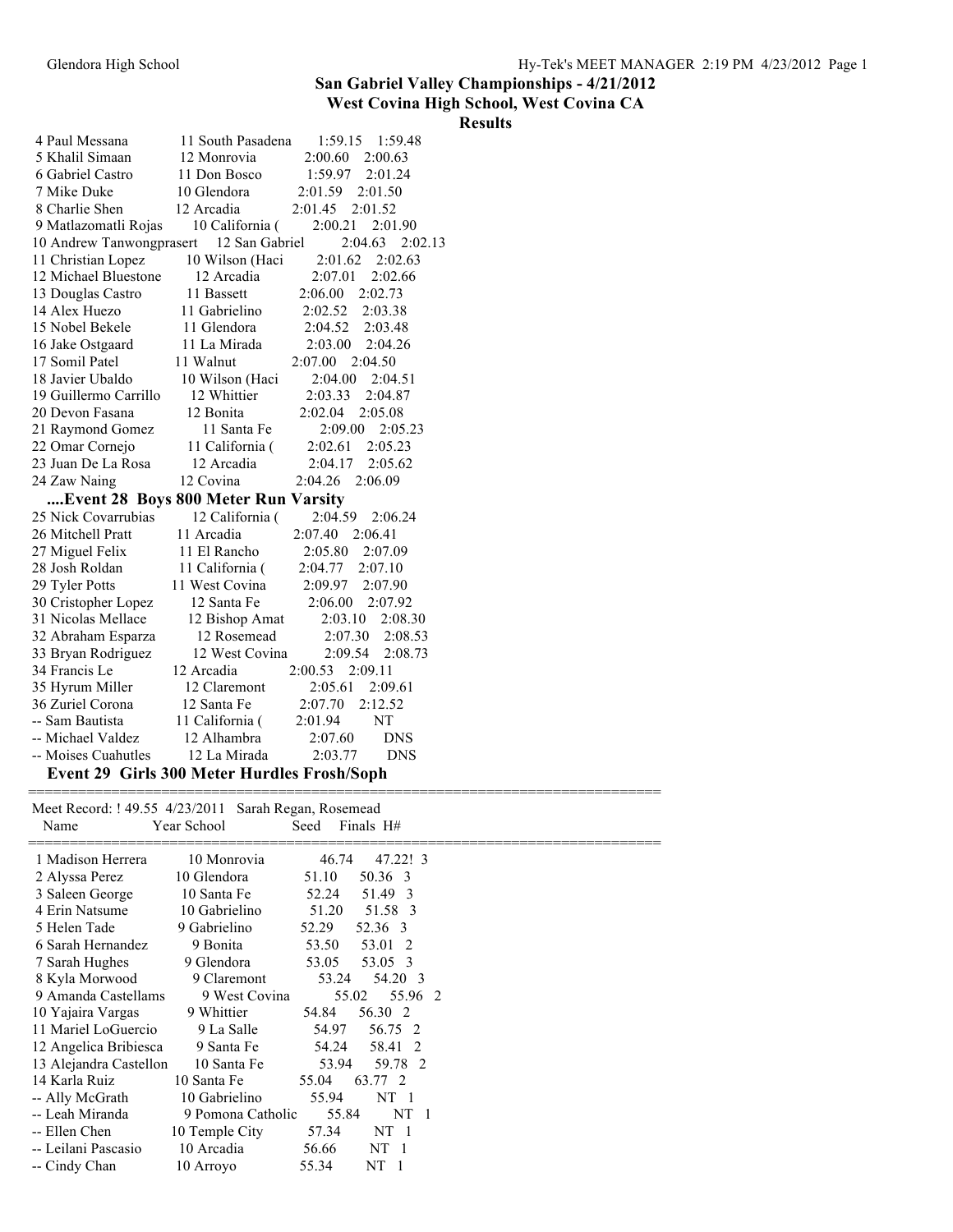| Glendora High School                                     |                                                   |                                                                                   | Hy-Tek's MEET MANA<br>San Gabriel Valley Championships - 4/21/2012<br>West Covina High School, West Covina CA<br><b>Results</b> |
|----------------------------------------------------------|---------------------------------------------------|-----------------------------------------------------------------------------------|---------------------------------------------------------------------------------------------------------------------------------|
| -- Carolyn Tsui<br>-- Nancy Mercado<br>-- Sierra Adams   | - Arcadia<br>10 Claremont<br>10 La Salle          | NT <sub>1</sub><br>55.18<br>NT <sub>1</sub><br>55.34<br>53.29<br>DNF <sub>3</sub> |                                                                                                                                 |
|                                                          | <b>Event 30 Girls 300 Meter Hurdles Varsity</b>   |                                                                                   |                                                                                                                                 |
| Meet Record: ! 44.79 4/21/2007 Kori Carter, Claremont    |                                                   |                                                                                   |                                                                                                                                 |
| Name                                                     | Year School                                       | Seed<br>Finals H#                                                                 |                                                                                                                                 |
| 1 Isabel Annino                                          | 9 Arcadia                                         | 46.40<br>47.10 4                                                                  |                                                                                                                                 |
| 2 Belle Chiu                                             | 12 Covina                                         | 45.78<br>47.19 4                                                                  |                                                                                                                                 |
| 3 Sarah Regan                                            | 11 Rosemead                                       | 48.14<br>47.47 4                                                                  |                                                                                                                                 |
| 4 Veronica Smeltzer                                      | 9 Glendora                                        | 47.85<br>49.12 4                                                                  |                                                                                                                                 |
| 5 Desdrith Mejia                                         | 11 Rowland                                        | 49.40<br>49.17 3                                                                  |                                                                                                                                 |
| 6 Megan McCullough                                       | 11 West Covina                                    | 49.87 3<br>50.97                                                                  |                                                                                                                                 |
|                                                          | Event 30 Girls 300 Meter Hurdles Varsity          |                                                                                   |                                                                                                                                 |
| 7 Annie Peacock                                          | 10 Mayfield                                       | 49.21<br>50.19 4                                                                  |                                                                                                                                 |
| 8 Amber Munoz                                            | 12 Whittier                                       | 51.04<br>50.33 3                                                                  |                                                                                                                                 |
| 9 Nicole Jaime                                           | 12 El Rancho                                      | 51.54<br>50.61 2                                                                  |                                                                                                                                 |
| 10 Rae Valbuena                                          | 11 Glendora                                       | 50.78 2<br>51.34                                                                  |                                                                                                                                 |
| 11 Leandra Escobar                                       | 12 Claremont                                      | 50.80 3<br>50.34                                                                  |                                                                                                                                 |
| 12 Venezia Hyland                                        | 11 Mayfield                                       | 50.88 3<br>51.16                                                                  |                                                                                                                                 |
| 13 Jenny Pfau                                            | 11 Monrovia                                       | 49.02<br>50.91 4                                                                  |                                                                                                                                 |
| 14 Jessica Gardner                                       | 12 La Salle                                       | 50.73<br>50.92 3                                                                  |                                                                                                                                 |
| 15 Alina Cao                                             | 12 Gabrielino                                     | 50.74<br>51.30 3                                                                  |                                                                                                                                 |
| 16 Charissa Wood                                         | 12 Alhambra                                       | 51.55 2<br>51.24                                                                  |                                                                                                                                 |
| 17 Dre Mercado                                           | 11 Covina                                         | 51.58 2<br>52.47                                                                  |                                                                                                                                 |
| 18 Alessandra Gonzales                                   | 11 La Salle                                       | 50.14<br>51.59 3                                                                  |                                                                                                                                 |
| 19 Kim Cacho                                             | 11 Northview                                      | 52.55<br>51.79 1                                                                  |                                                                                                                                 |
| 20 Katarina Bethel                                       | 11 Mayfield                                       | 51.98<br>51.82 2                                                                  |                                                                                                                                 |
| 21 Laura White                                           | 12 Glendora                                       | 51.94<br>52.48 2                                                                  |                                                                                                                                 |
| 22 Valerie Quezada                                       | 11 West Covina                                    | 53.64<br>52.83 1                                                                  |                                                                                                                                 |
| 23 Melissa Constantino                                   | 12 Rowland                                        | 52.84<br>52.89 1                                                                  |                                                                                                                                 |
| 24 Sara Gonzales                                         | 12 El Rancho                                      | 52.14<br>52.95 2                                                                  |                                                                                                                                 |
| 25 Selena Gomez                                          | 11 Baldwin Park                                   | 53.14<br>53.06 1                                                                  |                                                                                                                                 |
| 26 Breana Castro                                         | 11 Santa Fe                                       | 52.34<br>53.70 2                                                                  |                                                                                                                                 |
| 27 Kimberly O'Brien                                      | 12 Whittier                                       | 52.85<br>55.61 1                                                                  |                                                                                                                                 |
| 28 Julie Cooke                                           | 11 Glendora                                       | 53.85<br>57.43 1                                                                  |                                                                                                                                 |
| 29 Emily Placencia                                       | 11 Santa Fe                                       | 53.34<br>58.26 1                                                                  |                                                                                                                                 |
| -- Emily Spivack                                         | 9 Claremont                                       | 48.84<br>DNF 4                                                                    |                                                                                                                                 |
| -- Kia Smith                                             | 12 Monrovia                                       | 47.51<br>DNF 4                                                                    |                                                                                                                                 |
| -- Maureen Murphy                                        | 11 Claremont                                      | 53.54<br>DNF 1                                                                    |                                                                                                                                 |
|                                                          | <b>Event 31 Boys 300 Meter Hurdles Frosh/Soph</b> |                                                                                   |                                                                                                                                 |
| Meet Record: ! 42.18 4/23/2011 Gabriel Aceves, Los Altos |                                                   |                                                                                   |                                                                                                                                 |
|                                                          |                                                   |                                                                                   |                                                                                                                                 |

| TVAIIIU               | T cal deliver   | occu  | $1$ illiais $11\pi$ |
|-----------------------|-----------------|-------|---------------------|
| 1 Brian Volliare      | 10 Gabrielino   | 43.71 | 44.09 3             |
| 2 Christian Padilla   | 10 Covina       | 45.42 | 44.19 3             |
| 3 Matthew Cruz        | 10 Los Altos    | 46.86 | 45.17 2             |
| 4 Josh Taylor         | 10 West Covina  | 44.77 | 45.17 3             |
| 5 Robby Snodgrass     | 10 La Salle     | 45.14 | 45.26 3             |
| 6 Marcelino Hernandez | 10 Arroyo       | 48.37 | 45.30 1             |
| 7 Pearnell Smalley    | 9 Covina        | 45.88 | 45.32 3             |
| 8 Tommy Huynh         | 10 Baldwin Park | 46.44 | 45.58 2             |
| 9 Dominic Wimberly    | 10 Alhambra     | 45.04 | 45.92 3             |
| 10 Greg Hennes        | 9 Covina        | 49.36 | 46.31 1             |
| 11 Jonathan Reza      | 10 Claremont    | 45.94 | 46.83 2             |
| 12 Tyler Duff         | 10 Rowland      | 46.69 | 47.03 2             |
| 13 Ting Chiu          | 9 Arroyo        | 45.44 | 47.12 3             |
| 14 Apollo La Mig      | 9 Baldwin Park  | 48.24 | 47.30 2             |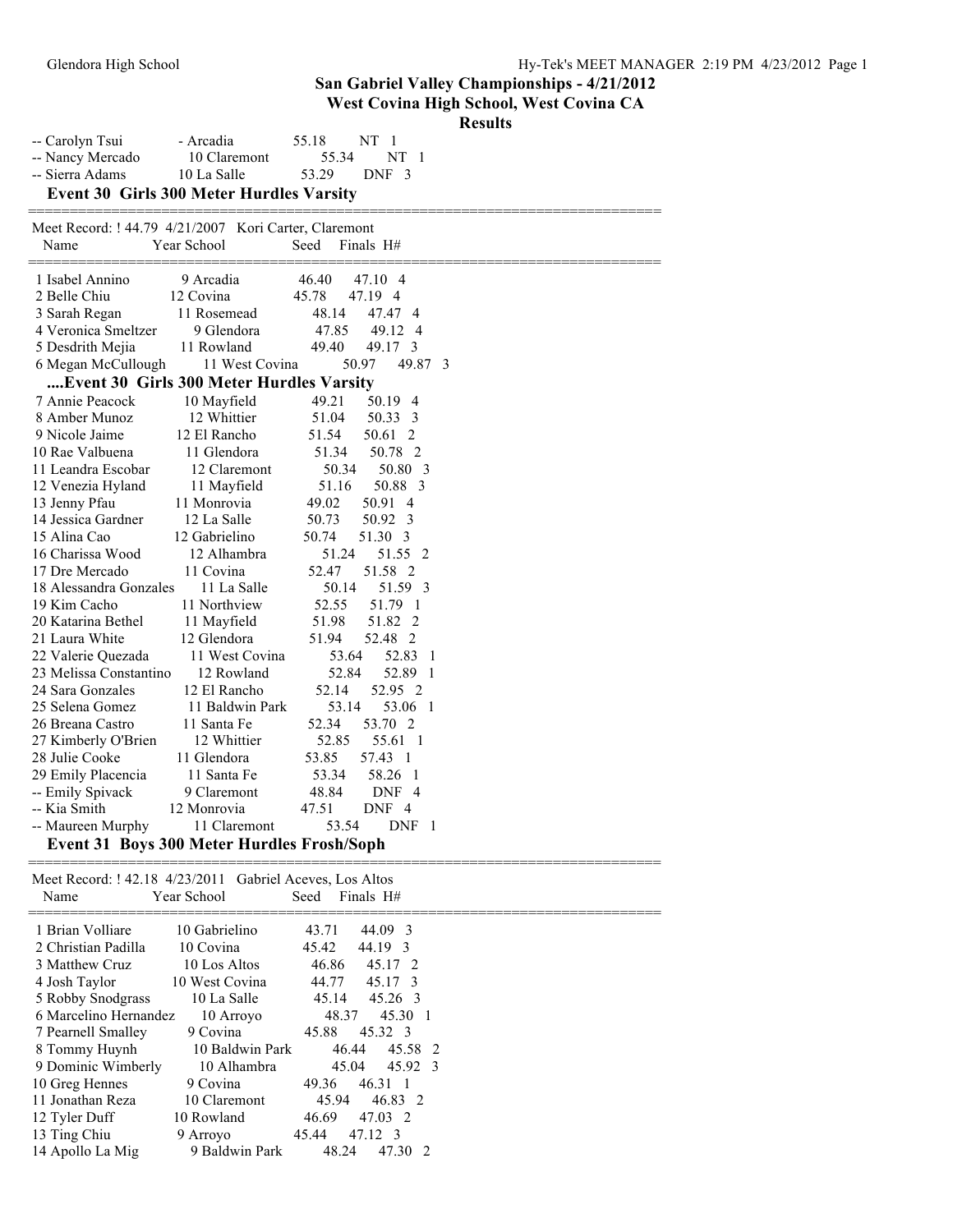**West Covina High School, West Covina CA Results**

| 15 Gary Hawkins     | 9 Gabrielino   | 47.47 2<br>45.91                 |
|---------------------|----------------|----------------------------------|
| 16 Ryan Cavaness    | 9 Covina       | 48.34 3<br>45.14                 |
| 17 Kyle Vong        | 9 Temple City  | 48.52<br>48.54                   |
| 18 Harvey Situ      | 9 La Salle     | 48.65 1<br>48.44                 |
| 19 Nicolas Nino     | 10 La Salle    | 49.35 1<br>49.20                 |
| 20 Aaron Chavez     | 9 Monrovia     | 49.68<br>48.74                   |
| 21 Richard Tse      | 9 Muir         | 49.84<br>$\overline{2}$<br>47.04 |
| 22 Leonardo Vilchis | 10 St. Francis | 50.17<br>47.64<br>-2             |
| -- Jazim Jumlani    | 10 Monrovia    | 49.44<br>DNF                     |

### **Event 32 Boys 300 Meter Hurdles Varsity**

| Meet Record: ! 39.03 4/23/2011 James Martin, Alhambra<br>Name | Year School                             | Seed<br>Finals H#     |  |
|---------------------------------------------------------------|-----------------------------------------|-----------------------|--|
| 1 James Knowles                                               | 12 St. Francis                          | 38.38<br>39.21 4      |  |
| 2 Andrew Cruz                                                 | 12 Los Altos                            | 39.92<br>40.18 4      |  |
| 3 Kevin Chiao                                                 | 12 Gabrielino                           | 40.06<br>40.38 4      |  |
| 4 Terry Ford                                                  | 12 Rowland                              | 41.51<br>41.06 3      |  |
| 5 Caleb Simmeth                                               | 11 St. Francis                          | 41.54<br>41.16 3      |  |
| 6 Jimmy Fraizer                                               | 12 West Covina                          | 40.84<br>41.51 4      |  |
| 7 Charlie Carnivale                                           | 12 Monrovia                             | 40.47<br>41.98 4      |  |
| 8 Demitres Russell                                            | 12 Alhambra                             | 42.04<br>42.34 3      |  |
| 9 Andrew Adams                                                | 12 Monrovia                             | 42.55 4<br>41.24      |  |
| 10 Dylan Kegans                                               | 12 Claremont                            | 42.98 3<br>42.44      |  |
| 11 Terrance Manderville                                       | 11 Nogales                              | 43.03 4<br>41.14      |  |
| 12 Krystian Ruiz                                              | 11 Arcadia                              | 43.22 1<br>43.64      |  |
| 13 Nick Mannino                                               | 11 Covina                               | 43.03<br>43.28 2      |  |
| 13 Matt Wheeler                                               | 12 Monrovia                             | 42.23<br>43.28 3      |  |
| 15 Justin Baeza                                               | 12 Alhambra                             | 43.04<br>43.41 2      |  |
| 16 Devan Blank                                                | 12 Temple City                          | 43.63<br>43.43 2      |  |
| 17 Garrett Stone                                              | 11 La Salle                             | 44.00<br>43.58 1      |  |
| 18 Matthew Quach                                              | 12 San Gabriel                          | 42.54<br>43.64 2      |  |
| 19 Roger Ho                                                   | 12 Temple City                          | 44.34<br>43.77 1      |  |
| 20 Ervy Rodriguez                                             | 11 Santa Fe                             | 44.64<br>43.83 1      |  |
| 21 Mohammed Isse                                              | 12 Bonita                               | 41.54<br>43.91 3      |  |
| 22 Joshua Paredes                                             | 12 Rowland                              | 42.44<br>44.01<br>- 3 |  |
| 23 Andrew Wilcox                                              | 12 West Covina                          | 43.77<br>44.85 1      |  |
| 24 Tyler Ortega                                               | 12 Northview                            | 44.87<br>45.20 1      |  |
| 25 Nathanel Coleman                                           | 11 Monrovia                             | 43.24<br>45.63 2      |  |
| 26 Jason Bach                                                 | 12 Gabrielino                           | 43.38<br>45.85 2      |  |
| 27 Oscar Jaramillo                                            | 12 Santa Fe                             | 43.44<br>47.50 2      |  |
| 28 Errol Romney                                               | 12 Nogales                              | 40.94<br>48.32 4      |  |
|                                                               | Event 33 Boys 3200 Meter Run Frosh/Soph |                       |  |

| Meet Record: ! 9:50.54 4/23/2011 Samuel Garcia, Arroyo<br>Name | Year School     | Seed<br>Finals        |
|----------------------------------------------------------------|-----------------|-----------------------|
| 1 Josue Gonzalez                                               | 10 Arcadia      | 10:02.90<br>9:56.70   |
| 2 Estevan De La Rosa                                           | 10 Arcadia      | 9:58.98 9:56.82       |
| 3 Millen Trujillo                                              | 9 Walnut        | 9:51.65 10:04.88      |
| 4 Jonathan Trejo                                               | 10 Pioneer      | 10:43.76 10:09.50     |
| 5 Mahmoud Moussa                                               | 10 Arcadia      | 9:45.50 10:11.12      |
| 6 Richard Reyes                                                | 10 Covina       | 10:23.31 10:12.84     |
| 7 Samuel Bautista                                              | 9 California (  | 10:11.74 10:14.40     |
| 8 Rudy Gonzalez                                                | 10 California ( | 10:19.24 10:15.15     |
| 9 Trung Quan Tran                                              | 10 Arcadia      | 10:36.10 10:18.72     |
| 10 Christian Hernandez                                         | 10 Bishop Amat  | 10:09.36 10:19.75     |
| 11 Andrew Ballin                                               | 10 West Covina  | 10:16.13 10:20.09     |
| 12 Bryan Ngo                                                   | 10 Arcadia      | $10:13.20$ $10:20.10$ |
| 13 Roman Esparza                                               | 9 Northview     | 10:28.94<br>10:21.77  |
| 14 Diego Duran                                                 | 10 West Covina  | 10:18.69<br>10:23.18  |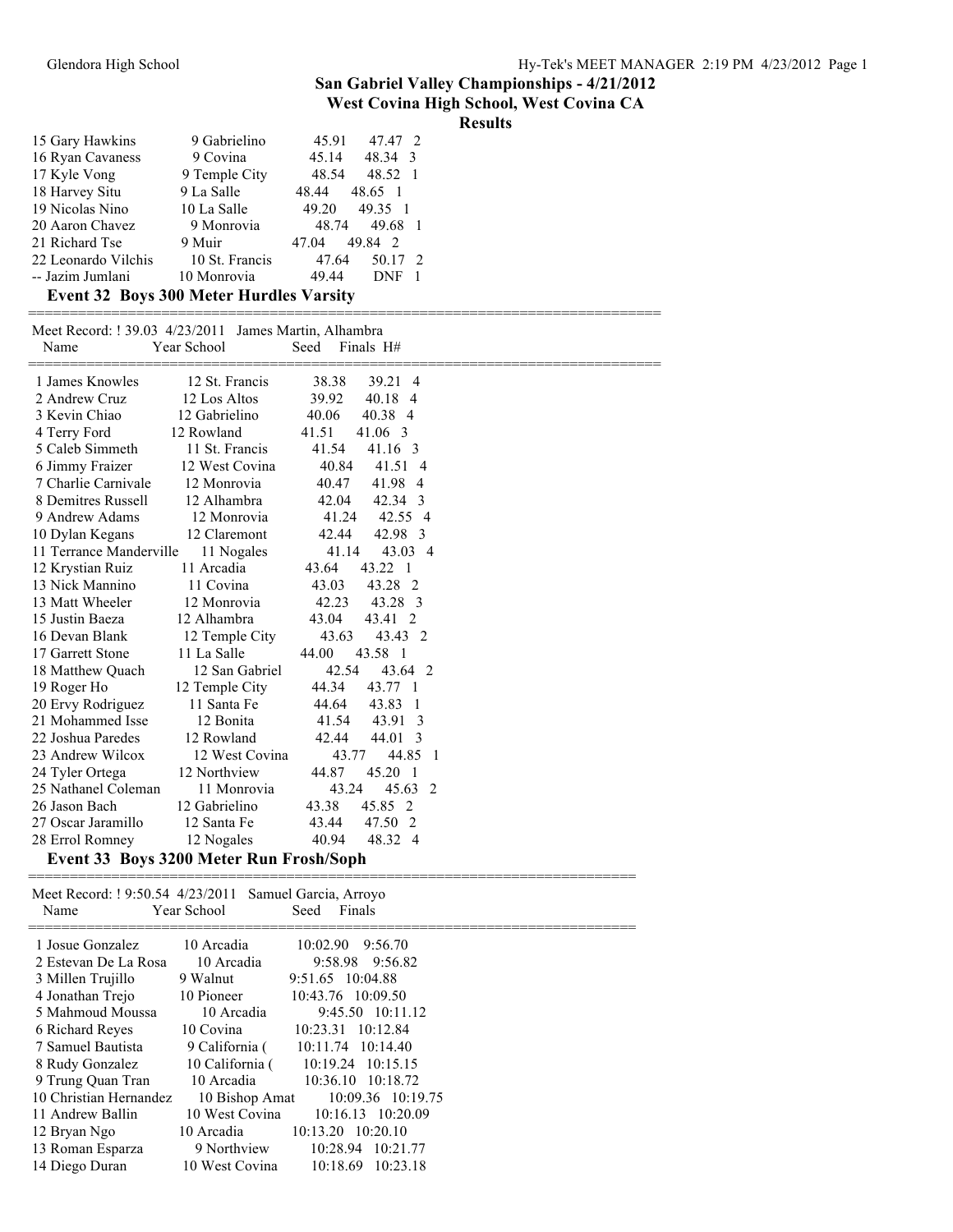#### **West Covina High School, West Covina CA**

### **Results**

| 15 Daniel Harrigan-Cota 10 Walnut                                                             |              | 10:09.90 10:30.91                                    |  |  |
|-----------------------------------------------------------------------------------------------|--------------|------------------------------------------------------|--|--|
| 16 Oliver Kashyap 9 Glendora 10:11.06 10:37.<br>17 Alex Trejo 9 California (10:36.34 10:40.50 |              | 9 Glendora 10:11.06 10:37.00                         |  |  |
|                                                                                               |              |                                                      |  |  |
| 18 Ivan Izquierdo 10 Whittier 10:28.24 10:41.65                                               |              |                                                      |  |  |
| Event 33 Boys 3200 Meter Run Frosh/Soph                                                       |              |                                                      |  |  |
| 19 Jordan Gallegos                                                                            |              | 10 Walnut 10:12.50 10:42.02                          |  |  |
| 20 Tyler Gershman                                                                             |              | 10 South Pasadena 10:20.00 10:46.03                  |  |  |
|                                                                                               |              | 21 Michael Gonzales 9 Don Bosco 10:42.00 10:46.59    |  |  |
| 22 Sam Johnny 9 Glendora 10:26.11 10:49.22                                                    |              |                                                      |  |  |
| 23 Issac Morales 10 Baldwin Park 10:37.02 10:49.72                                            |              |                                                      |  |  |
| 24 Brian Ochoa 9 Whittier 10:32.11 10:51.06                                                   |              |                                                      |  |  |
| 25 Jeffrey Mettler 10 Arcadia 10:51.60 10:52.06                                               |              |                                                      |  |  |
| 26 Justin Torres 9 Bonita 10:51.50 10:55.75                                                   |              |                                                      |  |  |
| 27 Thorson Munoz                                                                              | 10 Northview | 10:54.20 10:57.94                                    |  |  |
| 28 Andrew Rummens                                                                             | 9 Glendora   | 10:37.92 10:59.88                                    |  |  |
| 29 Jesus Perez 10 Baldwin Park 10:41.33 10:59.90                                              |              |                                                      |  |  |
| 30 Josh Jackson 10 Glendora 10:51.86 11:02.52                                                 |              |                                                      |  |  |
| 31 Eric Netzeband 10 Glendora 10:30.81 11:09.12                                               |              |                                                      |  |  |
|                                                                                               |              | 32 Abdon Hernandez 10 Whittier 10:54.30 11:16.94     |  |  |
|                                                                                               |              | 33 Fernando Gonzalez 9 Bishop Amat 10:22.90 11:21.89 |  |  |
|                                                                                               |              | 34 Josh Moreno 10 Bishop Amat 10:42.00 11:30.41      |  |  |
| Event 34 Girls 200 Meter Dash Frosh/Soph                                                      |              |                                                      |  |  |

=================================================================================

| Seed<br>Name<br>Year School<br>Finals Wind H#                           |
|-------------------------------------------------------------------------|
|                                                                         |
| 9 Pomona Catholic<br>27.57<br>27.11 -0.9 4<br>1 Araya Williams          |
| 10 La Salle<br>28.14<br>27.57 -0.9 4<br>2 Kennedi Whittingham           |
| 10 Gabrielino<br>3 Kristi Guo<br>28.23<br>$27.76 - 2.3$ 3               |
| 27.97 -0.9 4<br>4 Rachel Wiggins<br>9 Arcadia<br>27.53                  |
| 10 Santa Fe<br>29.44<br>$28.15 - 2.12$<br>5 Rayleen Reyna               |
| 6 Monica DeJesus<br>9 San Marino<br>27.53<br>28.27 -0.9 4               |
| 27.89<br>7 Jasmine Paulus<br>9 Arcadia<br>$28.39 -0.94$                 |
| 27.23<br>8 Keeya Cotlage<br>- Muir<br>$28.46 - 0.94$                    |
| 9 Gabrielino<br>28.67<br>9 Toni Dwyer<br>28.48 -2.3 3                   |
| 10 Janelle Schuette<br>9 Santa Fe<br>28.34<br>$28.61 - 2.3$ 3           |
| $28.62 -0.94$<br>11 Stephanie Tempongko<br>10 Glendora<br>27.87         |
| 28.84<br>12 Melissa Cerrillos<br>9 Claremont<br>28.83 -2.3 3            |
| 13 Alease Wilson<br>10 Alhambra<br>29.24<br>28.84 - 2.1 2               |
| 28.96<br>14 Jordyn Davis-Scott<br>9 Muir<br>$28.90 - 2.3$ 3             |
| 15 Shian Long<br>9 West Covina<br>29.60<br>$28.94 -1.1$ 1               |
| 16 Adriana Maldonado<br>9 Arcadia<br>29.26<br>28.98 -2.1 2              |
| 17 Judy McGlover<br>10 Claremont<br>29.56<br>$29.07 -1.1$ 1             |
| 10 La Salle<br>29.64<br>18 Chloe Beauvois<br>$29.09 -1.1$ 1             |
| 19 Victoria Savare<br>9 Gabrielino<br>28.64<br>$29.10 - 2.3$ 3          |
| 28.17<br>20 Jennifer Campbell<br>10 San Marino<br>29.11 -2.3 3          |
| 21 Caroline Moe<br>9 Mayfield<br>29.14<br>$29.14 - 2.12$                |
| 22 Kavita Sarkar<br>9 Gabrielino<br>29.04<br>$29.16 - 2.12$             |
| 10 Covina<br>23 Alexis Taylor-Kozell<br>29.67<br>$29.45 - 1.1$ 1        |
| 10 Glendora<br>29.04<br>24 Abigail Beck<br>$29.53 - 2.12$               |
| 25 Rebecca Marquez<br>10 California (<br>29.84<br>$29.76 - 1.1$ 1       |
| 26 Joecelyn Mendez<br>9 Monrovia<br>29.34<br>29.82 -2.1 2               |
| 27 Elizabeth Woo<br>10 Whittier<br>29.64<br>$29.86 -1.1$ 1              |
| 28 Jilian Gough-Fleming<br>10 Covina<br>29.93<br>$30.09 -1.1$ 1         |
| 29 Hilda Candelario<br>9 Rosemead<br>28.44<br>$30.20 -2.3$ 3            |
| 10 Muir<br>30 Cheyenne Hodges<br>28.06<br>$30.26 - 0.94$                |
| 31 Cheyenne Enriquez<br>10 Whittier<br>30.24<br>$30.49 -1.1$ 1<br>29.14 |
| 32 Kelley Guo<br>9 Monrovia<br>$30.54 -2.12$                            |
| Event 35 Boys 200 Meter Dash Frosh/Soph                                 |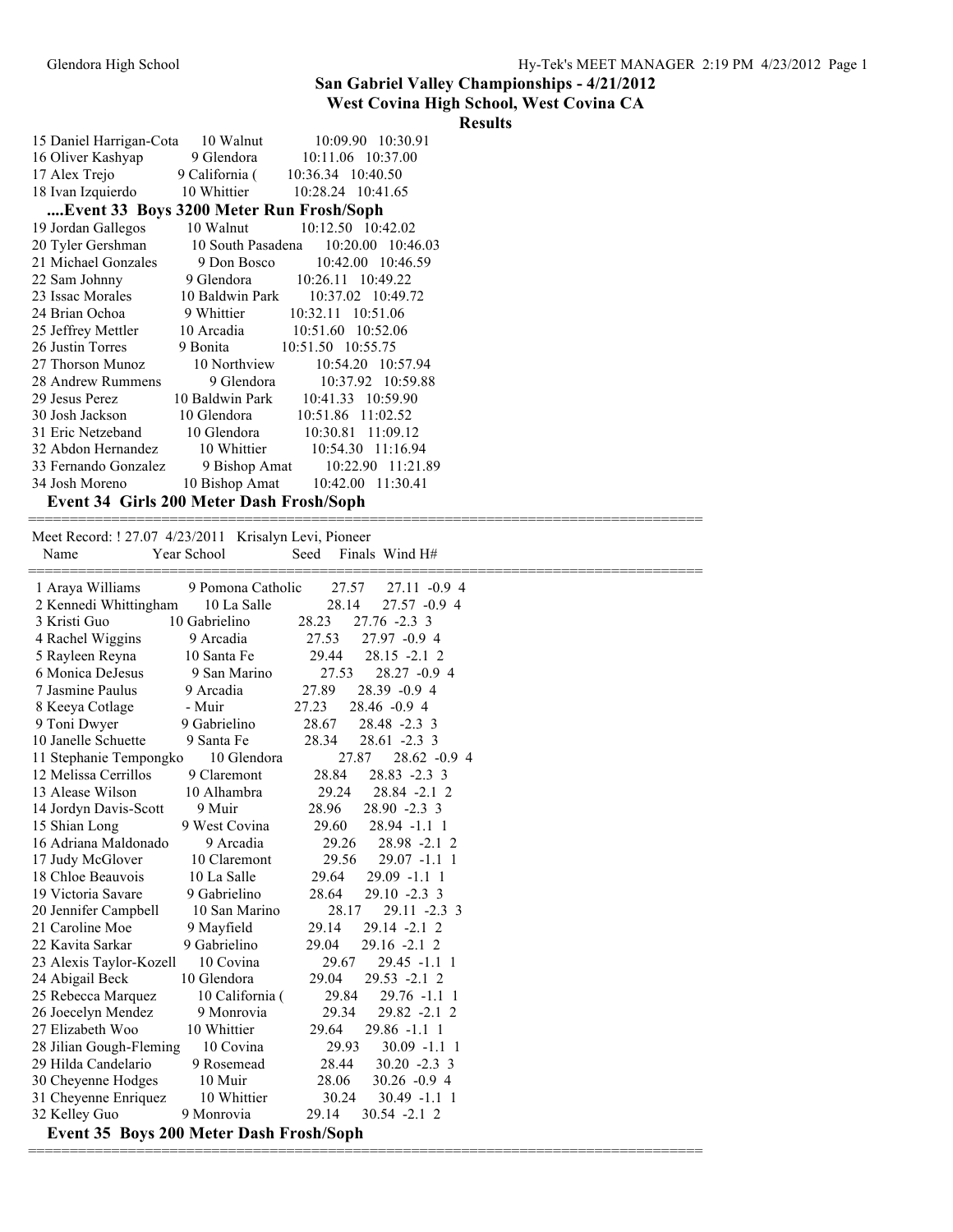**Results**

| Meet Record: ! 22.85 4/23/2011 Sean Williams, Glendora<br>Name | Year School                           | Seed Finals Wind H#                                         |
|----------------------------------------------------------------|---------------------------------------|-------------------------------------------------------------|
| 1 Darrick Holmes Jr.                                           | 9 Muir                                | 23.56<br>$23.11 - 1.9$ 3                                    |
| 2 Cravon Gillespy                                              | 10 Monrovia                           | 23.54<br>$23.13 - 1.9$ 3                                    |
| 3 Daniel Valencia                                              | 10 Northview                          | 24.01<br>23.31 -1.9 3                                       |
| 4 Brandon Gibson                                               | 10 Northview                          | $23.90 - 1.9$ 3<br>23.92                                    |
| 5 Damien Lavin                                                 | 10 Northview                          | 23.85<br>$24.21 - 1.9$ 3                                    |
| 6 Ian Greenstreet                                              | 10 La Salle                           | 24.41<br>$24.40 - 1.9$ 3                                    |
| 7 Alden Caterio                                                | 10 Gabrielino                         | 24.44<br>24.49 -1.9 3                                       |
| 8 Lawrence Killens                                             | 10 Covina                             | 24.68<br>24.74 -1.2 2                                       |
| 9 Richard Hernandez                                            | 10 Northview                          | 25.37<br>$24.85 - 1.8$ 1                                    |
| 10 Richard Smith                                               | 10 Gabrielino                         | 24.94<br>24.93 -1.2 2                                       |
| 11 Nicholas Carravantes<br>12 Louis Cruz                       | 9 Baldwin Park<br>10 Glendora         | 24.54<br>$25.03 - 1.2$ 2<br>24.48<br>25.04 -1.9 3           |
| 13 Michael Duchetta                                            | 10 Glendora                           | 25.04<br>$25.08 - 1.8$ 1                                    |
| 14 Anthony Figueroa                                            | 10 Whittier                           | 24.64<br>$25.26 - 1.2$ 2                                    |
| 15 Joshua Mazon                                                | 9 Whittier                            | 25.24<br>$25.27 - 1.8$ 1                                    |
| 16 Jesse Hernandez                                             | 10 Northview                          | 25.32<br>$25.32 - 1.8$ 1                                    |
| 17 Aaron Chi                                                   | - Alhambra                            | 24.84<br>$25.36 - 1.2$ 2                                    |
| 18 Christian Zavala                                            | 10 La Salle                           | 25.35<br>$25.53 - 1.8$ 1                                    |
| 19 Justin Choi                                                 | 10 Arcadia                            | 25.38<br>$25.62 -1.8$ 1                                     |
| 20 Randy Salas                                                 | 10 Whittier                           | 25.04<br>25.71 -1.2 2                                       |
| 21 Ryan Graham                                                 | 10 Arcadia                            | 24.93<br>$26.06 -1.2$ 2                                     |
| 22 Cristian Martinez                                           | 10 Baldwin Park                       | 24.94<br>$26.09 - 1.2$ 2                                    |
| -- Sean Brady                                                  | 10 California (                       | 25.14<br>DNF -1.8 1                                         |
| -- Gilbert Rodriguez                                           | 10 South El Monte                     | 25.24<br>DNF -1.8 1                                         |
|                                                                | Event 36 Girls 200 Meter Dash Varsity |                                                             |
|                                                                |                                       | Meet Record: ! 24.95 4/23/2011 Omhunique Browne, San Marino |
|                                                                |                                       |                                                             |
| Name                                                           | Year School                           | Finals Wind H#<br>Seed                                      |
|                                                                |                                       |                                                             |
| 1 Skylar Buchanan                                              | 12 Monrovia<br>11 Claremont           | 24.97<br>25.1h -2.4 4<br>25.57<br>$25.6h - 2.44$            |
| 2 Brittany Brown<br>3 Kyra White                               | 10 Arcadia                            | 26.47<br>$25.9h -0.8$ 3                                     |
| 4 Susie Garza                                                  | 10 Baldwin Park                       | 25.54<br>$26.1h - 2.44$                                     |
| 5 Joanna Kantiok                                               | 12 Glendora                           | 26.34<br>26.4h -2.4 4                                       |
| 6 Kimberly Chen                                                | 11 Claremont                          | 26.16<br>$26.8h - 2.44$                                     |
| 7 Irma Nugroho                                                 | 12 Arcadia                            | 26.36<br>$26.9h - 2.44$                                     |
| 7 Amena Williams                                               | 10 Covina                             | 27.73<br>$26.9h -1.71$                                      |
| 9 Samantha Winecki                                             | 12 Northview                          | 26.90<br>27.0h -0.8 3                                       |
| 10 Jasmine Thomas                                              | 11 Monrovia                           | 26.44<br>$27.1h -0.8$ 3                                     |
| 11 Monica Thayer                                               | 12 Glendora                           | 26.84<br>$27.2h -0.8$ 3                                     |
| 12 Danielle Curry                                              | 12 Monrovia                           | 26.44<br>$27.2h -2.44$                                      |
| 13 Harley Barrera                                              | 11 Mayfield                           | 26.61<br>27.4h -0.8 3                                       |
| 14 Khadija Imara                                               | 11 Claremont                          | 27.24<br>27.5h -1.4 2                                       |
| 15 Jasmine Ramos<br>16 Fiona Chu                               | 11 Santa Fe                           | 27.54<br>$27.6h - 1.42$                                     |
| 17 Sofia Rebolledo                                             | 12 Arcadia<br>12 Santa Fe             | 27.01<br>$27.7h - 1.42$                                     |
| 18 Erica Payne                                                 | 12 Monrovia                           | 26.74<br>$27.8h -0.8$ 3<br>26.26<br>$27.8h - 2.44$          |
| 19 Sarah Alvarez                                               | 12 Claremont                          | 27.74<br>$28.0h -1.71$                                      |
| 20 Grace Gaskins                                               | 11 Claremont                          | 27.34<br>$28.1h - 1.42$                                     |
| 21 Jamilla Monegain                                            | 9 Mayfield                            | 27.68<br>28.4h -1.4 2                                       |
| 22 Erika Ticas                                                 | 12 El Rancho                          | 28.17<br>28.5h -1.7 1                                       |
|                                                                | Event 36 Girls 200 Meter Dash Varsity |                                                             |
| 23 Danae Amaya                                                 | 11 Northview                          | 28.6h -1.7 1<br>28.46                                       |
| 24 Melanie DelaCruz                                            | 12 Claremont                          | 28.37<br>$28.8h - 1.71$                                     |
| 25 Andrea Sanchez                                              | 10 South El Monte                     | 27.24<br>29.5h -1.4 2                                       |
| -- Emily Gunstream<br>-- Aliyah Allen                          | 11 Glendora<br>11 Whittier            | 27.62<br>DNS -1.4 2<br>28.24<br>DNS -1.7 1                  |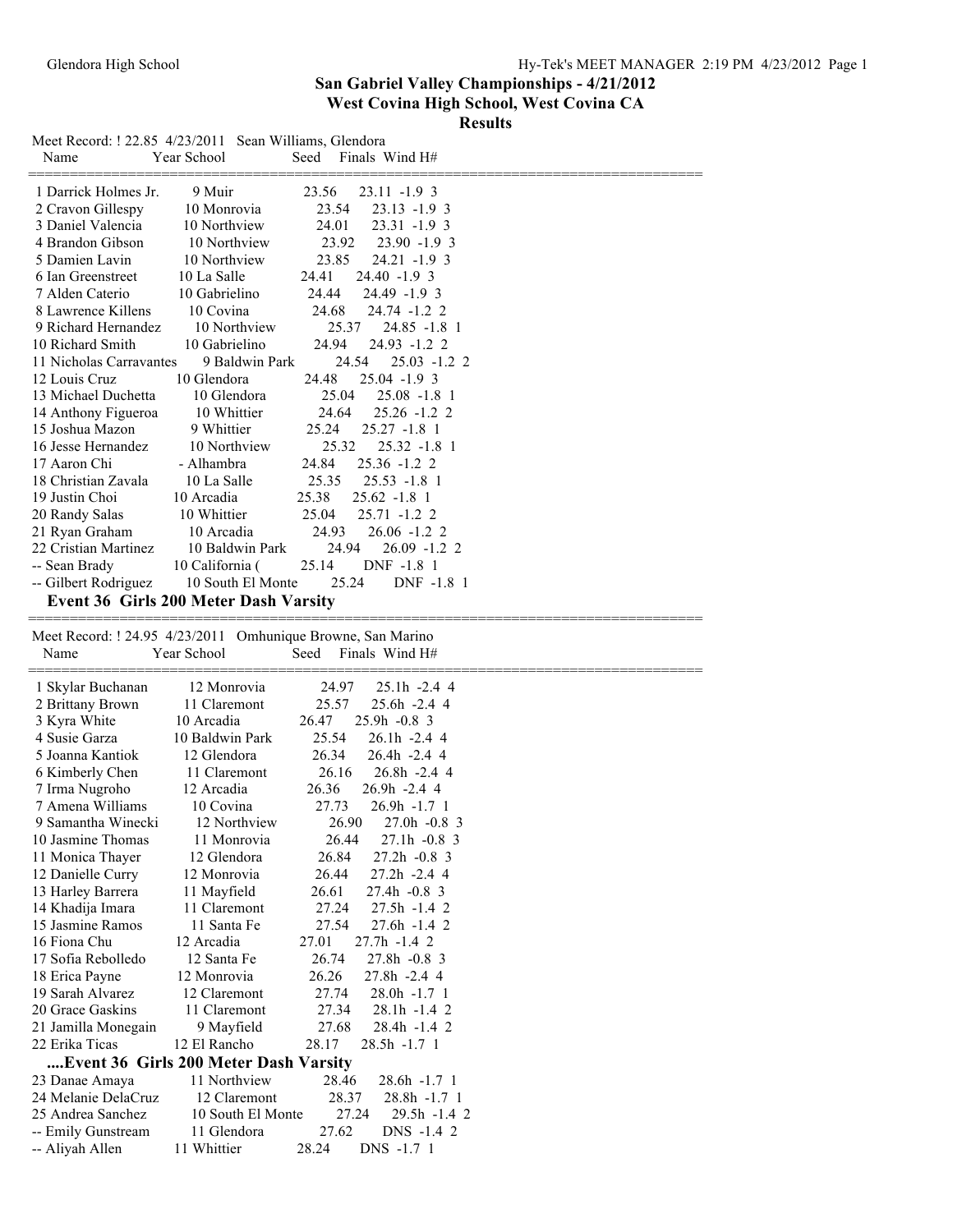### **Event 37 Boys 200 Meter Dash Varsity**

| Name                               | Meet Record: ! 21.31 4/23/2011 Remontay McClain, Covina<br>Year School<br>Finals Wind H#<br>Seed |  |
|------------------------------------|--------------------------------------------------------------------------------------------------|--|
| 1 William Mitchell                 | 12 Northview<br>22.45<br>$22.05 - 1.4$ 3                                                         |  |
| 2 Kelvin Conner                    | 11 El Rancho<br>22.74<br>22.92 -1.4 3                                                            |  |
| 3 Thomas Cotter                    | 23.17<br>12 San Marino<br>$23.07 -1.4$ 3                                                         |  |
| 4 Darian Graham                    | 23.14<br>12 Monrovia<br>$23.08 - 1.4$ 3                                                          |  |
| 5 Mason Bryant                     | 11 Monrovia<br>22.94<br>$23.11 - 1.4$ 3                                                          |  |
| 6 Briton Noskoff                   | 10 Glendora<br>23.04<br>$23.14 - 1.4$ 3                                                          |  |
| 7 Deandre Douglas                  | 12 Rowland<br>23.05<br>23.24 -1.4 3                                                              |  |
| 8 Micheal Torres                   | 12 Baldwin Park<br>23.64<br>$23.32 -0.92$                                                        |  |
| 9 Lucas Bedolla                    | 12 Santa Fe<br>23.14<br>$23.41 - 1.4$ 3                                                          |  |
| 10 Zack Elradi                     | 23.64<br>12 Monrovia<br>$23.45 -0.92$                                                            |  |
| 11 Hunter Sherman                  | 11 Covina<br>23.78<br>$23.55 - 2.0$ 1                                                            |  |
| 12 Nick Urzua                      | 11 Rosemead<br>24.14<br>$23.59 - 2.01$                                                           |  |
| 13 Pedro Herrera                   | 12 El Rancho<br>23.79<br>23.60 -2.0 1                                                            |  |
| 14 Austin Casner                   | 12 Monrovia<br>23.74<br>23.68 -0.9 2                                                             |  |
| 15 Adrian Tanwongprasert           | 12 San Gabriel<br>24.04<br>23.76 -2.0 1                                                          |  |
| 16 Albert Burnett                  | 12 Santa Fe<br>23.86 -2.0 1<br>24.04                                                             |  |
| 17 Devon Rutherford                | 12 Bonita<br>23.21<br>23.95 -0.9 2                                                               |  |
| 18 Sean Williams                   | 11 Glendora<br>23.20<br>$24.06 - 0.92$                                                           |  |
| 19 Willie (Pj) Pittman             | 12 Whittier<br>24.04<br>$24.10 - 2.01$                                                           |  |
| 20 Chris Chow                      | 11 Glendora<br>23.94<br>24.21 -2.0 1                                                             |  |
| 21 Andres Garcia                   | 11 Baldwin Park<br>23.67<br>$24.26 - 0.92$                                                       |  |
| 22 Andy Lo                         | 23.74<br>12 Arroyo<br>24.70 -0.9 2                                                               |  |
|                                    | <b>Event 38 Girls 3200 Meter Run Varsity</b>                                                     |  |
| Name                               | Meet Record: ! 10:40.64 4/24/2010 Catrina McAlister, Arcadia<br>Year School<br>Seed<br>Finals    |  |
|                                    |                                                                                                  |  |
| 1 Marissa Scott                    | 11 Bonita<br>11:45.21<br>11:20.86                                                                |  |
| 2 Mackenzie Landa                  | 10 Bonita<br>11:43.50 11:28.79                                                                   |  |
| 3 Merin Arft                       | 10 Claremont<br>12:08.90 11:32.91                                                                |  |
| 4 Justine Romo                     | 11 California (<br>11:39.94 11:34.84                                                             |  |
| 5 Micaela Lamb                     | 9 Glendora<br>11:42.51<br>11:37.15                                                               |  |
| 6 Anna Barcelo                     | 12 Nogales<br>11:51.88 11:41.68                                                                  |  |
| 7 Marylu Pulido                    | 11 Whittier<br>11:41.56 11:44.87                                                                 |  |
| 8 Chloe Arriaga                    | 10 Glendora<br>11:42.59 11:47.57                                                                 |  |
| 9 Alice Yang                       | 11 Arcadia<br>11:55.60 11:52.78                                                                  |  |
| 10 Tori Whitworth                  | 10 Glendora<br>11:59.70 11:57.72                                                                 |  |
| 11 Vanessa Mares                   | 12 Pioneer<br>12:22.00 12:02.55                                                                  |  |
| 12 Monica Negrete                  | 12 Whittier<br>11:57.29 12:02.87                                                                 |  |
| 13 Taylor Butler                   | 10 Glendora<br>12:08.54 12:15.95                                                                 |  |
| 14 Danielle Hepperle               | 12 Claremont<br>12:18.60 12:16.47                                                                |  |
| 15 Elizabeth Navarrete             | 12 Bishop Amat<br>12:06.14 12:17.57                                                              |  |
| 16 Melissa Carabes                 | 11:59.15 12:20.17<br>12 Whittier                                                                 |  |
|                                    | Event 38 Girls 3200 Meter Run Varsity                                                            |  |
| 17 Emily Smith                     | 11 San Dimas<br>12:25.84 12:26.29                                                                |  |
| 18 Joyce Liao                      | 12 Arcadia<br>11:56.89 12:27.16                                                                  |  |
| 19 Kaylee Anderson                 | 12 South Pasadena<br>12:04.91 12:29.36                                                           |  |
| 20 Marissa Olid                    | 11 California (<br>12:25.31 12:30.62                                                             |  |
| 21 Elizabeth Esparza               | 11 Northview<br>12:29.93 12:31.88                                                                |  |
| 22 Adriana Garcia                  | 12:30.03 12:32.53<br>11 Arroyo                                                                   |  |
| 23 Courtney Canchola               | 10 Rowland<br>11:59.13 12:48.37                                                                  |  |
| 24 Kristen Carrera                 | 11 California (<br>12:27.92 13:03.35                                                             |  |
| 25 Jocelyn Hua<br>-- Lauren Joseph | 12 Rosemead<br>12:18.50 13:18.60<br>11 Mayfield<br>12:08.17<br><b>DNS</b>                        |  |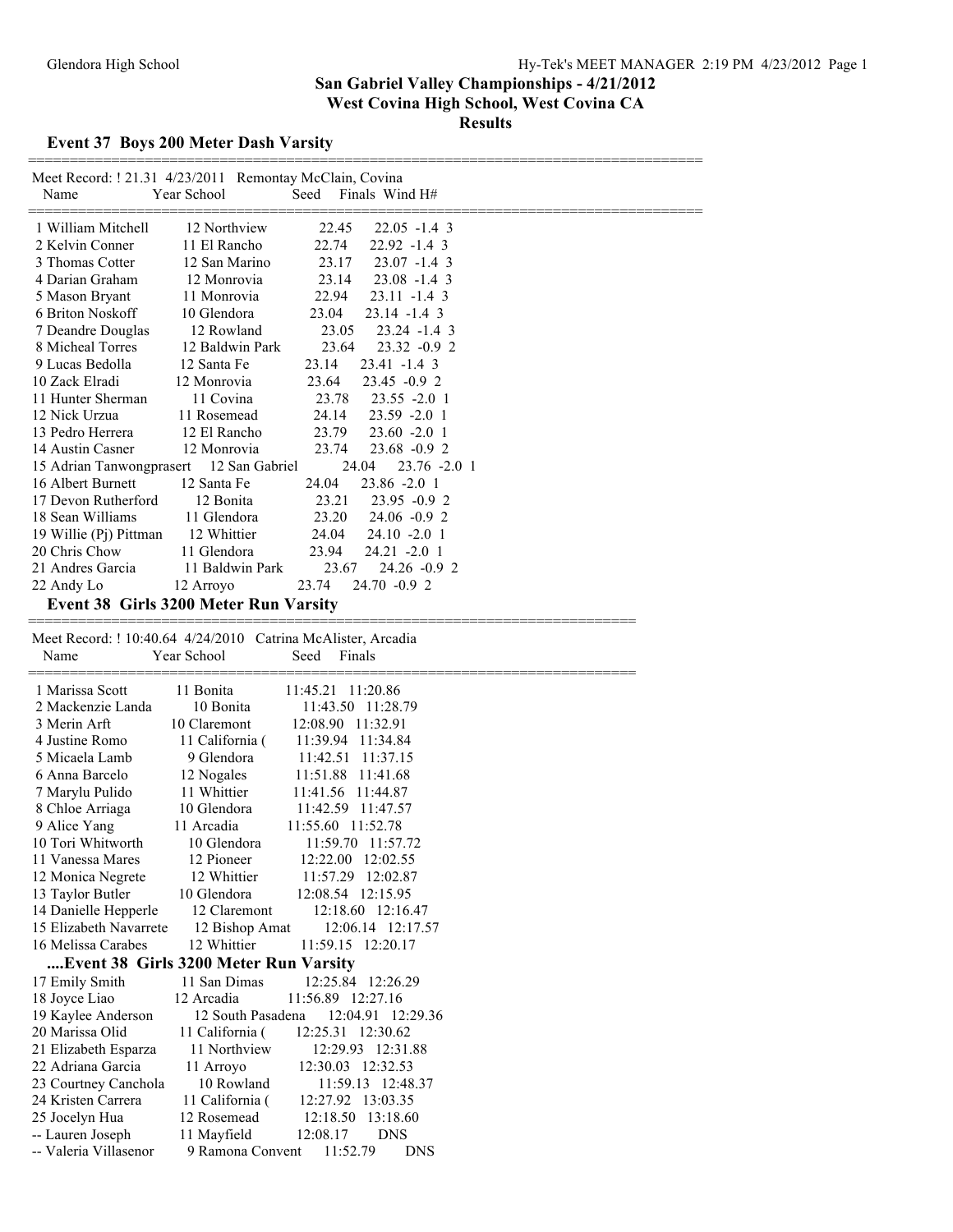### **Event 39 Boys 3200 Meter Run Varsity**

| Meet Record: ! 9:21.38 4/22/2006 Diego Mercado, West Covina<br>Name | Year School       | Seed<br>Finals        |  |
|---------------------------------------------------------------------|-------------------|-----------------------|--|
| 1 Daniel De La Torre                                                | 11 La Salle       | 9:23.10<br>9:15.15!   |  |
| 2 Sergio Gonzalez                                                   | 12 Arcadia        | 9:05.33<br>9:15.93!   |  |
| 3 Dillon Nobbs                                                      | 10 Bonita         | 9:42.51<br>9:32.53    |  |
| 4 Christian Garcia                                                  | 12 Santa Fe       | 9:27.75<br>9:33.10    |  |
| 5 Ryan Sanchez                                                      | 11 Glendora       | 9:34.17<br>9:31.57    |  |
| 6 Aaron Mora                                                        | 12 Whittier       | 9:29.43<br>9:36.82    |  |
| 7 David Galvez                                                      | 11 Rowland        | 9:35.42<br>9:40.22    |  |
| 8 Josh Wilson                                                       | 10 South Pasadena | 9:40.72<br>9:42.64    |  |
| 9 Mitchell Pratt                                                    | 11 Arcadia        | 9:15.20<br>9:44.91    |  |
| 10 Henry Rodriguez                                                  | 12 El Rancho      | 10:01.70 9:46.19      |  |
| 11 Jeff Kirwin                                                      | 9 Glendora        | 9:49.28<br>9:44.85    |  |
| 12 Andres Aparicio                                                  | 11 Arroyo         | 9:53.95<br>9:49.75    |  |
| 13 Josh Roldan                                                      | 11 California (   | 9:51.23<br>9:41.15    |  |
| 14 Mark Huizar                                                      | 11 Los Altos      | 9:56.98<br>9:55.34    |  |
| 15 Thurain Hlaing                                                   | 10 Arcadia        | 9:57.54<br>10:12.00   |  |
| 16 Kevin Mejia                                                      | 11 Covina         | 10:03.20<br>10:00.29  |  |
| 17 Aric Crowell                                                     | 11 Claremont      | 9:48.56<br>10:00.96   |  |
| 18 Happy Happy                                                      | 11 Arcadia        | 10:17.90<br>10:02.86  |  |
| 19 Diego Lopez                                                      | 11 Arroyo         | 10:08.04<br>10:03.33  |  |
| 20 Jeremiah Gotts                                                   | 11 Whittier       | 10:02.58<br>10:05.70  |  |
| 21 Matlazomatli Rojas                                               | 10 California (   | 9:48.84 10:05.78      |  |
| 22 Patrick Tarango                                                  | 12 Bishop Amat    | 10:00.69 10:06.30     |  |
| 23 Steven Vera                                                      | 11 California (   | 9:57.52 10:07.57      |  |
| 24 Alex Tranquada                                                   | 12 South Pasadena | 10:01.14 10:09.62     |  |
| 25 Chris Maldonado                                                  | 12 Covina         | 9:50.31<br>10:09.97   |  |
| 26 Thomas Chen                                                      | 12 Claremont      | 10:11.90 10:10.19     |  |
| 27 Chris Ramirez                                                    | 11 California (   | 10:09.48 10:10.34     |  |
| 28 Tim Guzman                                                       | 12 La Mirada      | 10:12.28<br>10:22.73  |  |
| 29 Jimmy Baeskens                                                   | 11 Claremont      | 9:54.37 10:24.20      |  |
| 30 Andrew Tattersall                                                | 11 Rowland        | 10:09.79 10:25.33     |  |
| 31 Austin Mendoza                                                   | 12 Glendora       | 10:33.64<br>9:49.43   |  |
| -- Zachary Mejia                                                    | 11 El Rancho      | 10:02.90<br>DQ        |  |
| -- David Acevedo                                                    | 12 Whittier       | <b>DNS</b><br>9:40.28 |  |
| -- Paul Gonzalez                                                    | 12 Covina         | 9:59.15<br><b>DNS</b> |  |
| Event 40 Girls 4x400 Meter Relay Frosh/Soph                         |                   |                       |  |

Meet Record: ! 4:11.76 4/23/2011 La Salle (Boys &amp, La Salle (Bo A Ghantous, A Gonzales, T Cresta, D Peterson

| School                                     | $\Lambda$ Unanivas, $\Lambda$ Uvillares, T Cresta, D T ciclison<br>Seed Finals $H#$ |
|--------------------------------------------|-------------------------------------------------------------------------------------|
| 1 Arcadia 'A'                              | 4:18.20<br>$4:14.67$ 2                                                              |
| 2 Glendora 'A'                             | 4:17.11 2<br>4:25.00                                                                |
| 3 Claremont 'A'                            | $4:25.00$ $4:19.19$ 2                                                               |
| 4 Santa Fe 'A'                             | $4:35.00$ $4:21.79$ 2                                                               |
| 5 Gabrielino 'A'                           | $4:24.90$ $4:22.13$ 2                                                               |
| 6 Rosemead 'A'                             | $4:40.40 \quad 4:29.48 \quad 1$                                                     |
| 7 Pomona Catholic 'A'                      | 4:38.20 4:31.42 1                                                                   |
| 8 Bell Gardens 'A'                         | $4:32.50$ $4:32.27$ 2                                                               |
| 9 La Salle 'A'                             | $4:38.00$ $4:33.37$ 1                                                               |
| 10 Covina 'A'                              | $4:35.16$ $4:34.19$ 2                                                               |
| 11 California (Whittier) 'A'               | $4:45.00$ $4:35.21$ 1                                                               |
| 12 Whittier 'B'                            | $4:52.00 \times 4:42.93 \quad 1$                                                    |
| 13 South El Monte 'A'                      | 4:50.00 4:58.86 1                                                                   |
| -- Bassett 'A'                             | DNS 1                                                                               |
| Event 41 Boys 4x400 Meter Relay Frosh/Soph |                                                                                     |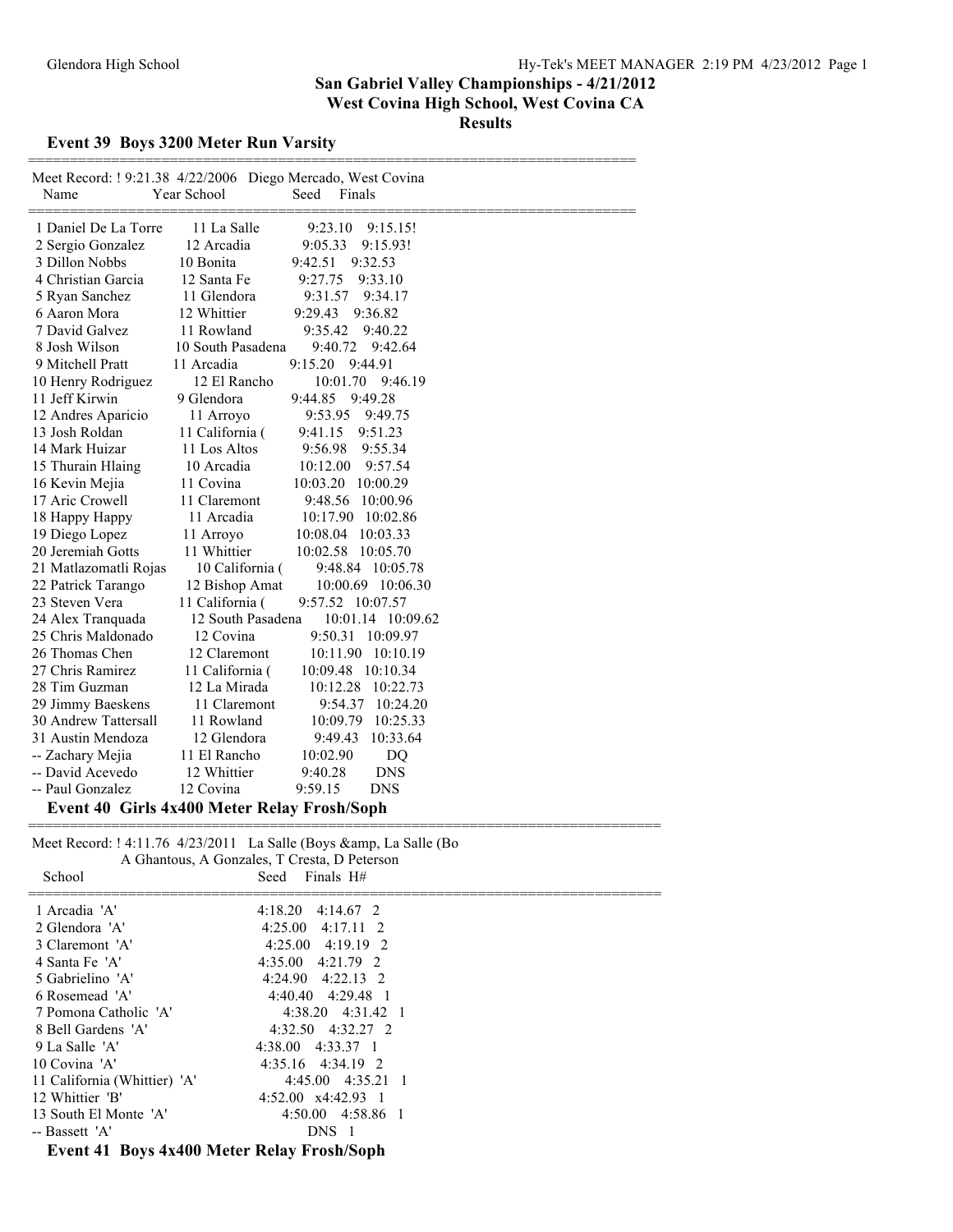**Results**

| Meet Record: ! 3:39.54 4/23/2011 Arcadia, Arcadia            |                                             |
|--------------------------------------------------------------|---------------------------------------------|
| N Ajao, K Ruiz, P Wu, D Ting<br>School                       | Seed<br>Finals H#                           |
|                                                              |                                             |
| 1 Northview 'A'                                              | $3:35.09!$ 2<br>3:34.20                     |
| 2 Glendora 'A'                                               | $3:41.51$ 2<br>3:40.60                      |
| 3 Whittier 'A'                                               | 3:46.00<br>$3:43.10$ 1                      |
| 4 Rosemead 'A'                                               | 3:52.20<br>$3:43.90 \quad 1$                |
| 5 Baldwin Park 'A'                                           | $3:46.03$ 2<br>3:45.00                      |
| 6 Covina 'A'                                                 | 3:40.00<br>$3:46.91$ 2                      |
| 7 Gabrielino 'B'                                             | 3:53.60 x3:47.12 1                          |
| 8 La Salle 'A'                                               | 3:48.00 3:48.72 1                           |
| 9 Claremont 'A'                                              | $3:52.00$ $3:49.09$ 1                       |
| 10 Santa Fe 'A'                                              | 4:04.40 2<br>3:41.00                        |
| 11 Pioneer 'A'<br>-- Arcadia 'A'                             | 4:05.00<br>$4:07.91$ 1<br>3:39.50<br>DNS 2  |
| Event 42 Girls 4x400 Meter Relay Varsity                     |                                             |
|                                                              |                                             |
| Meet Record: ! 3:59.09 4/23/2011 Covina, Covina              |                                             |
| A Baddorf, N Lopez, I Arias, S Fuentes                       |                                             |
| School                                                       | Finals H#<br>Seed                           |
|                                                              |                                             |
| 1 Claremont 'A'                                              | $4:05.00 \quad 4:01.11 \quad 2$             |
| 2 Arcadia 'A'                                                | 4:02.06<br>4:01.56 2                        |
| 3 La Salle 'A'                                               | 4:09.80<br>$4:07.50$ 2                      |
| 4 Glendora 'A'                                               | $4:10.23$ 2<br>4:09.10                      |
| 5 Baldwin Park 'A'                                           | $4:13.00$ $4:11.32$ 2                       |
| 6 La Mirada 'A'                                              | $4:22.00$ $4:14.18$ 1                       |
| 7 Monrovia 'A'                                               | 4:09.00<br>4:16.61 2                        |
| 8 Northview 'A'                                              | 4:21.20<br>4:16.85 1                        |
| 9 Covina 'A'                                                 | 4:19.37 1<br>4:34.27                        |
| 10 Whittier 'A'<br>11 El Rancho 'A'                          | 4:28.20<br>4:19.49 1                        |
|                                                              | 4:20.70<br>4:21.59 2                        |
| Event 42 Girls 4x400 Meter Relay Varsity<br>12 Claremont 'B' | $4:20.00 \quad x4:23.33 \quad 1$            |
| 13 Santa Fe 'A'                                              | 4:19.50<br>$4:27.62$ 2                      |
| 14 Bassett 'A'                                               | 4:53.09 1<br>4:51.00                        |
| -- Ramona Convent 'A'                                        | DNS 1                                       |
| -- Rowland 'A'                                               | DNS 1<br>4:37.00                            |
| <b>Event 43 Boys 4x400 Meter Relay Varsity</b>               |                                             |
|                                                              |                                             |
| Meet Record: ! 3:25.54 4/23/2011 Claremont, Claremont        |                                             |
|                                                              | Jones Wilborn, Cleghorne, Kuramata, Metoyer |
| School                                                       | Seed<br>Finals H#                           |
|                                                              |                                             |
| 1 Arcadia 'A'                                                | 3:20.60<br>3:23.07! 2                       |
| 2 Monrovia 'A'                                               | 3:25.80<br>$3:24.85!$ 2                     |
| 3 Rowland 'A'                                                | 3:30.00<br>3:25.97 2                        |
| 4 Gabrielino 'A'                                             | 3:29.79 2<br>3:31.89                        |
| 5 Santa Fe 'A'<br>6 Monrovia 'B'                             | 3:31.64 2<br>3:31.10<br>3:33.10 x3:31.94 1  |
| 7 San Gabriel 'A'                                            | 3:35.80<br>$3:35.24$ 1                      |
| 8 Covina 'A'                                                 | 3:38.65 1<br>3:34.00                        |
| 9 South El Monte 'A'                                         | 3:39.46<br>3:48.00<br>- 1                   |
| 10 Whittier 'A'                                              | 3:39.00<br>$3:44.37$ 1                      |
| 11 Northview 'A'                                             | 3:33.20<br>3:44.97 2                        |
| 12 Bassett 'A'                                               | 3:44.00<br>4:00.44 1                        |
| <b>Event 45 Boys Pole Vault Frosh/Soph</b>                   |                                             |

=========================================================================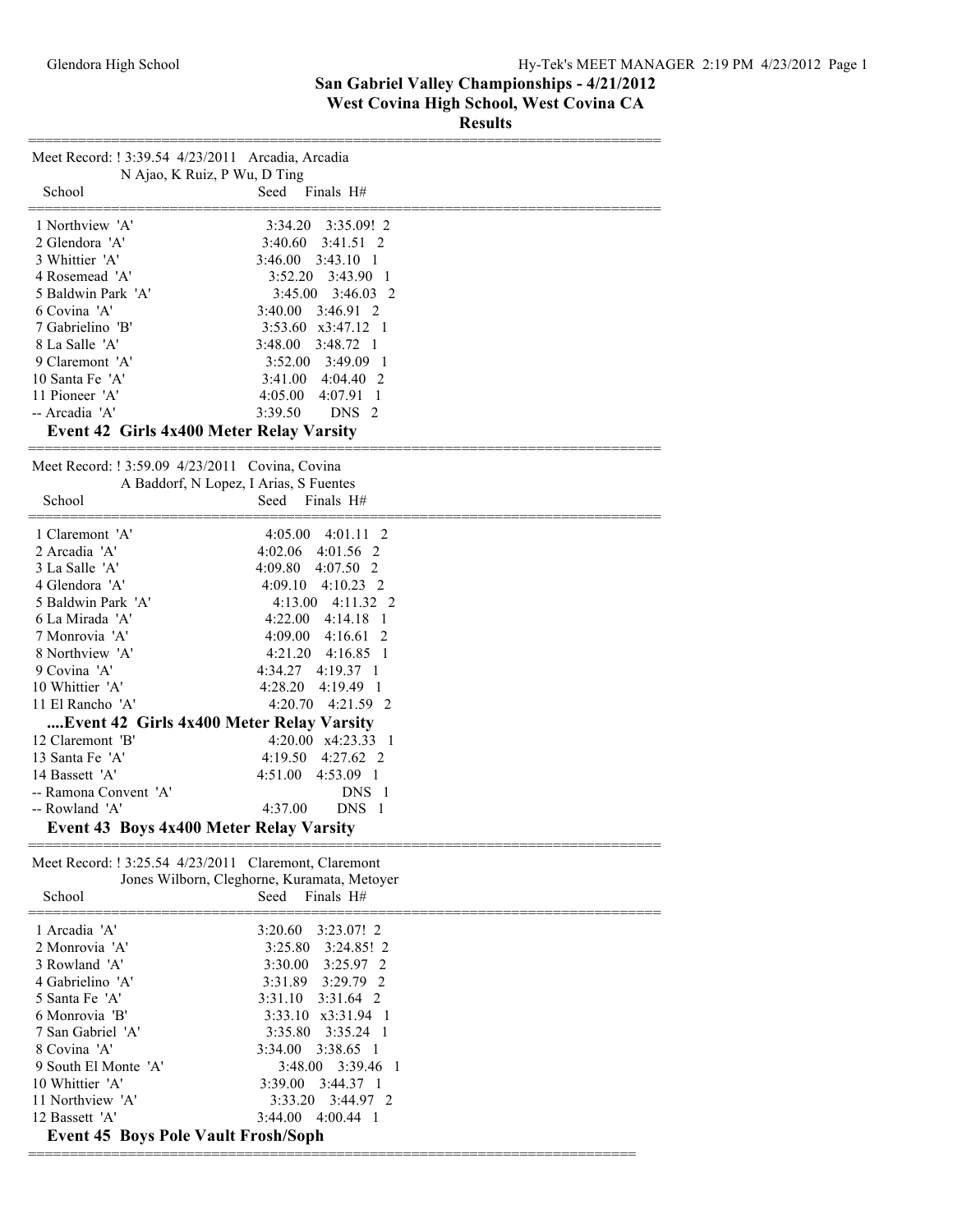#### **Results**

| Meet Record: ! 12-04 4/23/2011 Terry Ma, Arroyo<br>Name                                                                                                                                                 | Year School                                                                                                                                                                                                                | Seed<br>Finals                                                                                                                                                                                                                                                             |  |
|---------------------------------------------------------------------------------------------------------------------------------------------------------------------------------------------------------|----------------------------------------------------------------------------------------------------------------------------------------------------------------------------------------------------------------------------|----------------------------------------------------------------------------------------------------------------------------------------------------------------------------------------------------------------------------------------------------------------------------|--|
| 1 Eric Lee<br>2 Benjamin Gray<br>3 Kevin Sanchez<br>4 Daniel Hernandez<br>5 Christian Zavala<br>6 Charleson Agustin<br>7 Jack Huang<br>8 Jose Robles<br>8 Daniel Ross<br>-- Alex Pfau<br>-- Alex Cargal | 10 Temple City<br>9 Temple City<br>10 West Covina<br>10 Rosemead<br>10 La Salle<br>10 Covina<br>10 Arcadia<br>10 South El Monte<br>10 Claremont<br>10 Monrovia<br>10 St. Francis<br><b>Event 46 Boys High Jump Varsity</b> | 12-00.00 11-06.00<br>12-00.00<br>11-06.00<br>$11-00.00$<br>11-00.00<br>$10-06.00$ 10-06.00<br>10-00.00 10-06.00<br>$9 - 00.00$<br>9-06.00<br>$9 - 00.00$<br>8-06.00<br>9-00.00<br>8-00.00<br>$10-00.00$<br>8-00.00<br>10-06.00<br><b>DNS</b><br>$10 - 00.00$<br><b>DNS</b> |  |
| Meet Record: ! 6-10 4/24/2010 Todd Barnes, Pasadena<br>Name                                                                                                                                             | Year School                                                                                                                                                                                                                | Seed<br>Finals                                                                                                                                                                                                                                                             |  |
| 1 Tevin Polk                                                                                                                                                                                            | 12 Muir                                                                                                                                                                                                                    | 6-05.00<br>6-07.00                                                                                                                                                                                                                                                         |  |
| 2 Andrew Guerra                                                                                                                                                                                         | 11 Claremont                                                                                                                                                                                                               | $5 - 10.00$<br>6-02.00                                                                                                                                                                                                                                                     |  |
| 3 Benson Thai                                                                                                                                                                                           | 12 Gabrielino                                                                                                                                                                                                              | $6 - 00.00$<br>$5-10.00$                                                                                                                                                                                                                                                   |  |
| 4 Roberto Merkell                                                                                                                                                                                       | 10 Monrovia                                                                                                                                                                                                                | $6 - 00.00$<br>$6 - 00.00$                                                                                                                                                                                                                                                 |  |
| 5 Matt Wheeler                                                                                                                                                                                          | 12 Monrovia                                                                                                                                                                                                                | $6 - 00.00$<br>$5 - 10.00$                                                                                                                                                                                                                                                 |  |
| 6 Nick Pankratz                                                                                                                                                                                         | 11 Webb                                                                                                                                                                                                                    | $6 - 00.00$<br>5-10.00                                                                                                                                                                                                                                                     |  |
| 7 Deion Franklin                                                                                                                                                                                        | 11 Northview                                                                                                                                                                                                               | $5 - 10.00$<br>5-08.00                                                                                                                                                                                                                                                     |  |
| 7 Damon Walshe                                                                                                                                                                                          | 11 Covina                                                                                                                                                                                                                  | 5-08.00<br>5-08.00                                                                                                                                                                                                                                                         |  |
|                                                                                                                                                                                                         | Event 46 Boys High Jump Varsity                                                                                                                                                                                            |                                                                                                                                                                                                                                                                            |  |
| 7 Randy Huang                                                                                                                                                                                           | 12 Arcadia                                                                                                                                                                                                                 | 5-10.00<br>5-08.00                                                                                                                                                                                                                                                         |  |
| 10 Ryan Bedford                                                                                                                                                                                         | 12 Covina                                                                                                                                                                                                                  | 5-08.00<br>5-06.00                                                                                                                                                                                                                                                         |  |
| 10 Brian Horton                                                                                                                                                                                         | 12 Covina                                                                                                                                                                                                                  | $5-10.00$<br>5-06.00                                                                                                                                                                                                                                                       |  |
| 12 Sean Limfat                                                                                                                                                                                          | 11 Arcadia                                                                                                                                                                                                                 | 5-08.00<br>5-04.00                                                                                                                                                                                                                                                         |  |
| 12 Kevin Quach                                                                                                                                                                                          | 12 Covina                                                                                                                                                                                                                  | 5-08.00<br>5-04.00                                                                                                                                                                                                                                                         |  |
| 12 Albert Burnett                                                                                                                                                                                       | 12 Santa Fe                                                                                                                                                                                                                | 5-08.00<br>5-04.00                                                                                                                                                                                                                                                         |  |
| -- Julian Arellano                                                                                                                                                                                      | 11 Whittier                                                                                                                                                                                                                | 5-08.00<br><b>DNS</b>                                                                                                                                                                                                                                                      |  |
| -- Shao Yang                                                                                                                                                                                            | 12 Temple City                                                                                                                                                                                                             | 6-03.00<br><b>DNS</b>                                                                                                                                                                                                                                                      |  |
| -- Du'Shaun Grant                                                                                                                                                                                       | 12 Santa Fe                                                                                                                                                                                                                | $5 - 10.00$<br><b>DNS</b>                                                                                                                                                                                                                                                  |  |
| -- Bryan Limon                                                                                                                                                                                          | 11 California (                                                                                                                                                                                                            | <b>DNS</b><br>$5 - 10.00$                                                                                                                                                                                                                                                  |  |
| -- Zachary Zanft                                                                                                                                                                                        | 12 Webb                                                                                                                                                                                                                    | $6 - 02.00$<br><b>DNS</b>                                                                                                                                                                                                                                                  |  |
|                                                                                                                                                                                                         | <b>Event 47 Boys Shot Put Frosh/Soph</b>                                                                                                                                                                                   |                                                                                                                                                                                                                                                                            |  |
| Meet Record: ! 43-11.75 4/23/2011<br>Name                                                                                                                                                               | Year School                                                                                                                                                                                                                | Ole Woods, San Marino<br>Seed<br>Finals                                                                                                                                                                                                                                    |  |
| 1 Jordan Austin                                                                                                                                                                                         | 10 Claremont                                                                                                                                                                                                               | 46-06.00 43-11.25                                                                                                                                                                                                                                                          |  |
| 2 Zachary Stanfield                                                                                                                                                                                     | 10 Glendora                                                                                                                                                                                                                | 44-00.00 43-07.50                                                                                                                                                                                                                                                          |  |
| 3 Avonte Moore                                                                                                                                                                                          | 10 Monrovia                                                                                                                                                                                                                | 47-04.00 43-05.75                                                                                                                                                                                                                                                          |  |
| 4 Abel De Castro                                                                                                                                                                                        | 10 Arcadia                                                                                                                                                                                                                 | 40-09.00 42-10.00                                                                                                                                                                                                                                                          |  |
| 5 Lam Huynh                                                                                                                                                                                             | 10 Gabrielino                                                                                                                                                                                                              | 39-00.50 42-02.75                                                                                                                                                                                                                                                          |  |
| 6 Dean Brumm                                                                                                                                                                                            | 10 La Salle                                                                                                                                                                                                                | 33-10.00 41-09.75                                                                                                                                                                                                                                                          |  |
| 7 Geovany Hernandez                                                                                                                                                                                     | 10 California (                                                                                                                                                                                                            | 40-11.00 41-03.25                                                                                                                                                                                                                                                          |  |
| 8 Nick Lliteras                                                                                                                                                                                         | 10 Glendora                                                                                                                                                                                                                | 36-09.00 40-10.50                                                                                                                                                                                                                                                          |  |
| 9 Josh Casarez                                                                                                                                                                                          | 10 California (                                                                                                                                                                                                            | 40-08.00 38-11.50                                                                                                                                                                                                                                                          |  |
| 10 Joseph Cruz                                                                                                                                                                                          | 10 Bishop Amat                                                                                                                                                                                                             | 35-10.00 38-09.50                                                                                                                                                                                                                                                          |  |
| 11 Adrian Maldanano                                                                                                                                                                                     | 9 Monrovia                                                                                                                                                                                                                 | 36-00.00 38-09.00                                                                                                                                                                                                                                                          |  |
| 12 Evan Talianko                                                                                                                                                                                        | 9 La Salle                                                                                                                                                                                                                 | 32-06.50<br>38-05.75                                                                                                                                                                                                                                                       |  |
| 13 David Smith                                                                                                                                                                                          | 10 Covina                                                                                                                                                                                                                  | 39-00.50<br>38-05.25                                                                                                                                                                                                                                                       |  |
| 14 Jorge Luna                                                                                                                                                                                           | 9 California (                                                                                                                                                                                                             | 38-05.00<br>38-00.75                                                                                                                                                                                                                                                       |  |
| 15 Jake Ferntheil                                                                                                                                                                                       | 10 Temple City                                                                                                                                                                                                             | 36-00.00 37-05.75                                                                                                                                                                                                                                                          |  |
| 16 Isidro Castro                                                                                                                                                                                        | 9 Baldwin Park                                                                                                                                                                                                             | 38-08.00 37-00.50                                                                                                                                                                                                                                                          |  |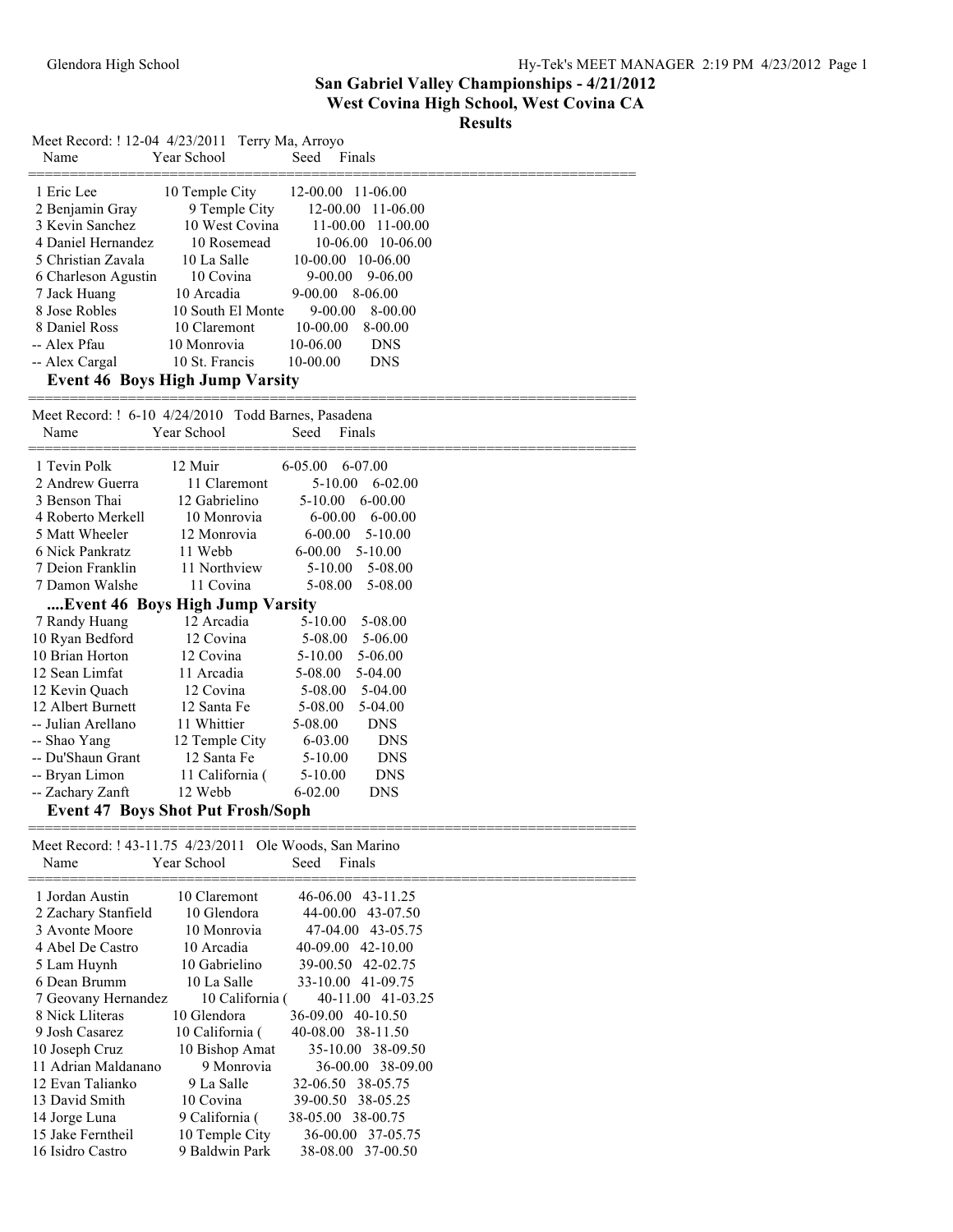### **West Covina High School, West Covina CA**

#### **Results**

| 17 Cristian Marceca                          | 9 La Salle      | 37-06.50 36-08.75 |                   |
|----------------------------------------------|-----------------|-------------------|-------------------|
| 18 Ronnie McMinn                             | 10 California ( |                   | 38-02.00 36-06.50 |
| 19 Matthew VanBergen                         | 10 Bishop Amat  |                   | 35-11.00 36-05.00 |
| 20 Andrew Lopez                              | 9 Bishop Amat   |                   | 36-02.00 35-11.00 |
| 21 Michael Montgomery                        | 10 Glendora     |                   | 31-04.00 34-03.50 |
| 22 Andrew Abrego                             | 10 Northview    |                   | 33-06.00 33-11.50 |
| 23 Alberto Gama                              | 10 Rosemead     | $37-02.00$        | 33-05.25          |
| -- Isaigh Salgado                            | 10 Bishop Amat  | 33-07.00          | <b>DNS</b>        |
| -- Anthony Urena                             | 10 Covina       | 31-03.00          | <b>DNS</b>        |
| -- Rickey Williams                           | 9 Covina        | 36-05.00          | <b>DNS</b>        |
| -- Gabriel Ramos                             | 9 Temple City   | 36-03.00          | <b>DNS</b>        |
| -- Josh Ji                                   | 10 Arcadia      | 40-06.00<br>DNS   |                   |
| -- Joshua Cano                               | 10 Monrovia     | 37-02.00          | <b>DNS</b>        |
| -- Nate Ramirez                              | 10 California ( | 35-08.00          | <b>DNS</b>        |
| -- Isiah Duran                               | 9 Monrovia      | $34 - 02.00$      | <b>DNS</b>        |
| -- Michael Sahagun                           | 9 Rosemead      | 36-00.00          | <b>DNS</b>        |
| <b>Event 48 Girls Triple Jump Frosh/Soph</b> |                 |                   |                   |

| Meet Record: ! 33-02 4/23/2011 Jessica Lupercio, Arroyo |               |                        |  |
|---------------------------------------------------------|---------------|------------------------|--|
| Name                                                    | Year School   | Finals Wind<br>Seed    |  |
| 1 Catalina Lee                                          | - Alhambra    | 32-01.00 33-08.00! NWI |  |
| 2 Kate DesCombes                                        | - Claremont   | 32-00.00 33-00.00 NWI  |  |
|                                                         | 10 Glendora   | 30-00.00 31-04.00 NWI  |  |
| 3 Hailey Pontes<br>4 Michelle Loekman                   | 10 Arcadia    | 30-11.00 31-01.00 NWI  |  |
|                                                         |               |                        |  |
| 5 Greta Xiong                                           | 9 Temple City | 32-01.00 30-08.50 NWI  |  |
| 6 Jacquiline Wu                                         | 9 Temple City | 28-08.00 30-06.00 NWI  |  |
| 7 Sydney Pink                                           | 9 Glendora    | 30-08.75 30-03.00 NWI  |  |
| 8 Cheyenne Enriquez                                     | 10 Whittier   | 29-02.00 30-02.00 NWI  |  |
| 9 Sarah Wang                                            | 10 Arcadia    | 29-00.50 30-01.00 NWI  |  |
| 9 Becky Graham                                          | 10 Claremont  | 30-02.50 30-01.00 NWI  |  |
| 9 Serena Hausman                                        | 9 Covina      | 30-06.00 30-01.00 NWI  |  |
| 12 Christina Kitamikado 10 Arcadia                      |               | 29-00.00 29-08.00 NWI  |  |
| 13 Maddy Seder                                          | 10 Claremont  | 29-11.50 29-07.00 NWI  |  |
| 14 Kayla Farout                                         | 10 Bonita     | 33-01.00 29-04.00 NWI  |  |
| 14 Adriana Ramirez                                      | 9 West Covina | 28-06.00 29-04.00 NWI  |  |
| 16 Kristen Tarsala                                      | - Arcadia     | 29-05.00 29-03.00 NWI  |  |
| 17 Sakina Williams                                      | 9 Covina      | 29-00.00 29-01.00 NWI  |  |
| 18 Jackie Chang                                         | 10 Gabrielino | 29-04.00 28-04.00 NWI  |  |
| 19 Victoria Mayo                                        | 10 Glendora   | 28-04.50 27-03.00 NWI  |  |
| 19 Jessica Reyes                                        | 10 Whittier   | 26-08.00 27-03.00 NWI  |  |
| 21 Sara Colton                                          | 9 Arcadia     | 28-03.00 27-02.50 NWI  |  |
| 22 Jennifer Reyes                                       | 10 Whittier   | 28-05.00 26-10.50 NWI  |  |
| -- Brandy Nacarro                                       | 10 Montebello | 31-10.25<br>DNS NWI    |  |
| -- Devyn Dohleman                                       | 10 Glendora   | 29-05.00<br>DNS NWI    |  |
| <b>Event 49 Girls Discus Throw Frosh/Soph</b>           |               |                        |  |

==============================================================================

#### Meet Record: ! 100-07 4/23/2011 Kaylee Fink, Glendora Name Year School Seed Finals ========================================================================= 1 Mariah Donato 9 Bell Gardens 103-09 100-00<br>2 Celeste Utley 10 Arcadia 91-03 96-04 2 Celeste Utley 3 Amy Iem 10 Rosemead 81-03 86-09 4 Precious Ramirez 10 Santa Fe 75-00 86-06 5 Natalia Vicente 10 Covina 74-00 84-11 6 Jaya Banks 10 La Salle 85-11 84-06 7 Daniela Ivory 9 Glendora 86-05 81-08 8 Perri Lawler 10 Claremont 80-09 79-04 9 Julia Engleton 10 Santa Fe 72-05 75-07 10 Haley Blockinger 10 Bonita 89-04 74-11 11 Kelsea Coyle 10 Glendora 76-03 74-08

=========================================================================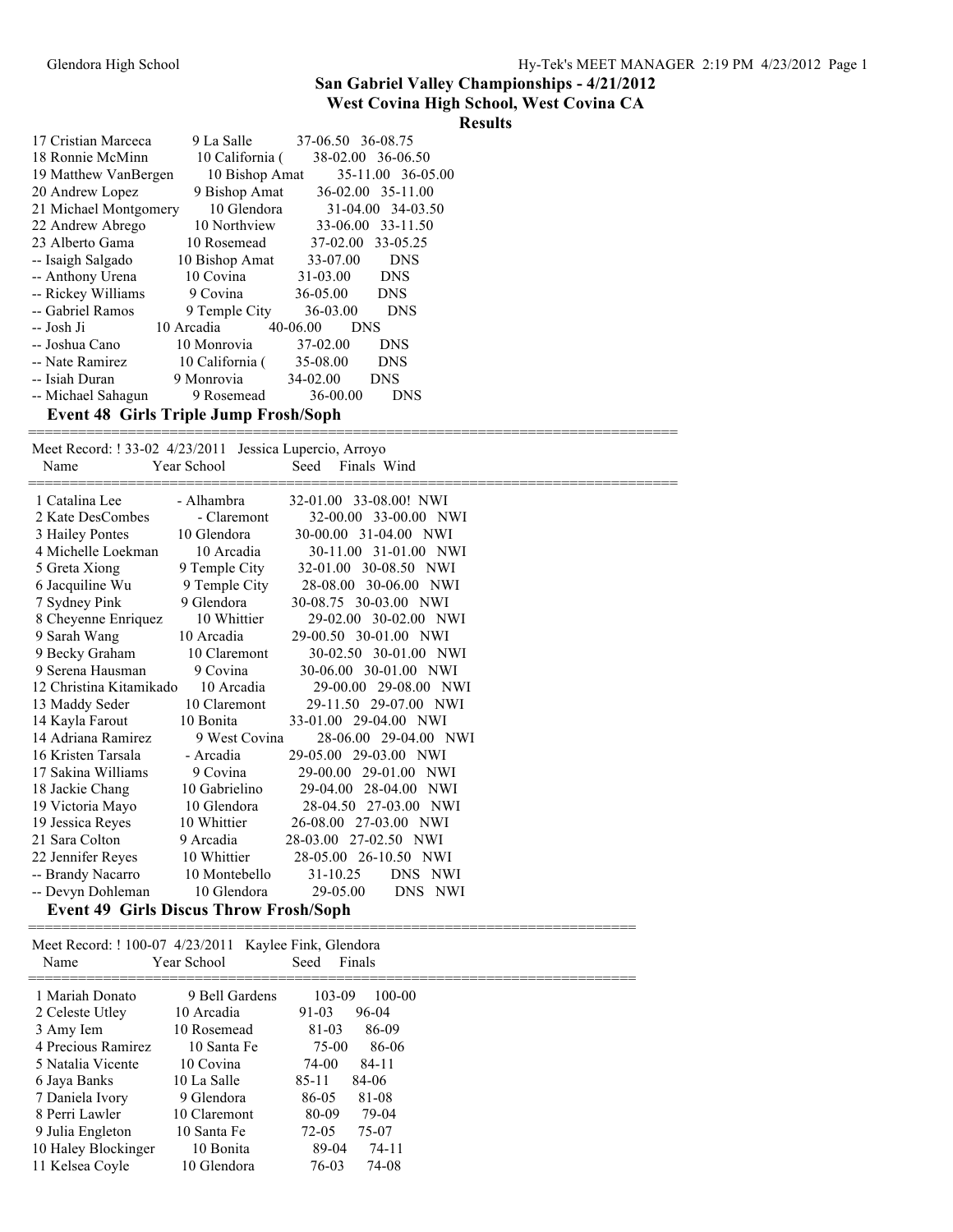### **West Covina High School, West Covina CA**

### **Results**

|                                         |                         | 88-06   | 73-06      |  |  |
|-----------------------------------------|-------------------------|---------|------------|--|--|
| 12 Woo Vivian                           | 10 Rosemead             |         |            |  |  |
| 13 Jestine Zarate                       | 10 California (         | 76-09   | 73-01      |  |  |
| 14 Chynna Lum                           | 10 Claremont            | 72-06   | 68-03      |  |  |
| 15 Bridget Parrish                      | 10 Mayfield             | 70-00   | 66-01      |  |  |
| 16 April Angeles                        | 9 Covina                | 68-07   | 65-03      |  |  |
| 17 Johana Vasquez                       | 9 Baldwin Park          | 76-06   | $63-02$    |  |  |
| 18 Lydia Lopez                          | 10 West Covina          | $70-10$ | $61-03$    |  |  |
| 19 Alejandra Esparza                    | 10 Monrovia             | $66-10$ | 59-02      |  |  |
| 20 Talyna De Anda                       | 9 Pomona Catholic 69-10 |         | 57-07      |  |  |
| 21 Lindsey Pena                         | 9 Monrovia              | 65-03   | $56-11$    |  |  |
| 22 Sidney Bejoes                        | 9 Santa Fe              | 68-00   | 56-02      |  |  |
| Event 49 Girls Discus Throw Frosh/Soph  |                         |         |            |  |  |
| 23 Lauren Rich                          | 10 Covina               | 67-07   | 53-03      |  |  |
| -- Sarah Lopez                          | 10 Whittier             | 73-09   | <b>DNS</b> |  |  |
| <b>Event 50 Girls Long Jump Varsity</b> |                         |         |            |  |  |
|                                         |                         |         |            |  |  |

============================================================================== Meet Record: ! 19-02 4/23/2011 Kylie Price, Bishop Amat Name Year School Seed Finals Wind ==============================================================================

| 1 Skylar Buchanan                     | 12 Monrovia        | 17-06.00<br>17-07.00 2.5        |
|---------------------------------------|--------------------|---------------------------------|
| 2 Emily Sanchez                       | 12 Covina          | 17-00.00<br>$16-10.50$ 0.7      |
| 3 Miya Wensley                        | 11 Webb            | 16-03.00 16-08.00 2.3           |
| 4 Maddy Keyser                        | 12 Claremont       | 16-03.75 16-05.50 0.4           |
| 5 Michelle Lai                        | 11 Arcadia         | 14-10.75 16-02.50 0.9           |
| 6 Rinecia Jackson                     | 12 Claremont       | 16-03.50 16-00.50 0.1           |
| 7 Pamela Klein                        | 12 La Salle        | $15-10.25$ 15-10.50 $+0.0$      |
| 7 Alisha Oseguera                     | 12 Whittier        | 15-03.00 15-10.50 0.3           |
| 9 Jamilla Monegain                    | 9 Mayfield         | 15-02.50 15-03.50 0.4           |
| 10 Alex Arnett                        | 12 Mayfield        | $16-01.25$ 15-01.50 $-0.1$      |
| 11 Leslie Yee                         | 11 Rowland         | $14 - 10.00$<br>$14-11.50$ 0.3  |
| 12 Hannah Nelli                       | 11 Glendora        | 15-10.50 14-11.00 0.8           |
| 13 Sydney Hua                         | 11 Rosemead        | 16-01.00 14-10.50 1.0           |
| 14 Samara Pearson                     | 12 West Covina     | $14-05.50$ 14-07.50 $+0.0$      |
| 15 Kimberly Vasquez                   | 11 Baldwin Park    | 14-05.00 14-04.50 0.8           |
| 16 Olivia Haburn                      | 10 Glendora        | 14-09.00 14-01.50 0.5           |
| 16 Jenny Nguyen                       | 11 Northview       | 14-05.00 14-01.50 1.5           |
| 16 Elisa Martinez                     | 11 El Rancho       | $14-08.00$ $14-01.50$ 0.1       |
| 19 Jasmine Ramos                      | 11 Santa Fe        | $16 - 02.00$<br>13-10.50<br>1.4 |
| 20 Tressa Mikel                       | 11 Monrovia        | 15-01.00 13-10.00 0.5           |
| 21 Cheyanne Williams                  | 11 La Salle        | 14-08.50 13-05.50 0.9           |
| 21 Allison Mendoza                    | 12 Santa Fe        | 15-07.00 13-05.50 1.5           |
| 23 Karen Juarez                       | 11 Azusa           | 14-00.00 13-03.00 0.1           |
| 24 Belle Chiu                         | 12 Covina          | 16-02.00 13-01.00 0.4           |
| 25 Viviana Cortez                     | 12 Whittier        | 15-04.00 12-11.00 0.8           |
| -- Corey Pachorek                     | 12 Arcadia         | 15-01.50<br>DNS NWI             |
| -- Maire Mahony                       | 12 Pomona Catholic | 14-07.00<br>DNS NWI             |
| -- Brittney Johnson                   | 10 Glendora        | $16-02.00$<br>DNS NWI           |
| -- Brandy Navarro                     | 10 Montebello      | 15-03.00<br>DNS NWI             |
| -- Laura White                        | 12 Glendora        | 15-02.00<br>DNS NWI             |
| -- Rae Valbuena                       | 11 Glendora        | 14-09.50<br>DNS NWI             |
| -- Hayley Greep                       | 12 Arcadia         | 17-02.50<br>DNS NWI             |
| -- Briana Geffre                      | 12 Santa Fe        | 15-03.00<br>DNS NWI             |
| -- Lee Pee                            | 12 Alhambra        | 15-00.00<br>DNS NWI             |
| <b>Event 51 Boys Shot Put Varsity</b> |                    |                                 |

=========================================================================

 Meet Record: ! 55-00 4/21/2007 Jesus Correa, Rosemead Name Year School Seed Finals

| 1 Elis McCarthy    | 12 Monrovia    | 54-05.00 58-08.25! |  |
|--------------------|----------------|--------------------|--|
| 2 Michael Bassette | 12 Temple City | 54-00.00 49-10.25  |  |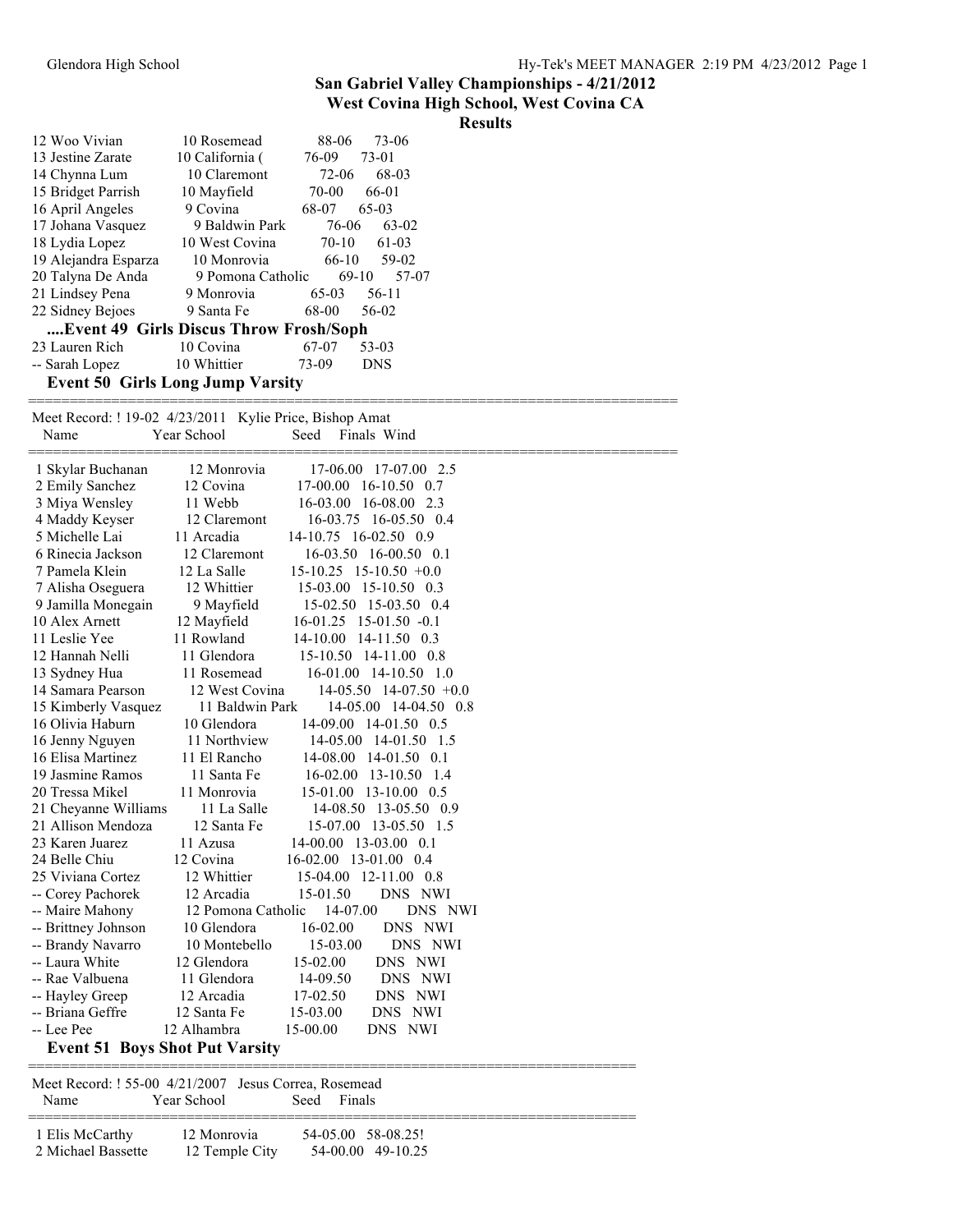### **West Covina High School, West Covina CA**

### **Results**

| 3 Jason Coria                      | 12 Rosemead     | 49-02.00 47-00.50           |
|------------------------------------|-----------------|-----------------------------|
| 4 Bobby Villega                    | 12 Bell Gardens | 46-02.00 46-09.50           |
| 5 Noah Winnick                     | 12 Claremont    | 45-11.25 44-08.50           |
| 6 Alex Tapia                       | 12 Azusa        | 43-03.00 44-01.00           |
| 7 Rio Valdez                       | 12 El Rancho    | 43-10.00<br>42-00.00        |
| Event 51 Boys Shot Put Varsity     |                 |                             |
| 8 Christopher Uribe                | 12 Arcadia      | 42-11.00 43-07.50           |
| 9 Adryan Padilla                   | 12 California ( | 42-09.50<br>42-11.00        |
| 10 Javier Colin                    | 11 Monrovia     | 37-08.00<br>42-09.50        |
| 11 Andrew Prieto                   | 11 El Rancho    | 40-01.00 42-03.25           |
| 12 Troy Gonzalez                   | 12 Bishop Amat  | 41-02.00 42-02.75           |
| 13 Jimmy Salazar                   | 12 Nogales      | 46-10.25 42-00.00           |
| 14 Brian Horton                    | 12 Covina       | 41-04.00 41-11.50           |
| 15 Daniel Leon                     | 11 Northview    | 41-00.00 41-09.00           |
| 16 David Chavarria                 | 12 Rosemead     | 42-06.00<br>41-03.00        |
| 17 Christian Caraveo               | 11 Alhambra     | 40-06.25<br>44-01.00        |
| 18 Michael Guillen                 | 11 Baldwin Park | 39-02.00<br>40-04.25        |
| 19 Ted Monciabaez                  | 12 Covina       | 38-07.00<br>40-00.75        |
| 20 Edwin Chen                      | 11 Temple City  | 41-03.00<br>39-10.00        |
| 21 Joseph Tirado                   | 11 Northview    | 37-03.50<br>39-06.75        |
| 22 George Frazier 5                | 11 Monrovia     | 46-07.00<br>39-06.00        |
| 23 Austin Rose                     | 12 Claremont    | 40-08.00<br>38-04.50        |
| 24 Christian Garcia                | 12 Azusa        | 37-10.00<br>39-08.00        |
| 25 Christopher Ramos               | 11 Santa Fe     | 39-00.00<br>36-00.50        |
| 26 Thomas Vega                     | 11 Arcadia      | 40-00.00<br>35-03.75        |
| 27 Blake Mitchell                  | 12 Glendora     | 37-02.00<br>34-06.50        |
| -- Christian Quinones              | 11 California ( | $41 - 05.00$<br><b>FOUL</b> |
| -- Bryce Shaw                      | 11 La Salle     | 40-03.50<br><b>FOUL</b>     |
| -- Alec Broussard                  | 12 Bonita       | <b>DNS</b><br>41-03.00      |
| -- Israel Salgato                  | 11 Whittier     | <b>DNS</b><br>48-03.00      |
| -- Louie Castillo                  | 11 Santa Fe     | 38-00.00<br><b>DNS</b>      |
| -- Phil Romano                     | 12 Covina       | <b>DNS</b><br>38-00.25      |
| -- David Ramirez                   | 12 Covina       | 40-04.50<br><b>DNS</b>      |
| -- Samuel Guillen                  | 12 Baldwin Park | 40-02.25<br><b>DNS</b>      |
| -- Omar Luna                       | 11 Whittier     | 42-06.00<br><b>DNS</b>      |
| -- Jared Robinson                  | 12 Bishop Amat  | 42-03.00<br><b>DNS</b>      |
| -- Jonathan Obregon                | 12 Gabrielino   | 40-01.00<br><b>DNS</b>      |
| -- Jacob Torres                    | 12 Baldwin Park | 39-01.00<br><b>DNS</b>      |
| -- Justin Luu                      | 12 Alhambra     | 46-09.50<br><b>DNS</b>      |
| $Fcont$ 52 Cirls High Lumn Varsity |                 |                             |

#### **Event 52 Girls High Jump Varsity**

| Name                | Meet Record: ! 5-11 4/25/2010 Alexis Walker, Pasadena<br>Year School | Seed<br>Finals             |  |
|---------------------|----------------------------------------------------------------------|----------------------------|--|
| 1 Sophie Carnavalle | 9 Monrovia                                                           | $4 - 10.00$<br>$4 - 10.00$ |  |
| 2 Amber Young       | 12 Arcadia                                                           | $4 - 10.00$<br>4-08.00     |  |
| 3 Hannah Nelli      | 11 Glendora                                                          | $5 - 00.00$<br>4-08.00     |  |
| 3 Olivia Haburn     | 10 Glendora                                                          | $5-00.00$<br>4-08.00       |  |
| 3 Miya Wensley      | 11 Webb                                                              | $5-00.00$<br>4-08.00       |  |
| 6 Vanseaka Som      | 11 Temple City                                                       | $4 - 10.00$<br>$4 - 08.00$ |  |
| 6 Carrie Morris     | 12 Mayfield                                                          | $5-00.00$<br>4-08.00       |  |
| 8 Marisa De Leon    | 11 Santa Fe                                                          | $4 - 10.00$<br>4-06.00     |  |
| 8 Emily Sanchez     | 12 Covina                                                            | $4 - 08.00$<br>$4 - 06.00$ |  |
| 8 Taylor Jarvis     | 11 Claremont                                                         | $4 - 10.00$<br>$4 - 06.00$ |  |
| 11 Dre Mercado      | 11 Covina                                                            | 4-08.00<br>4-06.00         |  |
| 11 Cara Sinclair    | 11 Temple City                                                       | 4-06.00                    |  |
| 13 Erin Mullen      | 11 Covina                                                            | 4-04.00<br>4-08.00         |  |
| -- Andrea Look      | 11 Arcadia                                                           | 4-08.00<br><b>DNS</b>      |  |
| -- Sofia Rebolledo  | 12 Santa Fe                                                          | $4 - 10.00$<br><b>DNS</b>  |  |
| -- Ivie Tokunboh    | 12 Webb                                                              | 5-00.00<br><b>DNS</b>      |  |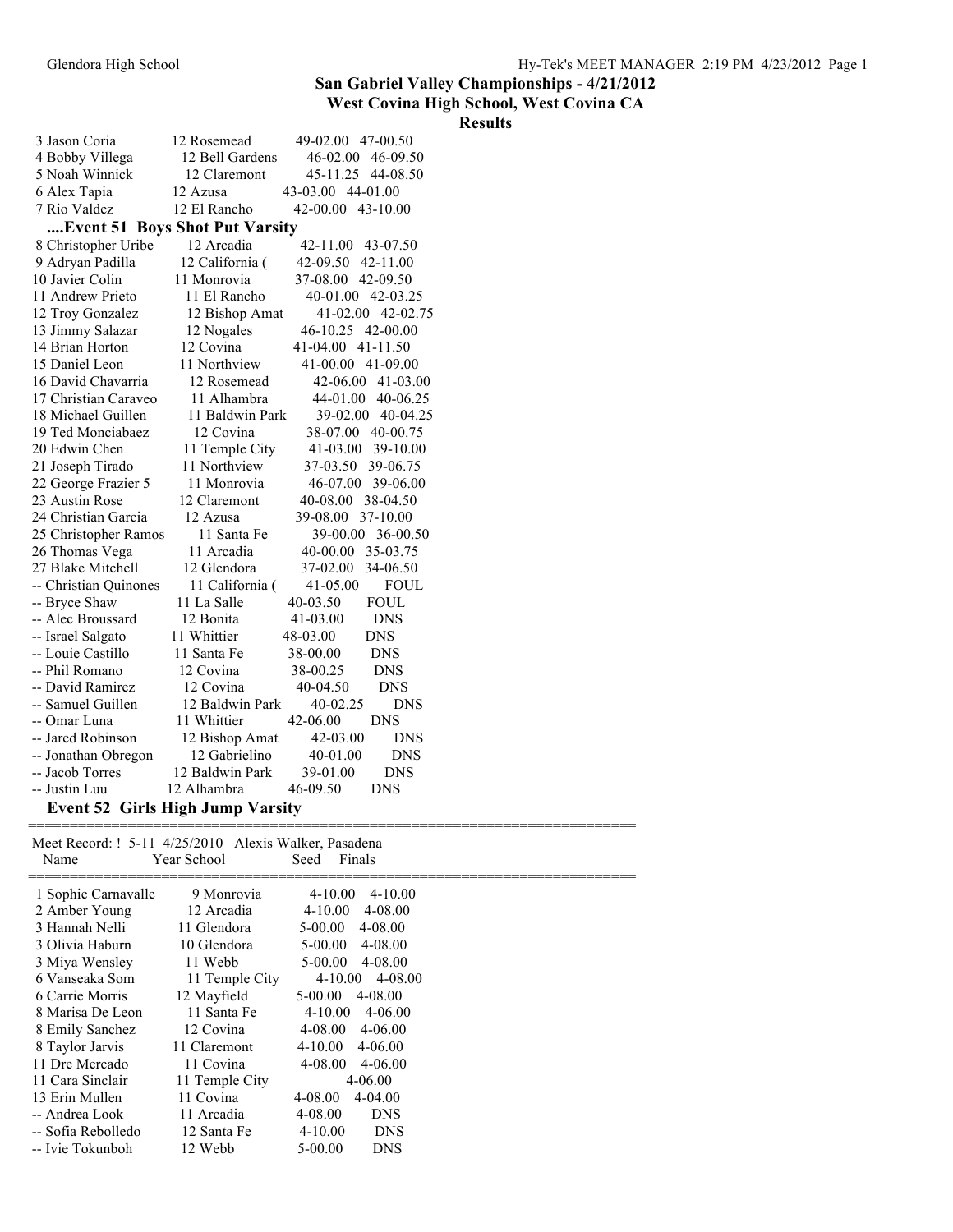### **Event 53 Girls Discus Throw Varsity**

| Meet Record: ! 133-05.50 4/21/2007<br>Shelby Mccray, La Salle<br>Name<br>Year School<br>Seed<br>Finals |
|--------------------------------------------------------------------------------------------------------|
| 1 Rocki Bartholomew<br>11 Glendora<br>132-06<br>120-08                                                 |
| 2 Cassie Ramirez<br>12 Northview<br>114-00<br>$107 - 11$                                               |
| 3 Herschella Kozasky<br>11 Alhambra<br>105-00<br>107-03                                                |
| 11 Glendora<br>4 Kaylee Fink<br>123-11<br>104-09                                                       |
| 11 Covina<br>03-00.50<br>5 Valeria Castro<br>104-05                                                    |
| 6 Remy Traglio<br>10 Mayfield<br>85-04.50<br>100-02                                                    |
| 99-08<br>12 Arcadia<br>7 Janise Qin<br>91-11                                                           |
| 89-02<br>99-06<br>8 Catherine Yip<br>11 Ramona Convent                                                 |
| 82-06<br>96-06<br>9 Vanessa Espinoza<br>11 Baldwin Park                                                |
| 93-09<br>10 Marie Gomez<br>12 Temple City<br>95-01                                                     |
| 11 Billie Rude<br>11 La Salle<br>86-06<br>92-11                                                        |
| 12 Dominque Theus<br>10 Covina<br>90-05<br>91-02                                                       |
| 13 Catherine Borunda<br>11 El Rancho<br>96-05<br>91-00                                                 |
| 14 Victoria Jeffries<br>12 Claremont<br>$93-10$<br>90-07                                               |
| 11 Northview<br>90-07<br>14 Megan Ward<br>94-00                                                        |
| 16 Krystal Irish<br>11 West Covina<br>94-04<br>89-08                                                   |
| 88-05<br>17 Armildre Baez<br>11 Rosemead<br>88-02                                                      |
| 12 Arcadia<br>86-02<br>18 Bethany Lesh<br>90-00                                                        |
| $85 - 10$<br>19 Kacie Vess<br>11 Covina<br>84-09                                                       |
| 82-02<br>20 Natalia Martinez<br>12 Arcadia<br>83-03                                                    |
| 21 Alex Badie<br>10 Mayfield<br>83-06<br>81-07                                                         |
| 22 Jasmine Macias<br>12 Pioneer<br>97-03<br>81-02                                                      |
| 23 Maranatha Croomes<br>11 Claremont<br>81-01<br>81-01                                                 |
| 24 Ana Chavez<br>12 Baldwin Park<br>89-09.50<br>80-08                                                  |
| 24 Jennifer Conners<br>102-05<br>80-08<br>11 Glendora                                                  |
| 84-08<br>78-01<br>26 Vanessa Melgarejo<br>12 Baldwin Park                                              |
| 78-01<br>26 Barbara Smith<br>11 Webb<br>83-08                                                          |
| 28 Carrie Morris<br>$83-10$<br>77-08<br>12 Mayfield                                                    |
| 75-09<br>29 Alexis Contreras<br>12 El Rancho<br>85-06                                                  |
| 12 Claremont<br>89-07<br>$73 - 11$<br>30 Summer Roberts                                                |
| 100-06<br>$71-02$<br>31 Elianna Campos<br>11 Rosemead                                                  |
| -- Christina Gonzales<br>12 Ramona Convent<br>86-01<br><b>FOUL</b>                                     |
| -- Sabrina Thomas<br>11 Monrovia<br>19-08.50<br>DQ                                                     |
| -- Brielle Cummings<br>11 Rowland<br>89-03.50<br><b>DNS</b>                                            |
| -- Franceline Almanza<br>24-09.50<br><b>DNS</b><br>12 Bishop Amat                                      |
| <b>Event 54 Boys Triple Jump Frosh/Soph</b>                                                            |

| Meet Record: ! 43-02.50 4/23/2011 Deven Thompson, Covina<br>Name | Year School     | Finals Wind<br>Seed          |
|------------------------------------------------------------------|-----------------|------------------------------|
| 1 Anthony Figueroa                                               | 10 Whittier     | 39-05.50 40-07.00 NWI        |
| 2 Garrett Badano                                                 | 10 St. Francis  | 36-03.00 39-09.50 NWI        |
| 3 Eric Knowles                                                   | 10 St. Francis  | 39-09.00 NWI<br>$41 - 00.00$ |
| 4 Shin Sung Cho                                                  | 10 Arcadia      | 38-04.00 39-02.00 NWI        |
| 5 David Ford                                                     | 10 West Covina  | 36-00.00 38-09.00 NWI        |
| 6 Jacob Martinez                                                 | 10 Gabrielino   | 39-10.50 38-07.00 NWI        |
| 7 Seth McMinn                                                    | 10 Bonita       | 39-04.00 38-06.00 NWI        |
| 8 Benjamin Gray                                                  | 9 Temple City   | 39-08.00 38-03.00 NWI        |
| 9 A.J. McLauren                                                  | 9 Bonita        | 36-02.00 37-10.00 NWI        |
| 10 Diran Johnson                                                 | 10 La Salle     | 39-05.00 37-09.00 NWI        |
| 11 Jerome Pantaleon                                              | 10 California ( | 39-04.50 37-07.00 NWI        |
| Event 54 Boys Triple Jump Frosh/Soph                             |                 |                              |
| 12 Adam Carmack                                                  | 9 Santa Fe      | 36-08.00 36-09.00 NWI        |
| 13 Cristian Martinez                                             | 10 Baldwin Park | 35-11.50 36-06.00 NWI        |
| 14 Michael Shi                                                   | 10 Arcadia      | 35-06.00 36-05.00 NWI        |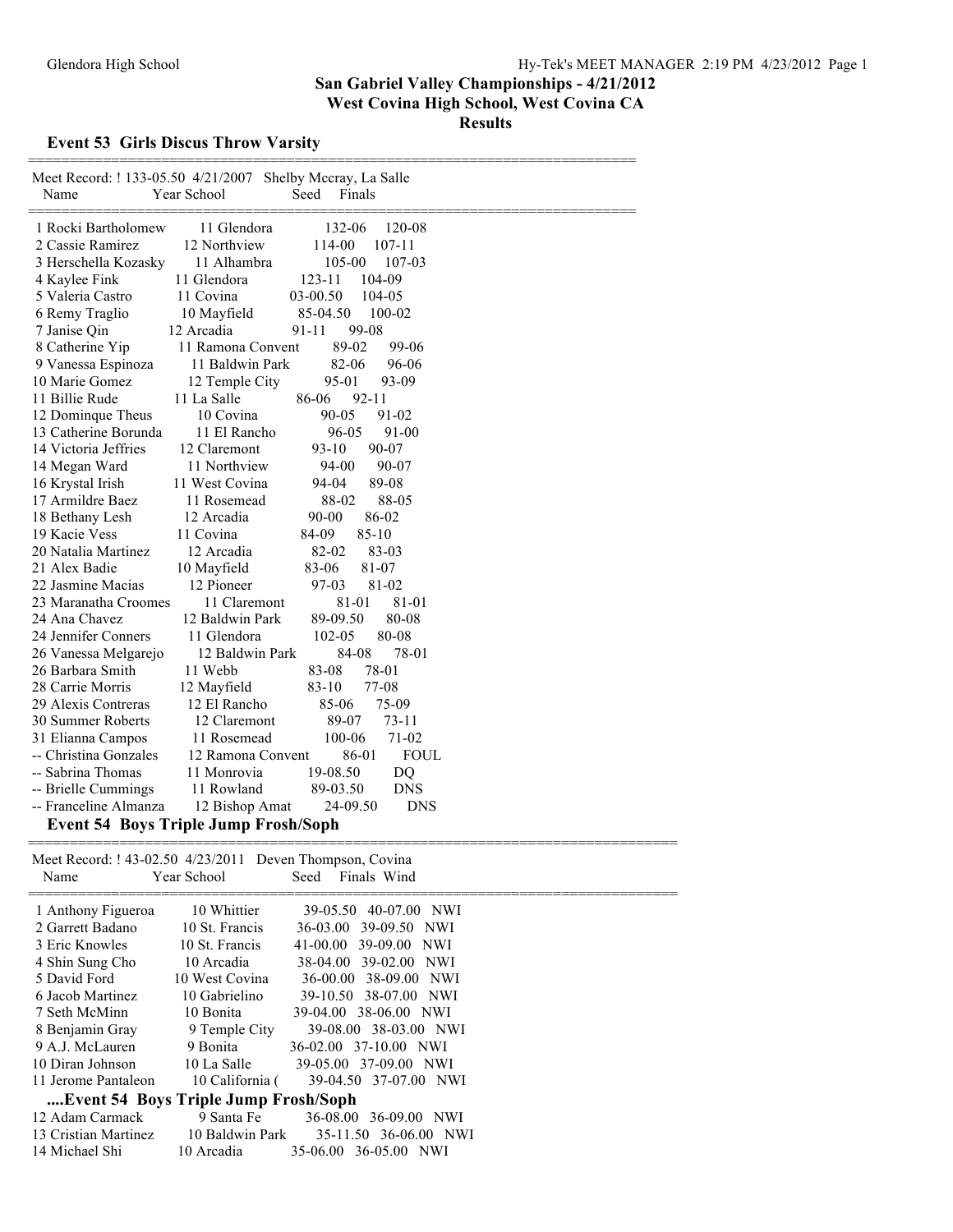### **West Covina High School, West Covina CA**

|  |  | <b>Results</b> |  |
|--|--|----------------|--|
|  |  |                |  |

| 14 Jason Dalcour                            | 10 La Salle     | 35-06.50 36-05.00 NWI |  |  |
|---------------------------------------------|-----------------|-----------------------|--|--|
| 16 Josh Taylor                              | 10 West Covina  | 36-11.00 36-01.00 NWI |  |  |
| 16 Mat Moningka                             | 10 Monrovia     | 37-10.00 36-01.00 NWI |  |  |
| 18 Jazim Jumlani                            | 10 Monrovia     | 37-03.00 35-11.00 NWI |  |  |
| 19 Sean Brady                               | 10 California ( | 38-00.00 35-06.00 NWI |  |  |
| 20 Brandon Berbara                          | - Alhambra      | 36-00.00 33-05.00 NWI |  |  |
| -- Max Medley                               | 10 Monrovia     | 37-06.00 DNS NWI      |  |  |
| -- Louis Cruz                               | 10 Glendora     | 36-04.00<br>DNS NWI   |  |  |
| -- Peuton Terry                             | 9 Glendora      | 36-10.00<br>DNS NWI   |  |  |
| -- Nicholas Perez                           | 10 West Covina  | 36-00.00<br>DNS NWI   |  |  |
| <b>Event 55 Girls Pole Vault Frosh/Soph</b> |                 |                       |  |  |

| Name               | Meet Record: ! 9-10 4/23/2011 Erin Bracy, Glendora<br>Year School | Seed    | Finals      |  |
|--------------------|-------------------------------------------------------------------|---------|-------------|--|
| 1 Vivian Yu        | 10 Temple City                                                    | 9-08.00 | 9-00.00     |  |
| 2 Adriana Ramirez  | 9 West Covina                                                     | 8-00.00 | $9 - 00.00$ |  |
| 3 Sara Kubo        | 9 Temple City                                                     | 8-06.00 | 8-06.00     |  |
| 4 Noelle Crowley   | 10 La Salle                                                       | 7-06.00 | 7-06.00     |  |
| 5 Van Tu           | 11 Rosemead                                                       | 8-06.00 | 7-06.00     |  |
| 5 Lauren Pfeifroth | 10 Wilson (Haci                                                   | 8-00.00 | 7-06.00     |  |
| 7 Rowen Merrill    | 10 Mayfield                                                       | 7-00.00 | 7-00.00     |  |
| 7 Tiffany Liu      | 10 Wilson (Haci                                                   | 7-00.00 | 7-00.00     |  |
| 7 Amy Ho           | 9 Rosemead                                                        | 7-06.00 | 7-00.00     |  |
| -- Caroline Moe    | 9 Mayfield                                                        | 6-06.00 | NH          |  |
| -- Carola Maier    | 10 Webb                                                           | 6-06.00 | <b>DNS</b>  |  |
| -- Greta Xiong     | 9 Temple City                                                     | 7-06.00 | <b>DNS</b>  |  |
| -- Bridget Parrish | 10 Mayfield                                                       | 6-06.00 | <b>DNS</b>  |  |
|                    | <b>Event 56 Boys Long Jump Varsity</b>                            |         |             |  |

==============================================================================

=========================================================================

 Meet Record: ! 22-11.75 4/25/2009 Ted Hooper, Arcadia Name Year School Seed Finals Wind

| 1 Michael Harris                | 12 Monrovia    | 22-08.00 22-07.75 0.4       |
|---------------------------------|----------------|-----------------------------|
| 2 Lucas Bedolla                 | 12 Santa Fe    | 22-03.00 22-04.50<br>-1.6   |
| 3 Toure McCully                 | 12 Bonita      | 22-01.00 22-02.75 2.4       |
| 4 Andrew Wee                    | 12 Gabrielino  | 21-11.00 21-11.75 3.0       |
| 5 Dominic Montes                | 12 Covina      | 20-08.25 21-06.25 1.4       |
| 6 Cade Lindsay                  | 11 Glendora    | 21-01.00 21-03.25 0.8       |
| 7 Felix Awujo                   | 11 Temple City | 20-02.00 21-01.00<br>-1.1   |
| 8 Nevin Hernandez               | 12 Monrovia    | 21-03.00 20-04.50 1.4       |
| 8 TyTrell Ford                  | 12 Claremont   | 19-04.00 20-04.50 0.2       |
| 10 Ezra Broadus                 | 11 Alhambra    | 19-09.00 20-04.00 0.5       |
| 10 William Mitchell             | 12 Northview   | 19-08.00 20-04.00 0.5       |
| 10 Benson Thai                  | 12 Gabrielino  | 20-03.00 20-04.00 1.8       |
| 13 Devon Vasquez                | 11 Whittier    | 20-00.00 20-02.75 1.6       |
| 14 Mark Lopez II                | 12 El Rancho   | $19-09.00$ 20-01.00 1.2     |
| 15 Andrew Guerra                | 11 Claremont   | 19-09.50 19-04.00 1.2       |
| 16 Cameron Valencia             | 12 El Rancho   | 19-08.00 19-01.50 1.3       |
| 17 Joshua Kunch                 | 10 Glendora    | 19-09.00 19-01.00 0.3       |
| Event 56 Boys Long Jump Varsity |                |                             |
| 18 Shazeb Mallick               | 11 Covina      | 19-02.00 19-00.50 2.1       |
| 19 Deion Franklin               | 11 Northview   | 19-01.00 19-00.00 1.6       |
| 20 Ramiro Arras                 | 12 Pioneer     | 20-04.50 18-07.50 0.9       |
| 21 Reggie Turner                | 11 Bonita      | 20-03.00<br>17-06.50<br>1.3 |
| 22 Dong Liu                     | 11 Rosemead    | 18-10.50 16-11.50 0.5       |
| 23 Anthony Perez                | 12 Whittier    | 19-01.00 16-11.00<br>1.8    |
| -- Anthony Craft                | 11 Monrovia    | 19-02.00<br>DNS NWI         |
| -- Kenneth Ng                   | 11 San Gabriel | 20-09.00<br>DNS NWI         |
| -- Ze Xi (Jersey) Qiu           | 12 Arcadia     | 20-08.00<br>DNS NWI         |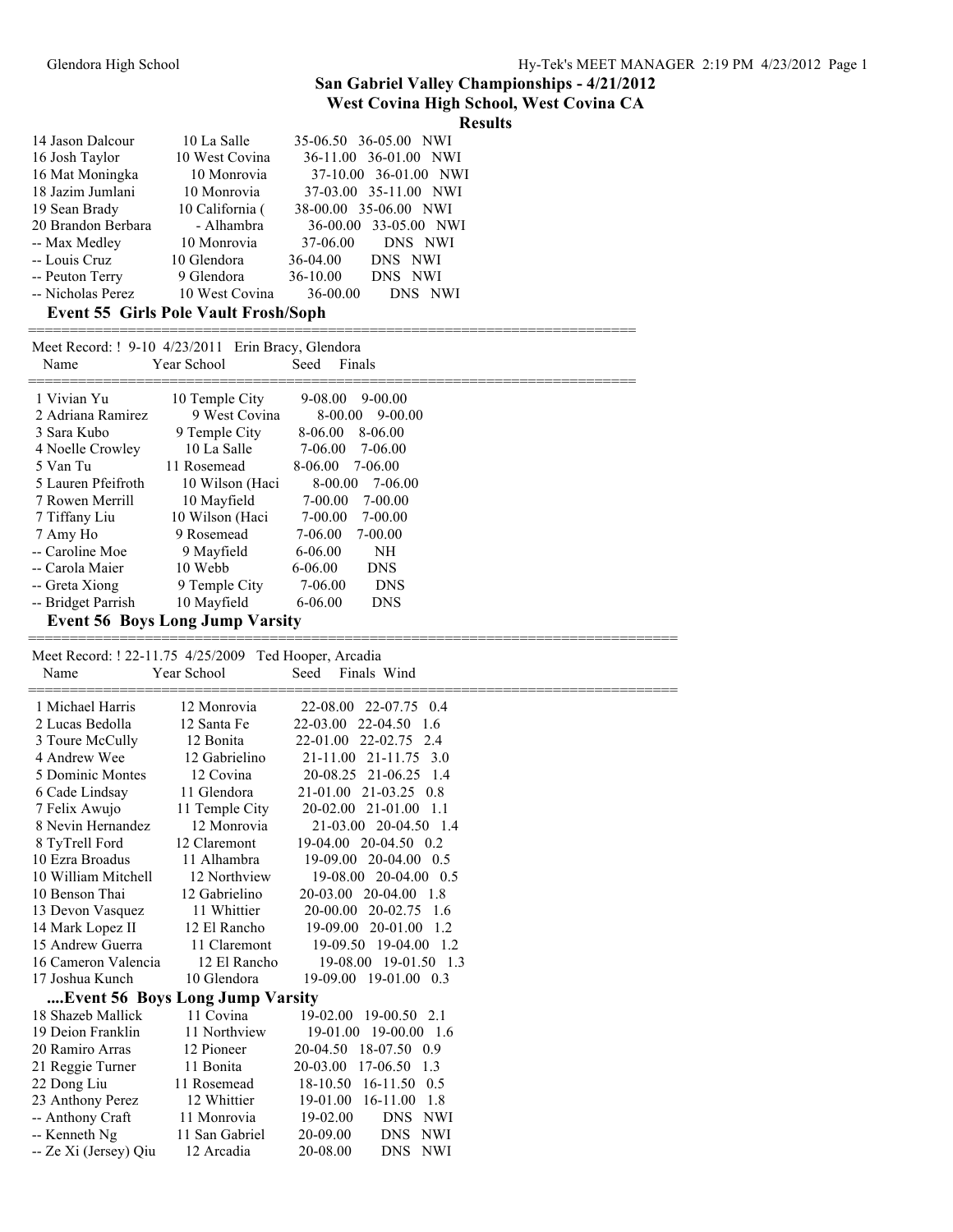### **West Covina High School, West Covina CA**

**Results**

| -- Jhar Del Pilar                         | 12 Temple City | 19-08.00 | DNS NWI |  |
|-------------------------------------------|----------------|----------|---------|--|
| -- Ivan Huang                             | - Alhambra     | 19-05.00 | DNS NWI |  |
| -- Alvaro Vargas                          | 10 Pioneer     | 19-10.00 | DNS NWI |  |
| -- Eddie Colton                           | 11 St. Francis | 19-11.00 | DNS NWI |  |
| -- Pablo Lopez                            | 11 Pioneer     | 19-05.00 | DNS NWI |  |
| -- Ricky Gonzales                         | 9 Webb         | 19-03.00 | DNS NWI |  |
| -- Kevin Blayney                          | 11 Glendora    | 19-05.00 | DNS NWI |  |
| <b>Event 57 Cirls Shot Put Frosh/Sonh</b> |                |          |         |  |

#### **Event 57 Girls Shot Put Frosh/Soph**

| Name               | Year School                               | Meet Record: ! 30-09.25 4/23/2011 Bianca Addison, Gabrielino<br>Finals<br>Seed |  |
|--------------------|-------------------------------------------|--------------------------------------------------------------------------------|--|
| 1 Mariah Donato    | 9 Bell Gardens                            | 32-00.50!<br>$31 - 02.00$                                                      |  |
| 2 Precious Ramirez | 10 Santa Fe                               | 28-06.50<br>29-07.25                                                           |  |
| 3 Natalia Vicente  | 10 Covina                                 | 26-09.50 27-06.75                                                              |  |
| 4 Celeste Utley    | 10 Arcadia                                | 26-10.00<br>28-07.00                                                           |  |
| 5 Bridget Parrish  | 10 Mayfield                               | 24-06.00 26-02.00                                                              |  |
| 6 Perri Lawler     | 10 Claremont                              | 25-06.00<br>25-09.50                                                           |  |
| 7 Christine Gotts  | 10 Whittier                               | 26-05.00<br>25-08.00                                                           |  |
| 8 Julia Engleton   | 10 Santa Fe                               | 26-09.00<br>25-00.75                                                           |  |
| 9 Jaya Banks       | 10 La Salle                               | 29-06.50<br>24-09.25                                                           |  |
| 10 Lauren Rich     | 10 Covina                                 | 24-01.50 24-09.00                                                              |  |
| 11 Chynna Lum      | 10 Claremont                              | 24-04.00 24-07.50                                                              |  |
| 12 Daniela Ivory   | 9 Glendora                                | 23-08.00 24-06.00                                                              |  |
| 13 April Angeles   | 9 Covina                                  | 23-03.50 23-11.00                                                              |  |
| 14 Woo Vivian      | 10 Rosemead                               | 27-02.00 23-10.50                                                              |  |
| 15 Natalie Flores  | 9 Baldwin Park                            | 23-05.50 23-08.25                                                              |  |
| 16 Olivia Salas    | 10 Pomona Catholic                        | 23-08.25 23-02.50                                                              |  |
| 16 Lindsey Pena    | 9 Monrovia                                | $23 - 11.00$<br>23-02.50                                                       |  |
| -- Jestine Zarate  | 10 California (                           | 23-10.50<br><b>DNS</b>                                                         |  |
| -- Gaby Chan       | 10 Temple City                            | 27-10.00<br><b>DNS</b>                                                         |  |
| -- Johana Vasquez  | 9 Baldwin Park                            | 27-01.00<br><b>DNS</b>                                                         |  |
| -- Kitty Terezczuk | 10 Temple City                            | 28-00.00<br><b>DNS</b>                                                         |  |
| -- Amy Iem         | 10 Rosemead                               | 26-04.00<br><b>DNS</b>                                                         |  |
| -- Sidney Bejoes   | 9 Santa Fe                                | 26-03.50<br><b>DNS</b>                                                         |  |
| -- Kate Maurey     | 10 Temple City                            | 27-00.00<br><b>DNS</b>                                                         |  |
|                    | <b>Event 58 Boys Long Jump Frosh/Soph</b> |                                                                                |  |

==============================================================================

Meet Record: ! 20-06 4/23/2011 Deven Thompson, Covina<br>Name Year School Seed Finals W Name Year School Seed Finals Wind ============================================================================== 1 Louis Cruz 10 Glendora 17-06.50 19-08.75 NWI 2 Jacob Martinez 10 Gabrielino 18-10.50 19-08.00 NWI 3 Jerome Pantaleon 10 California ( 18-05.00 19-06.50 NWI **....Event 58 Boys Long Jump Frosh/Soph** 4 Peuton Terry 9 Glendora 18-08.50 19-05.00 NWI

| 4 Peuton Terry    | 9 Glendora      | 18-08.50 19-05.00 NWI    |
|-------------------|-----------------|--------------------------|
| 5 Diran Johnson   | 10 La Salle     | 18-03.00 19-01.50 NWI    |
| 6 Seth McMinn     | 10 Bonita       | 19-02.00 18-11.75 NWI    |
| 7 Jazim Jumlani   | 10 Monrovia     | 17-06.00 18-10.50 NWI    |
| 8 Adam Carmack    | 9 Santa Fe      | 18-08.00 18-09.75 NWI    |
| 9 Abraham Thorn   | 10 Glendora     | 17-04.50 18-07.50 NWI    |
| 9 David Ford      | 10 West Covina  | 18-01.00 18-07.50 NWI    |
| 11 Michael Shi    | 10 Arcadia      | 17-01.00 18-04.00 NWI    |
| 11 Glenn Ramos    | 9 St. Francis   | 19-07.00 18-04.00 NWI    |
| 13 Noah Holmes    | 9 Glendora      | 17-06.00 17-10.00 NWI    |
| 13 Kyle Russell   | 10 Covina       | 17-04.25 17-10.00 NWI    |
| 15 Brandon Takata | 10 Santa Fe     | 18-06.00 17-09.75 NWI    |
| 16 Anthony Reaza  | 10 Whittier     | 17-03.00 17-07.50 NWI    |
| 17 Sean Brady     | 10 California ( | 17-05.00 17-04.25 NWI    |
| 18 Apollo La Mig  | 9 Baldwin Park  | 17-08.00 16-08.00<br>NWI |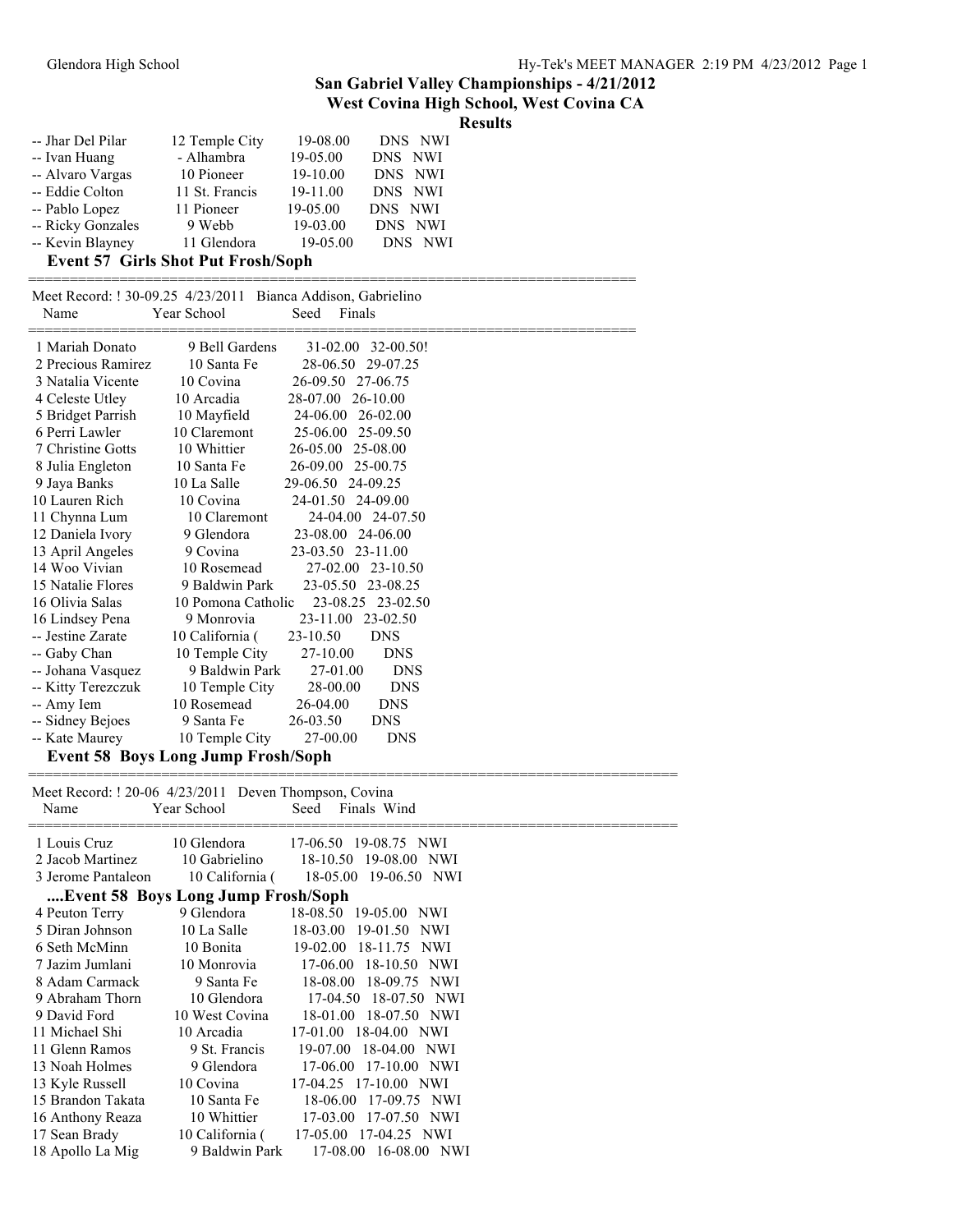#### **West Covina High School, West Covina CA**

|                                                          |                                              | west coving might sensor, west coving on<br><b>Results</b> |
|----------------------------------------------------------|----------------------------------------------|------------------------------------------------------------|
| 19 Nathan Gudino                                         | 9 California (                               | 18-02.00 16-05.00 NWI                                      |
| 20 Richard Salinas                                       | 9 California (                               | 17-04.00 16-04.50 NWI                                      |
| 21 Brandon Berbara                                       | - Alhambra                                   | 17-09.00<br>15-07.75 NWI                                   |
| 22 Mat Moningka                                          | 10 Monrovia                                  | 17-05.00<br>15-01.50 NWI                                   |
| -- David Viera                                           | 10 Northview                                 | 18-08.00<br>DNF NWI                                        |
| -- Chris Rodriguez                                       | 10 California (                              | 19-09.00<br>DNS NWI                                        |
| -- Shin Sung Cho                                         | 10 Arcadia                                   | 20-05.00<br>DNS NWI                                        |
| -- Claudio Malicdem                                      | 10 Santa Fe                                  | 17-05.00<br>DNS NWI                                        |
| -- Alfred Silva                                          | 9 Covina                                     | 17-08.25<br>DNS NWI                                        |
|                                                          | <b>Event 59 Boys Discus Throw Frosh/Soph</b> |                                                            |
| Meet Record: ! 111-00 4/23/2011 Bryce Shaw, La Salle (Bo |                                              |                                                            |
| Name                                                     | Year School                                  | Seed<br>Finals                                             |
| 1 Joseph Cruz                                            | 10 Bishop Amat                               | 100-10<br>117-05!                                          |
| 2 Jordan Austin                                          | 10 Claremont                                 | 113-00<br>110-05                                           |
| 3 Jarod De guzman                                        | 9 Monrovia                                   | 82-06<br>105-08                                            |
| 4 Avonte Moore                                           | 10 Monrovia                                  | 92-07<br>105-00                                            |
| 5 Nick Saldivar                                          | 10 Bonita                                    | 103-08<br>114-02                                           |
| 6 David Smith                                            | 10 Covina                                    | 94-07<br>100-11                                            |
| 7 Dylan Valencia                                         | 9 Covina                                     | 94-11<br>97-08                                             |
| 8 Alberto Gama                                           | 10 Rosemead                                  | 98-04<br>97-07                                             |
| 9 Nick Lliteras                                          | 10 Glendora                                  | 98-02<br>$96 - 11$                                         |
| 10 Lam Huynh                                             | 10 Gabrielino                                | 101-00<br>94-06                                            |
| 11 Zachary Stanfield                                     | 10 Glendora                                  | 87-09<br>92-08                                             |
| 12 Josh Casarez                                          | 10 California (                              | 90-05<br>89-08                                             |
| 13 Michael Montgomery<br>14 Diego Melendez               | 10 Glendora<br>9 Northview                   | 83-09.50<br>89-03<br>83-01<br>89-02                        |
| 15 Abel De Castro                                        | 10 Arcadia                                   | $96-10$<br>89-01                                           |
| 16 Ronnie McMinn                                         | 10 California (                              | 90-09<br>87-07                                             |
| 17 Matthew VanBergen                                     | 10 Bishop Amat                               | 88-09<br>86-09                                             |
| 18 Carlos Pichardo                                       | 9 Covina                                     | 83-01<br>78-08                                             |
| 19 Joshua Cano                                           | 10 Monrovia                                  | $82 - 10$<br>84-08                                         |
| 20 Andrew Abrego                                         | 10 Northview                                 | 80-05<br>82-00                                             |
| 21 Brandon Busbee                                        | 10 La Salle                                  | 79-07<br>78-07                                             |
| 22 Dean Brumm                                            | 10 La Salle                                  | 89-03<br>78-02                                             |
| 23 Sergio Montes                                         | 10 Pioneer                                   | 77-05<br>75-01                                             |
| 24 Paul Hoffman                                          | 11 La Salle                                  | 76-01<br>74-08                                             |
| 25 Isidro Castro                                         | 9 Baldwin Park                               | 89-05<br>71-09                                             |
|                                                          | Event 59 Boys Discus Throw Frosh/Soph        |                                                            |
| 26 Matt Jinright                                         | 9 West Covina                                | 76-06<br>67-05                                             |
| -- Jeremy Bashford                                       | 10 Whittier<br>10 Arcadia                    | 78-08<br><b>DNS</b><br>101-02<br><b>DNS</b>                |
| -- Josh Ji<br>-- Tealon Haggerty                         | 10 Arcadia                                   | 103-09<br><b>DNS</b>                                       |
| -- Silvano Gutierrez                                     | 10 Whittier                                  | <b>DNS</b><br>105-06                                       |
| -- Andrew Guevara                                        | 9 Covina                                     | 89-00<br><b>DNS</b>                                        |
| -- Nate Ramirez                                          | 10 California (                              | 89-01<br><b>DNS</b>                                        |
| -- Michael Sahagun                                       | 9 Rosemead                                   | 88-09<br><b>DNS</b>                                        |
| -- Nick Gonzales                                         | 10 California (                              | 94-01.50<br><b>DNS</b>                                     |
| -- Rickey Williams                                       | 9 Covina                                     | 94-06<br><b>DNS</b>                                        |
| -- Adrian Maldanano                                      | 9 Monrovia                                   | 90-00<br><b>DNS</b>                                        |
|                                                          | <b>Event 60 Girls Pole Vault Varsity</b>     |                                                            |
|                                                          |                                              |                                                            |
| Meet Record: ! 11-00 4/21/2007 Mishelle Mcnamara, Covina |                                              |                                                            |
| Name                                                     | Year School                                  | Finals<br>Seed                                             |
| 1 Makayla Jacoub                                         | 12 Glendora                                  | 11-01.75 10-04.00                                          |
| 2 Dre Mercado                                            | 11 Covina                                    | 10-06.00 10-04.00                                          |
| 3 Madiline Waller                                        | 11 Mayfield                                  | $9 - 03.00$<br>9-04.00                                     |

4 Melissa Chhem 12 Rosemead 9-06.00 9-04.00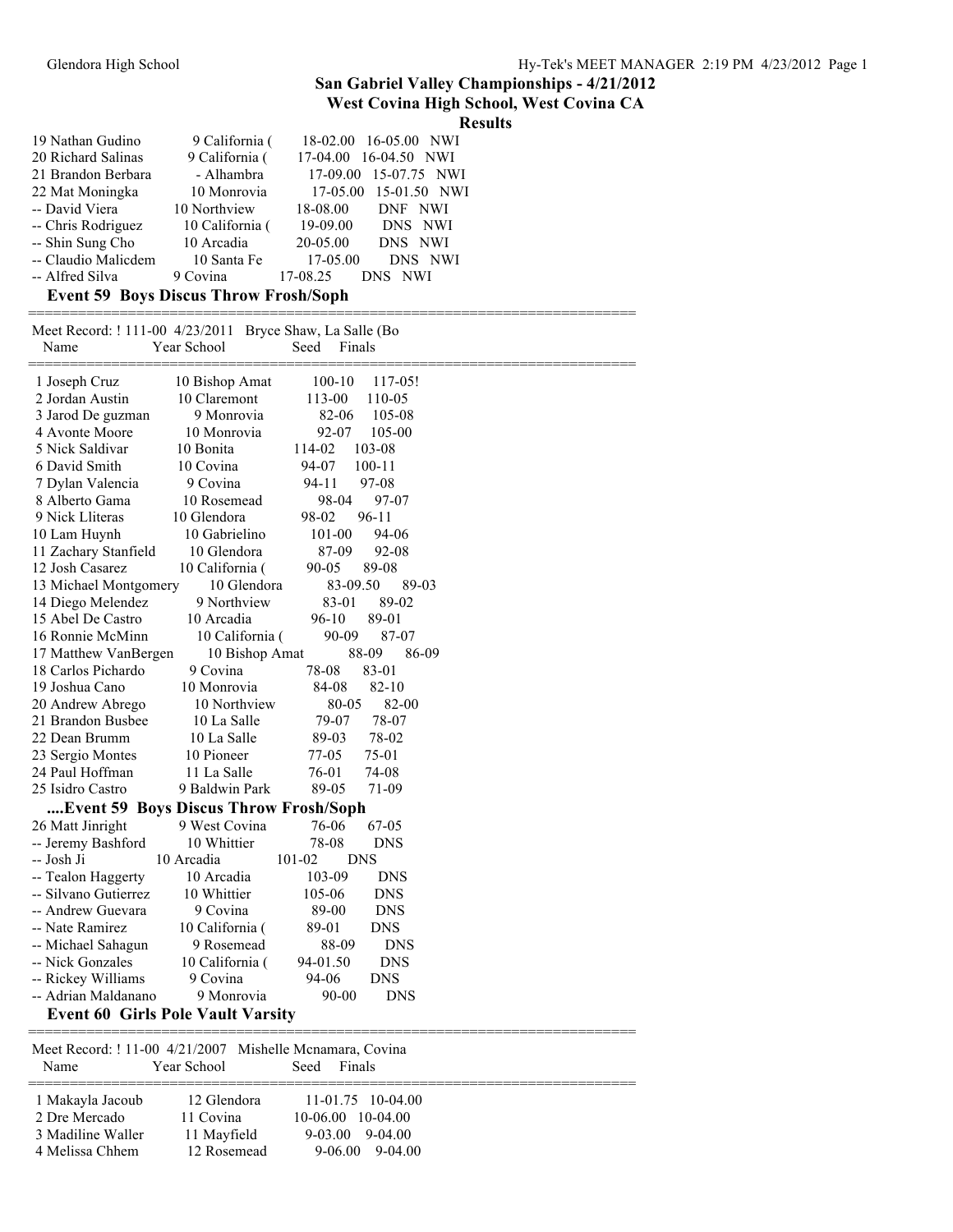#### **West Covina High School, West Covina CA**

### **Results**

| 5 Erin Bracy                             | 11 Glendora    | 10-07.75<br>$9-04.00$    |  |
|------------------------------------------|----------------|--------------------------|--|
| 6 Nichelle Renteria                      | 10 El Rancho   | $8 - 10.00$<br>8-06.00   |  |
| 6 Anya Kwan                              | 11 San Marino  | $8-10.00$<br>$9 - 02.00$ |  |
| 8 Marline Colin                          | 9 Monrovia     | 8-06.00<br>$8-04.00$     |  |
| 8 Tressa Mikel                           | 11 Monrovia    | 8-06.00<br>8-04.00       |  |
| 8 Tracy Cresta                           | 11 La Salle    | 8-00.00<br>8-04.00       |  |
| 8 Vivian Chan                            | 12 Arcadia     | $9 - 00.00$<br>8-04.00   |  |
| 12 Sophie Carnavalle                     | 9 Monrovia     | 8-00.00<br>7-10.00       |  |
| 12 Jessica Huang                         | 12 Gabrielino  | 8-06.00<br>$7 - 10.00$   |  |
| 12 Kelsey Johnson                        | 11 Claremont   | $9 - 00.00$<br>7-10.00   |  |
| -- Leondra Graves                        | 11 Temple City | 8-00.00<br>NH            |  |
| -- Kaitlin Dugquem                       | 11 Glendora    | 8-00.00<br>NΗ            |  |
| -- April Davis                           | 12 Arcadia     | 8-08.00<br><b>DNS</b>    |  |
| -- Maran Townzen                         | 12 Claremont   | 8-00.00<br><b>DNS</b>    |  |
| <b>Event 61 Boys Triple Jump Varsity</b> |                |                          |  |

| Meet Record: ! 45-06.50 4/25/2009 Eric Rogers, Charter Oak |                   |                              |                              |  |
|------------------------------------------------------------|-------------------|------------------------------|------------------------------|--|
| Name                                                       | Year School       | Seed                         | Finals Wind                  |  |
| 1 Michael Harris                                           | 12 Monrovia       |                              | 45-05.00 44-09.00 -0.9       |  |
| 2 Andy Lee                                                 | 12 Webb           | $42-04.00$ $42-05.00$ $-1.1$ |                              |  |
| 3 Roman Reggiardo                                          | 12 Monrovia       |                              | 41-04.00 40-07.00 -0.8       |  |
| 4 Xuong Ho                                                 | 11 South El Monte |                              | $40-06.00$ $40-06.00$ $+0.0$ |  |
| 5 Mark Lopez II                                            | 12 El Rancho      |                              | $40-07.00$ $40-03.00$ $-0.3$ |  |
| 6 Kenneth Ng                                               | 11 San Gabriel    |                              | 39-08.00 39-11.00 -1.4       |  |
| 7 Julian Arellano                                          | 11 Whittier       |                              | 38-02.00 39-06.00 -1.4       |  |
| 8 Andrew Wee                                               | 12 Gabrielino     |                              | 43-02.00 39-00.00 -0.8       |  |
| 9 Dominic Montes                                           | 12 Covina         |                              | 41-11.50 38-11.00 -0.2       |  |
| 10 TyTrell Ford                                            | 12 Claremont      |                              | $40-04.00$ $38-10.00$ $-1.9$ |  |
| 11 Nimrit Bhullar                                          | 12 Arcadia        |                              | $40-00.00$ 38-08.00 -1.6     |  |
| 12 Landis Farr                                             | 11 Northview      |                              | 42-02.00 38-06.50 0.1        |  |
| 13 Nicholas Espinosa                                       | 11 La Salle       |                              | 39-05.00 38-03.00 -0.1       |  |
| 14 Rujual Bains                                            | 12 Arcadia        |                              | 40-01.50 38-01.00 -0.8       |  |
| Event 61 Boys Triple Jump Varsity                          |                   |                              |                              |  |
| 15 Devon Vasquez                                           | 11 Whittier       |                              | 37-11.00 37-01.00 -0.9       |  |
| 16 James Cunningan                                         | 11 Northview      |                              | 39-03.00 36-05.00 -1.6       |  |
| 17 Andrew Wilcox                                           | 12 West Covina    |                              | $37-04.00$ $35-03.00$ $-1.0$ |  |
| 18 Randy Han                                               | 11 Arcadia        |                              | $37-02.00$ 24-08.00 -1.3     |  |
| -- Christian Hernandez                                     | 12 El Rancho      | 38-05.00                     | <b>FOUL</b>                  |  |
| -- Anthony Perez                                           | 12 Whittier       | 37-03.00                     | <b>FOUL</b>                  |  |
| -- Kevin Quach                                             | 12 Covina         | 38-00.00                     | DNS NWI                      |  |
| -- Ramiro Arras                                            | 12 Pioneer        | 40-01.00                     | DNS NWI                      |  |
| -- Adrian Balandran                                        | 11 South El Monte | 37-01.00                     | DNS NWI                      |  |
| -- Kevin Blayney                                           | 11 Glendora       | 37-11.00                     | DNS NWI                      |  |
| -- Bryan Limon                                             | 11 California (   | 39-10.00                     | DNS NWI                      |  |
| -- JaiYi Jiang                                             | 12 Alhambra       | 39-03.00                     | DNS NWI                      |  |
| -- Luke Williams                                           | 12 Monrovia       | 39-10.00                     | DNS NWI                      |  |
| -- Kevin O'Toole                                           | 12 St. Francis    | 39-05.25                     | DNS NWI                      |  |
| -- TJ Fenton                                               | 11 Webb           | 38-06.00                     | DNS NWI                      |  |
| -- Nick Pankratz                                           | 11 Webb           | 38-03.50                     | DNS NWI                      |  |
| -- Pablo Lopez                                             | 11 Pioneer        | 39-00.00                     | DNS NWI                      |  |
| -- Ivan Huang                                              | - Alhambra        | 38-11.00                     | DNS NWI                      |  |
| <b>Event 62 Girls High Jump Frosh/Soph</b>                 |                   |                              |                              |  |
|                                                            |                   |                              |                              |  |

| <b>Name</b>                                           | Meet Record: ! 4-10 4/23/2011 Adonna Duru, Walnut<br>Year School | Seed<br>Finals                                                   |  |
|-------------------------------------------------------|------------------------------------------------------------------|------------------------------------------------------------------|--|
| 1 Sydney Pink<br>2 Dionna Williams<br>3 Victoria Mayo | 9 Glendora<br>9 La Salle<br>10 Glendora                          | -5-00-001<br>5-00.00<br>4-08.00<br>4-08.00<br>4-08.00<br>4-04.00 |  |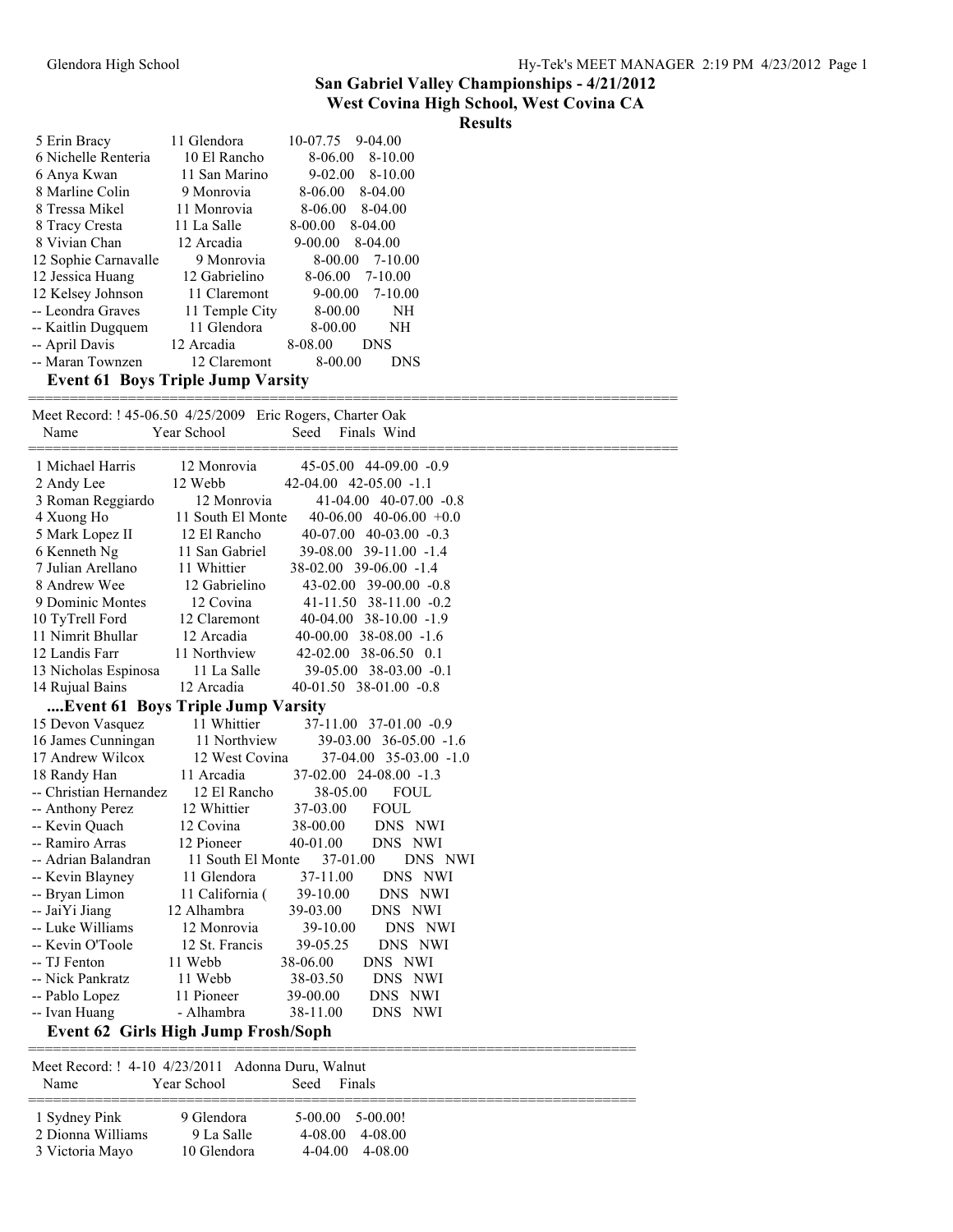#### **West Covina High School, West Covina CA**

#### **Results**

| 4 Serena Hausman                       | 9 Covina          | 4-08.00     | 4-08.00     |
|----------------------------------------|-------------------|-------------|-------------|
| 5 Leah Miranda                         | 9 Pomona Catholic | $4 - 04.00$ | $4 - 06.00$ |
| 6 Quinley Quezada                      | 9 Rosemead        | $4 - 10.00$ | $4 - 06.00$ |
| 7 Hannah Rock                          | 9 Arcadia         | $4 - 06.00$ | $4 - 04.00$ |
| 7 Jacklyn Liu                          | 10 Gabrielino     | $4 - 04.00$ | $4 - 04.00$ |
| 9 Sara Colton                          | 9 Arcadia         | 4-04.00     | $4 - 02.00$ |
| 9 Catalina Lee                         | - Alhambra        | 4-06.00     | $4 - 02.00$ |
| 9 Hailey Rock                          | 9 Arcadia         | 4-06.00     | $4 - 02.00$ |
| -- Alexis Black                        | 10 Arcadia        | $4 - 08.00$ | <b>NH</b>   |
| -- Cheyenne Enriquez                   | 10 Whittier       | $4 - 04.00$ | NH          |
| -- Delilah Green                       | 10 Glendora       | $4 - 04.00$ | NH          |
| -- Cambria Braun                       | 9 Arcadia         | 4-06.00     | NH          |
| -- Regina Saldivar                     | 10 Montebello     | $4 - 04.00$ | <b>DNS</b>  |
| -- Kiana Ly                            | 10 Rosemead       | 4-06.00     | <b>DNS</b>  |
| -- Christa Letourneau                  | 10 Glendora       | $4 - 06.00$ | <b>DNS</b>  |
| -- Jaqueline Kuo                       | 9 Arcadia         | $4 - 04.00$ | <b>DNS</b>  |
| <b>Event 63 Girls Shot Put Varsity</b> |                   |             |             |

========================================================================= Meet Record: ! 37-06.50 4/21/2007 Qristen Bouey, Temple City Name Year School Seed Finals ========================================================================= 1 Cassie Ramirez 12 Northview 37-04.00 38-10.00! 2 Janise Qin 12 Arcadia 35-06.50 35-11.00 3 Rocki Bartholomew 11 Glendora 33-10.50 34-04.00 4 Sabrina Thomas 11 Monrovia 35-01.00 33-11.50 5 Catherine Borunda 11 El Rancho 31-04.50 33-04.75 6 Megan Ward 11 Northview 30-10.50 32-05.25 **....Event 63 Girls Shot Put Varsity** 7 Bianca Addison 11 Gabrielino 31-08.00 32-02.50 8 Marie Gomez 12 Temple City 31-09.00 31-08.00 9 Dominque Theus 10 Covina 31-06.00 31-05.75 10 Mary Baggott 10 Mayfield 30-02.25 30-06.25 11 Bethany Lesh 12 Arcadia 29-09.50 30-00.00 12 Armildre Baez 11 Rosemead 29-06.00 29-11.25 13 Herschella Kozasky 11 Alhambra 31-00.00 29-07.75 14 Krystal Irish 11 West Covina 28-05.00 29-06.50 15 Amber Guerrero - San Gabriel 29-09.00 29-02.00 16 Kaylee Fink 11 Glendora 31-04.00 29-00.75 17 Victoria Jeffries 12 Claremont 29-08.50 28-09.00 18 Elianna Campos 11 Rosemead 28-10.00 28-05.00 19 Darling Durant 11 Whittier 30-03.50 28-03.00 20 Sara Jackson 12 Bonita 30-05.00 28-02.50 21 Jasmine Macias 12 Pioneer 27-02.00 28-00.25 22 Barbara Smith 11 Webb 28-07.00 27-10.00 23 Carrie Morris 12 Mayfield 27-01.75 27-07.25 24 Ana Chavez 12 Baldwin Park 28-07.50 26-06.00 25 Michelle Munoz 12 Azusa 27-08.00 26-05.50 26 Cyentha Hosey 11 Monrovia 29-03.00 26-05.25 27 Jennifer Conners 11 Glendora 27-05.00 26-04.00 28 Tanya Carrazco 11 Azusa 28-01.00 26-01.50 29 Valeria Castro 11 Covina 28-01.00 25-11.75<br>30 Summer Roberts 12 Claremont 27-02.50 25-09 30 Summer Roberts 12 Claremont 27-02.50 25-09.75 31 Tressa Mikel 11 Monrovia 27-05.00 25-09.25 32 Kacie Vess 11 Covina 28-06.75 25-00.75 33 Vanessa Melgarejo 12 Baldwin Park 27-06.50 24-09.50 34 Areiyana Moore - Monrovia 28-10.00 24-07.00 35 Billie Rude 11 La Salle 27-09.00 24-04.25 -- Brielle Cummings 11 Rowland 31-00.00 DNS -- Remy Traglio 10 Mayfield 29-06.50 DNS -- Sabrina Moreno 12 Whittier 29-11.75 DNS -- Franceline Almanza 12 Bishop Amat 35-00.25 DNS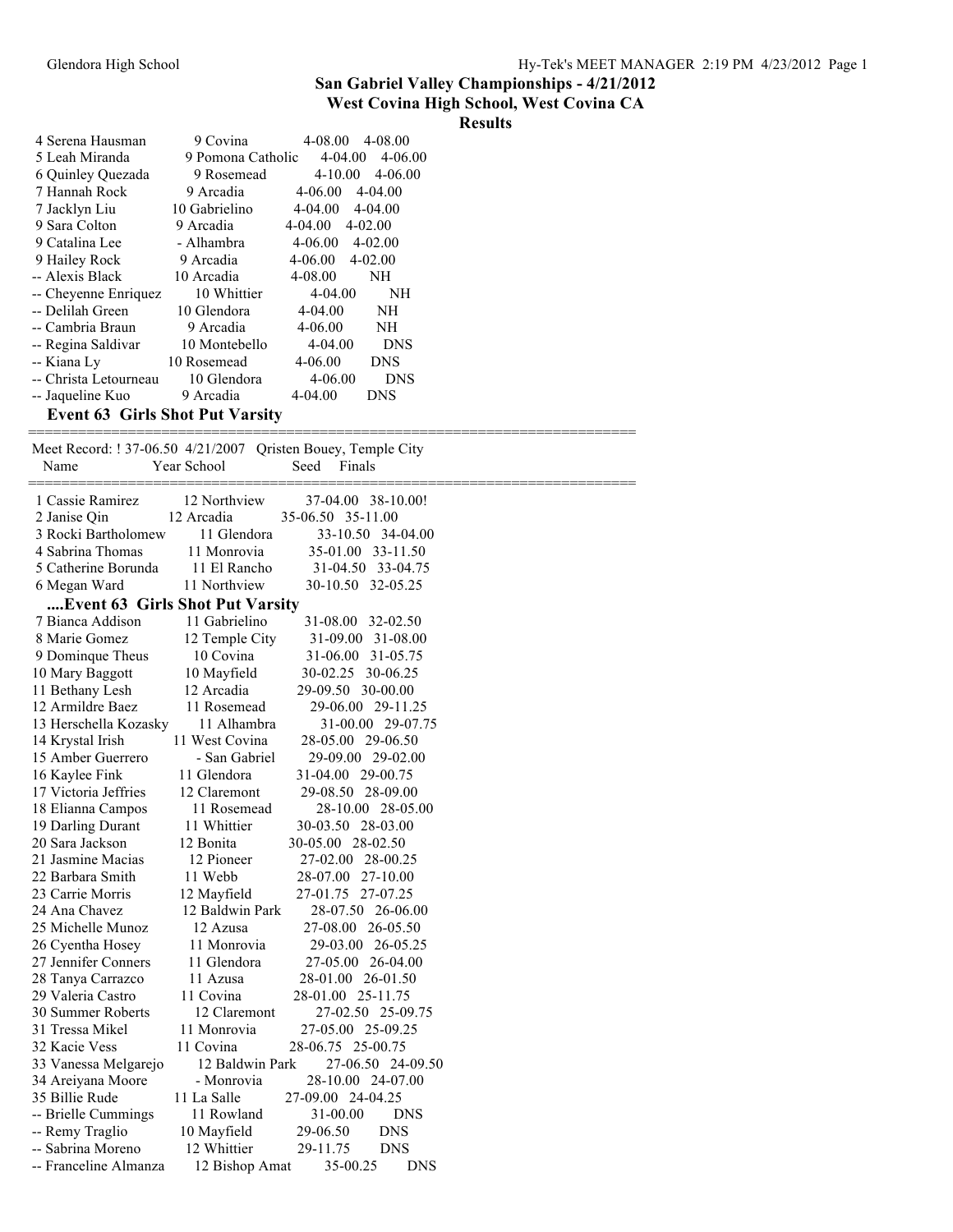|                                                                   |                                           |                      | San Gabriel Valley Championships - 4/21/20<br>West Covina High School, West Covina C.<br><b>Results</b> |
|-------------------------------------------------------------------|-------------------------------------------|----------------------|---------------------------------------------------------------------------------------------------------|
| -- Stephanie Terrell                                              | 12 Temple City                            | 32-09.00             | <b>DNS</b>                                                                                              |
|                                                                   | <b>Event 64 Boys Discus Throw Varsity</b> |                      |                                                                                                         |
| Meet Record: ! 156-11.25 4/21/2007 Jesus Correa, Rosemead<br>Name | Year School                               | Seed<br>Finals       |                                                                                                         |
| 1 Blake Mitchell                                                  | 12 Glendora                               | 158-02!<br>144-03    |                                                                                                         |
| 2 Bobby Villega                                                   | 12 Bell Gardens                           | 146-10               | 155-11                                                                                                  |
| 3 Noah Winnick                                                    | 12 Claremont                              | 139-08               | $143 - 10$                                                                                              |
| 4 Jimmy Salazar                                                   | 12 Nogales                                | 141-02<br>$142 - 10$ |                                                                                                         |
| 5 Jason Coria                                                     | 12 Rosemead                               | 137-06<br>137-08     |                                                                                                         |
| 6 Austin Rose                                                     | 12 Claremont                              | 136-03<br>134-08     |                                                                                                         |
| 7 Bryce Shaw                                                      | 11 La Salle                               | 119-09<br>124-02     |                                                                                                         |
| 8 Andrew Roberts                                                  | 12 Rowland                                | 128-05               | 123-09                                                                                                  |
| 9 Vincent Bellomo                                                 | 12 Bonita                                 | 122-03<br>122-02     |                                                                                                         |
| 10 Thomas Vega                                                    | 11 Arcadia                                | $122 - 03$<br>121-07 |                                                                                                         |
| 11 Christopher Ramos                                              | 11 Santa Fe                               | 111-00               | 119-11                                                                                                  |
| 12 Troy Gonzalez                                                  | 12 Bishop Amat                            | 131-04               | 119-09                                                                                                  |
| 13 Rio Valdez                                                     | 12 El Rancho                              | 118-06<br>117-03     |                                                                                                         |
| 14 Daniel Leon                                                    | 11 Northview                              | 118-00<br>110-10     |                                                                                                         |
| 15 Andrew Prieto                                                  | 11 El Rancho                              | 123-00               | 109-09                                                                                                  |
|                                                                   | Event 64 Boys Discus Throw Varsity        |                      |                                                                                                         |
| 16 Elijah Keller                                                  | 11 West Covina                            | 115-02               | 108-10                                                                                                  |
| 17 Byron Ward                                                     | 12 Bonita                                 | 115-02<br>108-06     |                                                                                                         |
| 18 Brian Price                                                    | 12 Glendora                               | 114-10<br>107-02     |                                                                                                         |
| 19 Christian Garcia                                               | 12 Azusa                                  | 115-08<br>106-11     |                                                                                                         |
| 20 Christopher Uribe                                              | 12 Arcadia                                | 113-10               | 105-03                                                                                                  |
| 21 Zach Ferguson                                                  | 11 Covina                                 | 116-05<br>105-02     |                                                                                                         |
| 22 David Chavarria                                                | 12 Rosemead                               | 111-09               | $104 - 11$                                                                                              |
| 23 Aaron Arenas                                                   | 12 Glendora                               | $103 - 11$<br>118-06 |                                                                                                         |

-- Cristian Alba 11 Northview 121-00 DNS **Event 65 Girls Long Jump Frosh/Soph**

 24 Christian Caraveo 11 Alhambra 118-00 99-03 25 George Frazier 5 11 Monrovia 47-10.75 96-04 -- Javier Colin 11 Monrovia 135-10 FOUL -- Elis McCarthy 12 Monrovia 72-00.50 DNS -- Daniel Herrera 11 Bell Gardens 140-06 DNS<br>-- Justin Luu 12 Alhambra 132-01 DNS 12 Alhambra<br>11 Whittier -- Omar Luna 11 Whittier 118-00 DNS<br>-- Samih Hijazin 11 Northview 121-11 DNS -- Samih Hijazin 11 Northview 121-11 D<br>
-- Elia Semu 11 Covina 123-06 DNS -- Elia Semu 11 Covina 123-06<br>-- Randy Lam 12 Temple City 113-08

| Name                   | Year School   | Meet Record: ! 15-08.25 4/23/2011 Brandy Navarro, Montebello<br>Seed<br>Finals Wind |  |
|------------------------|---------------|-------------------------------------------------------------------------------------|--|
| 1 Madison Herrera      | 10 Monrovia   | 16-09.00 16-09.50! NWI                                                              |  |
| 2 Serena Hausman       | 9 Covina      | 14-05.50 15-10.00! NWI                                                              |  |
| 3 Adriana Ramirez      | 9 West Covina | 14-04.00 15-06.50 NWI                                                               |  |
| 4 Catalina Lee         | - Alhambra    | 15-06.00 15-04.00 NWI                                                               |  |
| 5 Becky Graham         | 10 Claremont  | 15-00.00 15-01.75 NWI                                                               |  |
| 6 Kate DesCombes       | - Claremont   | 14-10.00 15-01.50 NWI                                                               |  |
| 7 Jacklyn Liu          | 10 Gabrielino | 14-10.00 14-10.50 NWI                                                               |  |
| 8 Alexis Taylor-Kozell | 10 Covina     | 13-09.00 14-07.00 NWI                                                               |  |
| 9 Sakina Williams      | 9 Covina      | 13-11.25 14-06.50 NWI                                                               |  |
| 10 Hailey Pontes       | 10 Glendora   | 14-06.00 14-06.00 NWI                                                               |  |
| 11 Vivian Tran         | 10 Gabrielino | 14-04.50 NWI<br>14-02.50                                                            |  |
| 12 Chun Yang           | - Arcadia     | 13-09.50 14-01.50 NWI                                                               |  |
| 13 Michaella Sheng     | 10 Arcadia    | 14-01.00 NWI<br>14-03.00                                                            |  |
| 14 Sarah Wang          | 10 Arcadia    | 13-08.50 13-10.00 NWI                                                               |  |

12 Temple City 113-08 DNS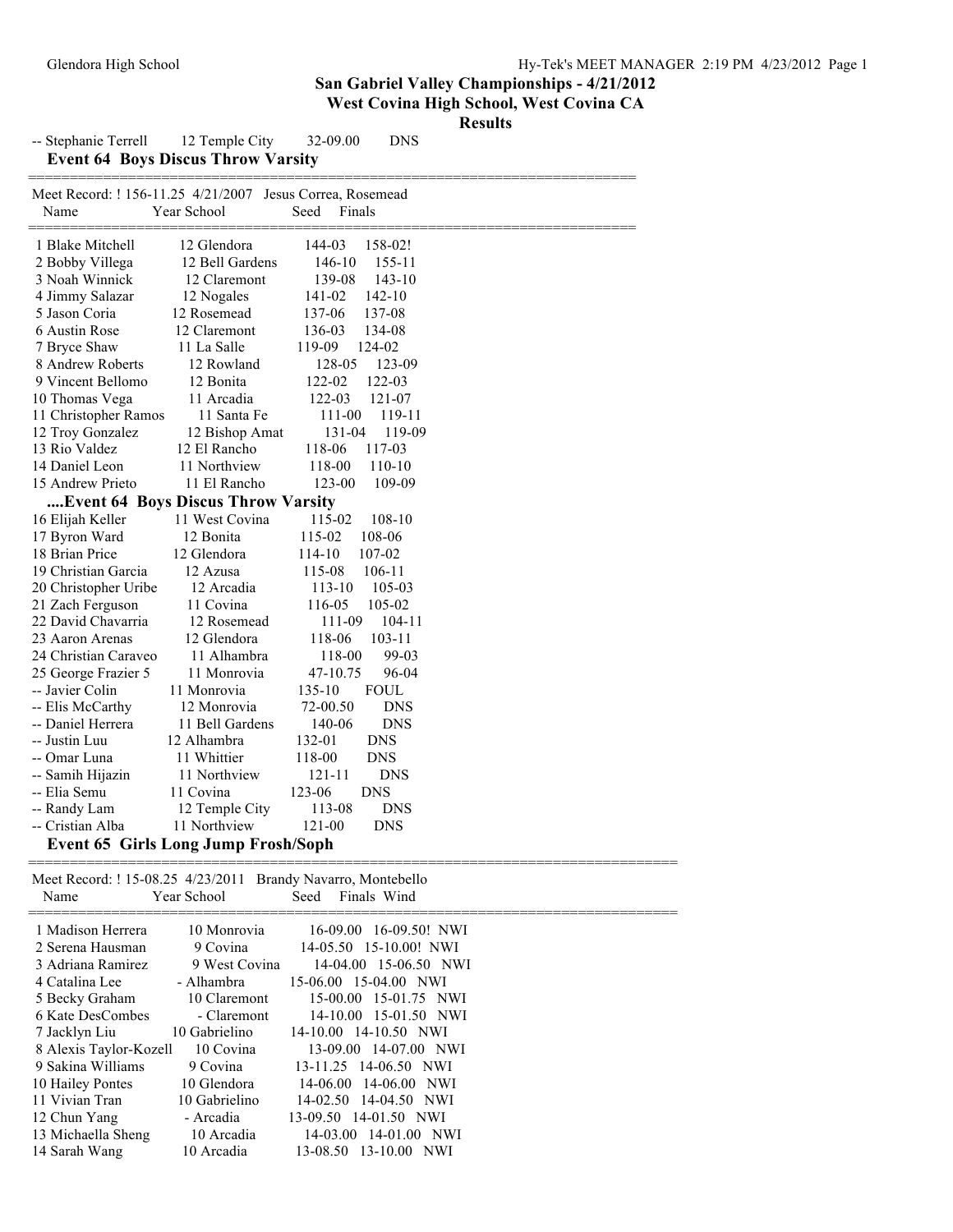### **West Covina High School, West Covina CA**

|                                         |               | <b>Results</b>          |  |
|-----------------------------------------|---------------|-------------------------|--|
| 14 Mendez Daisy                         | 9 Northview   | 14-03.50 13-10.00 NWI   |  |
| 16 Michelle Loekman                     | 10 Arcadia    | 13-10.50 13-07.50 NWI   |  |
| 17 Sara Kubo                            | 9 Temple City | 13-05.00 13-07.00 NWI   |  |
| 18 Jacquiline Wu                        | 9 Temple City | 13-10.00 13-03.75 NWI   |  |
| 19 Maddy Seder                          | 10 Claremont  | 13-06.50 13-02.75 NWI   |  |
| -- Amy Iem                              | 10 Rosemead   | 13-07.00<br>DNS NWI     |  |
| -- Shian Long                           | 9 West Covina | 13-07.00<br>DNS NWI     |  |
| -- Irene Jimenez                        | 10 Santa Fe   | 14-03.00<br>DNS NWI     |  |
| -- Christa Letourneau                   | 10 Glendora   | 14-07.00<br>DNS NWI     |  |
| -- Devyn Dohleman                       | 10 Glendora   | $14 - 02.00$<br>DNS NWI |  |
| <b>Event 66 Boys Pole Vault Varsity</b> |               |                         |  |

| Name                                                                                                                                                                                                      | Meet Record: ! 14-10 4/24/2010 Jared Manke, South Hills<br>Year School                                                                                                | Finals<br>Seed                                                                                                                                                         |                                                                                                                                             |  |  |
|-----------------------------------------------------------------------------------------------------------------------------------------------------------------------------------------------------------|-----------------------------------------------------------------------------------------------------------------------------------------------------------------------|------------------------------------------------------------------------------------------------------------------------------------------------------------------------|---------------------------------------------------------------------------------------------------------------------------------------------|--|--|
| 1 Mark Winchell<br>2 Cade Lindsay<br>3 Alex Vasquez<br>4 Brian Chu<br>5 Krystian Ruiz<br>5 Charlie Carnivale<br>7 Michael Garcia<br>8 Payton Young<br>9 Javier Colin<br>9 Brian Hoang<br>-- Calvin Fronda | 11 Gabrielino<br>11 Glendora<br>12 Wilson (Haci<br>12 Arcadia<br>11 Arcadia<br>12 Monrovia<br>10 El Rancho<br>11 Rosemead<br>11 Monrovia<br>11 Rosemead<br>12 Arcadia | 13-00.00<br>$12 - 06.00$<br>$12-04.00$ 11-10.00<br>$11-06.00$ 11-04.00<br>$12 - 00.00$<br>$11 - 00.00$<br>$11 - 06.00$<br>$11 - 06.00$<br>$11 - 00.00$<br>$11 - 06.00$ | $13-04.00$<br>$12 - 04.00$<br>$12-06.00$ $12-04.00$<br>$11 - 04.00$<br>$11 - 04.00$<br>$11-04.00$<br>$10-10.00$<br>$10-10.00$<br><b>DNS</b> |  |  |
| -- Kibbey Gosnell<br>-- Philippe Ueng                                                                                                                                                                     | 12 St. Francis<br>12 Temple City                                                                                                                                      | 13-08.00<br>15-08.00                                                                                                                                                   | <b>DNS</b><br><b>DNS</b>                                                                                                                    |  |  |
| Event 67 Boys High Jump Frosh/Soph                                                                                                                                                                        |                                                                                                                                                                       |                                                                                                                                                                        |                                                                                                                                             |  |  |
|                                                                                                                                                                                                           |                                                                                                                                                                       |                                                                                                                                                                        |                                                                                                                                             |  |  |

 Meet Record: ! 5-08 4/23/2011 Robert Prata, Damien Name Year School Seed Finals

| 1 Stirling McCulloch               | 9 Webb          | $6 - 00.00$ | 6-00.00!            |
|------------------------------------|-----------------|-------------|---------------------|
| 2 Jacob Broussard                  | 10 Bonita       | $5-06.00$   | $5-10.00!$          |
| 3 Chris Salcedo                    | 10 San Dimas    | 5-08.00     | 5-06.00             |
| 4 Diran Johnson                    | 10 La Salle     | 5-08.00     | 5-06.00             |
| 5 Derek Tang                       | 10 Rosemead     |             | $5-06.00$ $5-06.00$ |
| 6 Seth McMinn                      | 10 Bonita       | 5-08.00     | 5-04.00             |
| 6 Paul Davis                       | 10 Gabrielino   | 5-06.00     | 5-04.00             |
| 7 David Ford                       | 10 West Covina  |             | $5-04.00$ $5-04.00$ |
| 7 Francisco Hernandez              | 10 West Covina  |             | $5-08.00$ $5-04.00$ |
| 10 Dominic Wimberly                | 10 Alhambra     | $5-04.00$   | 5-00.00             |
| -- Chris Rodriguez                 | 10 California ( | 5-08.00     | <b>DNS</b>          |
| -- Shin Sung Cho                   | 10 Arcadia      | $5 - 10.00$ | <b>DNS</b>          |
| -- Garrett Winkler                 | 10 Glendora     | $5-04.00$   | <b>DNS</b>          |
| -- Jordan Nathan                   | 9 Monrovia      | $5-04.00$   | <b>DNS</b>          |
| -- A.J. McLauren                   | 9 Bonita        | 5-04.00     | <b>DNS</b>          |
| Fyant 68 Cirle Trinla Lumn Vareity |                 |             |                     |

#### **Event 68 Girls Triple Jump Varsity**

============================================================================== Meet Record: ! 37-10 4/21/2007 Madeline LeDuc, Glendora Name Year School Seed Finals Wind ============================================================================== 1 Emily Sanchez 12 Covina 35-11.00 36-07.00 -1.6<br>2 Michelle Lai 11 Arcadia 34-01.00 35-10.50 0.6 11 Arcadia 34-01.00 35-10.50 0.6 3 Miya Wensley 11 Webb 35-02.00 35-03.50 -1.0 4 Rinecia Jackson 12 Claremont 34-09.50 34-09.50 -1.4 5 Belle Chiu 12 Covina 34-01.00 34-03.00 -0.4 6 Jenny Pfau 11 Monrovia 34-10.00 33-08.00 -0.2 7 Amber Young 12 Arcadia 32-04.00 32-11.00 -0.3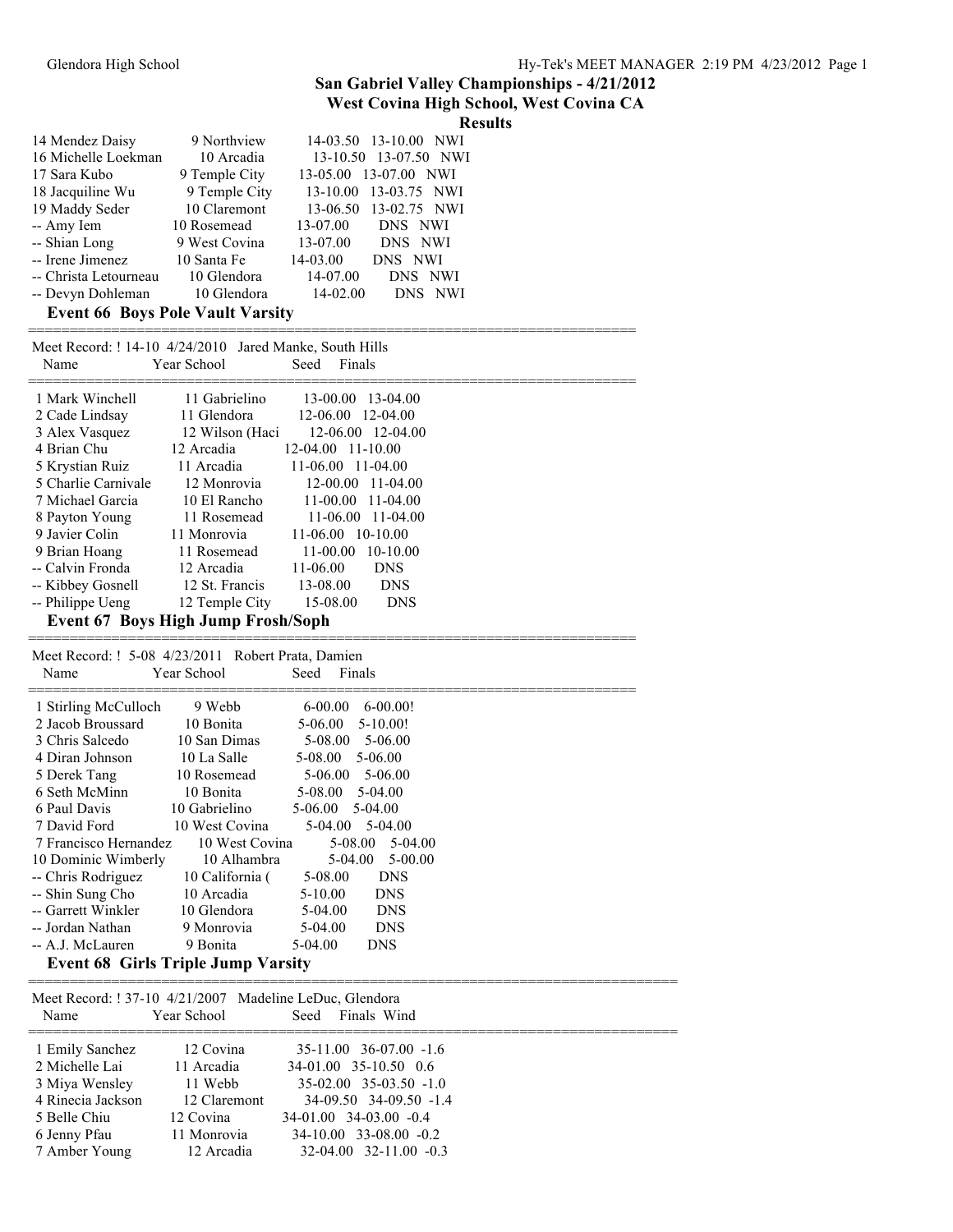#### **West Covina High School, West Covina CA**

|                                    |                                                       |                        |                          | <b>Results</b> |
|------------------------------------|-------------------------------------------------------|------------------------|--------------------------|----------------|
| 8 Carrie Morris                    | 12 Mayfield                                           | 33-10.50 32-06.00 -1.2 |                          |                |
| 9 Pamela Klein                     | 12 La Salle                                           | 32-04.75 32-04.00 -1.1 |                          |                |
| 10 Laura White                     | 12 Glendora                                           |                        | 32-08.75 31-11.50 -0.9   |                |
| 11 Ingrid Jin                      | 12 Arcadia                                            | 29-10.50 30-11.00 -1.3 |                          |                |
| 12 Olivia Haburn                   | 10 Glendora                                           |                        | 30-01.00 30-09.00 -1.4   |                |
| Event 68 Girls Triple Jump Varsity |                                                       |                        |                          |                |
| 13 Lee Pee                         | 12 Alhambra                                           | 33-01.00 30-08.50 -0.1 |                          |                |
| 14 Candace Andrade                 | 11 Northview                                          |                        | 30-00.00 30-05.50 -0.1   |                |
| 15 Leslie Yee                      | 11 Rowland                                            | 30-09.00 30-05.00 -0.7 |                          |                |
| 16 Jenny Nguyen                    | 11 Northview                                          |                        | 30-02.00 30-04.00 -0.5   |                |
| 17 Sierra Jones                    | 11 Northview                                          | 30-08.00 29-03.00 -1.4 |                          |                |
| 18 Jillian Jackson                 | 12 Claremont                                          |                        | 30-01.25 28-10.00 -1.0   |                |
| 18 Cheyanne Williams               | 11 La Salle                                           |                        | 29-10.75 28-10.00 -0.7   |                |
| 18 Martina Porter                  | 11 Glendora                                           |                        | $30-05.00$ 28-10.00 -1.0 |                |
| -- Leah Grisham                    | 11 Glendora                                           | 29-11.00               | <b>FOUL</b>              |                |
| -- Brandy Navarro                  | 10 Montebello                                         | 30-05.00               | DNS NWI                  |                |
| -- Madiline Waller                 | 11 Mayfield                                           | 30-09.75               | DNS NWI                  |                |
| -- Brittney Johnson                | 10 Glendora                                           | 34-02.00               | DNS NWI                  |                |
| -- Jelina Luu                      | 11 San Gabriel                                        | 30-00.00               | DNS NWI                  |                |
| -- Corey Pachorek                  | 12 Arcadia                                            | 30-06.50               | DNS NWI                  |                |
|                                    |                                                       |                        |                          |                |
|                                    | Women - Varsity - Team Rankings - 16 Events Scored    |                        |                          |                |
| 1) Glendora                        | 90<br>2) Monrovia                                     |                        | 87.50                    |                |
| 3) Claremont                       | 82.33                                                 | 4) Arcadia             | 78.25                    |                |
| 5) Covina                          | 6) Bonita<br>58.33                                    |                        | 38                       |                |
| 7) Northview                       | 25<br>8) Mayfield                                     |                        | 24.50                    |                |
| 9) Baldwin Park                    | 22                                                    | 10) Rosemead           | 17                       |                |
| 10) Webb                           | 17<br>12) La Salle                                    |                        | 15.75                    |                |
| 13) El Rancho                      | 14.50                                                 | 14) La Mirada          | 8                        |                |
| 15) South Pasadena                 | 6                                                     | 15) Alhambra           | 6                        |                |
| 17) California (Whittier)          | 5                                                     | 18) Whittier           | 4.50                     |                |
| 19) Rowland                        | $\overline{4}$                                        | 20) Temple City        | 3.50                     |                |
| 21) Nogales                        | 21) South Hills<br>3                                  |                        | 3                        |                |
| 21) West Covina                    | 3                                                     | 21) Gabrielino         | 3                        |                |
| 25) San Marino                     | 2.50                                                  | 26) Ramona Convent     | -1                       |                |
| 26) Los Altos                      | 28) Santa Fe<br>1                                     |                        | 0.33                     |                |
|                                    | Women - Frosh/Soph - Team Rankings - 16 Events Scored |                        |                          |                |
|                                    |                                                       |                        |                          |                |
| 1) Arcadia                         | 75.50<br>2) Glendora                                  |                        | 69                       |                |
| 3) Gabrielino                      | 52.50<br>4) Bonita                                    |                        | 44                       |                |
| 5) Covina                          | 37<br>6) Santa Fe                                     |                        | 35                       |                |
| 7) Monrovia                        | 34                                                    | 8) Claremont           | 33                       |                |
| 9) La Salle                        | 30                                                    | 10) Pomona Catholic    | 28                       |                |
| 11) West Covina                    | 25                                                    | 12) Temple City        | 23                       |                |
| 12) Bell Gardens                   | 23                                                    | 14) Rosemead           | 21.50                    |                |
| 15) Alhambra                       | 21<br>16) Muir                                        |                        | 15                       |                |
| 17) Walnut                         | 14<br>18) Mayfield                                    |                        | 13                       |                |
| 19) California (Whittier)          | 11                                                    | 20) La Mirada          | 6                        |                |
| 21) Wilson (Hacienda Heights)      |                                                       | 4.50 22) Whittier      | 3                        |                |
| 22) San Marino                     | 3                                                     | 22) Los Altos          | 3                        |                |
|                                    | Men - Varsity - Team Rankings - 16 Events Scored      |                        |                          |                |
| 1) Monrovia                        | 98<br>2) Arcadia                                      |                        | 52.50                    |                |
| 3) Rowland                         | 48<br>4) Bonita                                       |                        | 46                       |                |
| 5) Gabrielino                      | 6) Glendora<br>42                                     |                        | 38                       |                |
| 7) St. Francis (La Canada)         | 25                                                    | 8) Claremont           | 24.50                    |                |
| 9) El Rancho                       | 10) La Salle<br>23                                    |                        | 20                       |                |
| 10) Northview                      | 12) Webb<br>20                                        |                        | 19                       |                |
|                                    |                                                       |                        |                          |                |